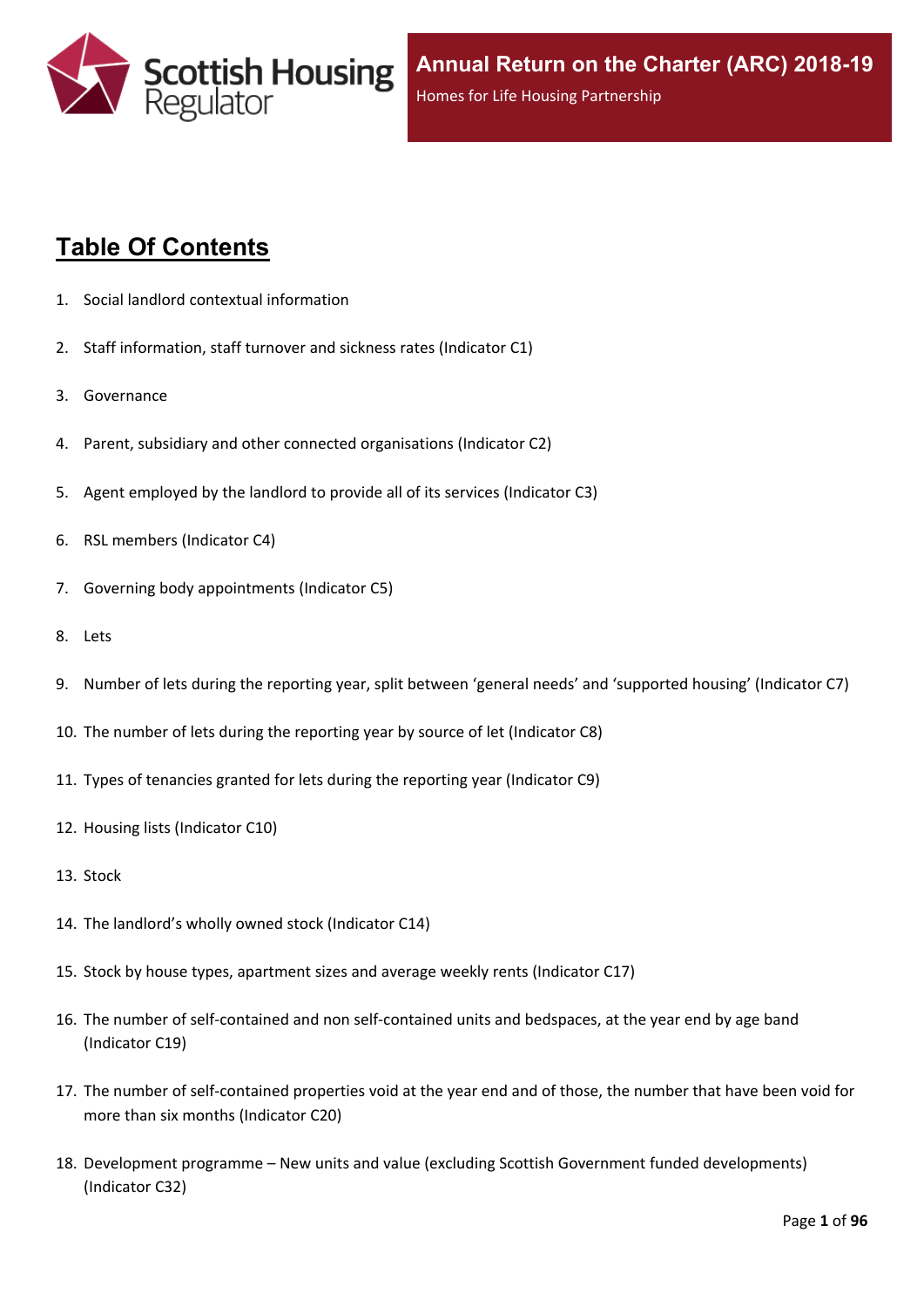

- 19. Comments (Social landlord contextual [information\)](#page-25-0)
- 20. Overall [satisfaction](#page-26-0)
- 21. [Percentage](#page-27-0) of tenants satisfied with the overall service provided by their landlord (Indicator 1)
- 22. Comments (Overall [satisfaction\)](#page-29-0)
- 23. The [Customer/Landlord](#page-30-0) relationship
- 24. Ethnic origins and disability details of service users, staff and for RSLs only, [governing](#page-31-0) body members (Indicator [2\)](#page-31-0)
- 25. [Percentage](#page-33-0) of tenants who feel their landlord is good at keeping them informed about their services and [decisions](#page-33-0) [\(Indicator](#page-33-0) 3)
- 26. Percentage of tenants satisfied with the [opportunities](#page-34-0) given to them to participate in their landlord's decision making [processes](#page-34-0) (Indicator 6)
- 27. Comments (The customer / landlord [relationship\)](#page-35-0)
- 28. Housing Quality and [Maintenance](#page-36-0)
- 29. Quality of [Housing](#page-37-0)
- 30. Scottish Housing Quality [Standard](#page-38-0) (SHQS) [–](#page-38-0) Stock condition survey [information](#page-38-0) (Indicator C24)
- 31. Scottish Housing Quality [Standard](#page-39-0) (SHQS) [–](#page-39-0) Stock summary [\(Indicator](#page-39-0) C25)
- 32. Scottish Housing Quality [Standard](#page-41-0) (SHQS) [–](#page-41-0) Stock failing by criterion [\(Indicator](#page-41-0) C26)
- 33. Scottish Housing Quality [Standard](#page-42-0) (SHQS) [–](#page-42-0) Working towards the standard [\(Indicator](#page-42-0) C27)
- 34. Scottish Housing Quality Standard (SHQS) [\(Indicator](#page-43-0) C28.1)
- 35. Scottish Housing Quality [Standard](#page-44-0) (SHQS) [–](#page-44-0) [Abeyances](#page-44-0) at the year end (Indicator C28.2)
- 36. Scottish Housing Quality [Standard](#page-45-0) (SHQS) [–](#page-45-0) Actual and projected investment by [criteria/element](#page-45-0) (Indicator C29)
- 37. [Percentage](#page-46-0) of stock meeting the Scottish Housing Quality Standard (SHQS) (Indicator 7)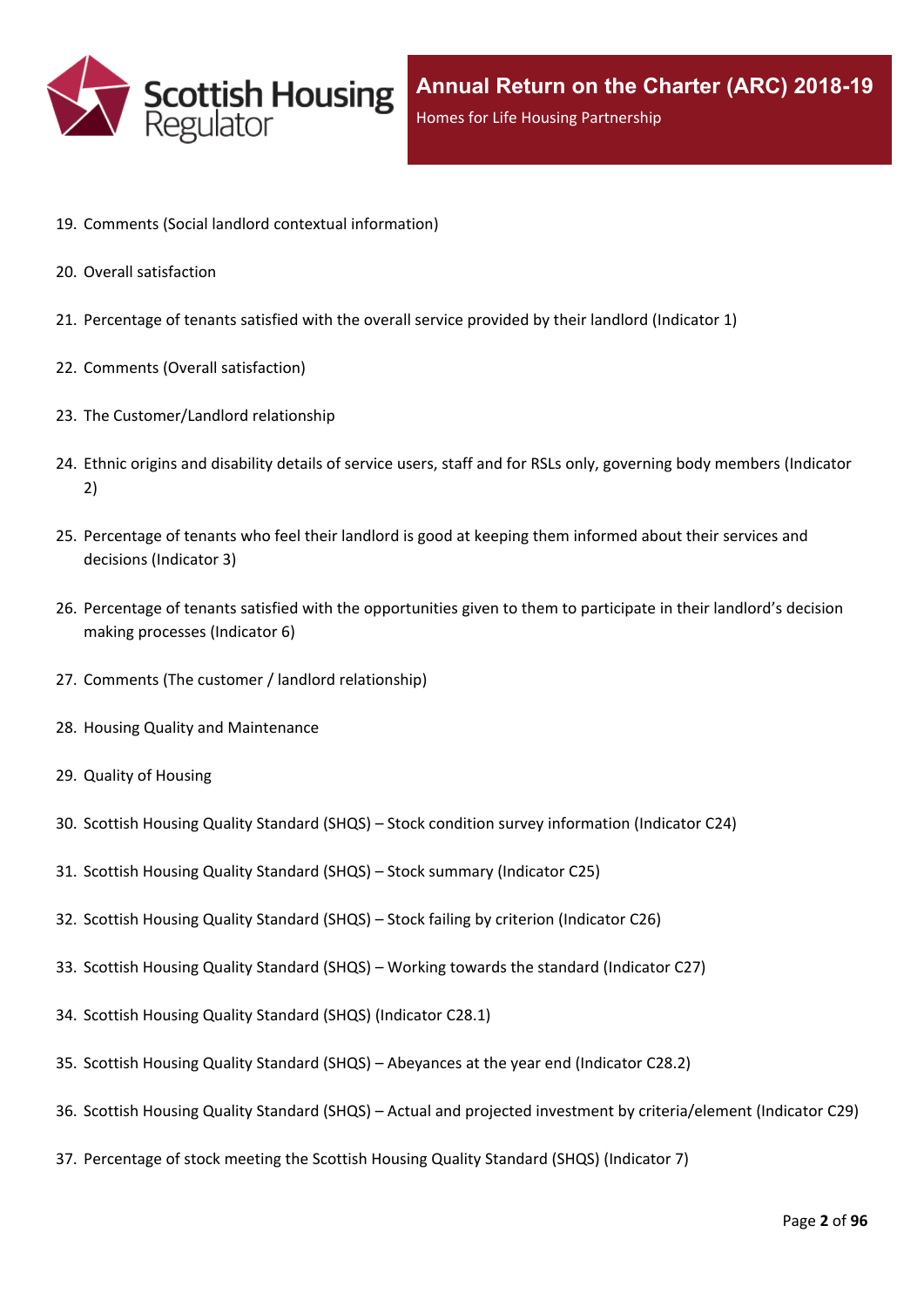

- 38. Percentage of properties at or above the [appropriate](#page-47-0) NHER or SAP ratings specified in element 35 of the SHQS, as at 31 March each year [\(Indicator](#page-47-0) 8)
- 39. [Percentage](#page-48-0) of tenants satisfied with the standard of their home when moving in (Indicator 9)
- 40. [Percentage](#page-49-0) of tenants satisfied with the quality of their home (Indicator 10)
- 41. Repairs, Maintenance & [Improvements](#page-50-0)
- 42. Average number of reactive repairs [completed](#page-51-0) per occupied property (Indicator C13)
- 43. Average length of time taken to complete [emergency](#page-52-0) repairs (Indicator 11)
- 44. Average length of time taken to complete [non-emergency](#page-53-0) repairs (Indicator 12)
- 45. [Percentage](#page-54-0) of reactive repairs carried out in the last year completed right first time (Indicator 13)
- 46. Percentage of repairs [appointments](#page-55-0) kept (Indicator 14)
- 47. [Percentage](#page-56-0) of properties that require a gas safety record which had a gas safety check and record completed by the [anniversary](#page-56-0) date (Indicator 15)
- 48. Percentage of tenants who have had repairs or [maintenance](#page-57-0) carried out in last 12 months satisfied with the repairs and [maintenance](#page-57-0) service (Indicator 16)
- 49. Comments (Housing quality and [maintenance\)](#page-58-0)
- 50. [Neighbourhood](#page-59-0) and Community
- 51. Estate [Management,](#page-60-0) anti-social behaviour, neighbour nuisance and tenancy disputes
- 52. [Percentage](#page-61-0) of 1st and 2nd stage complaints resolved by the landlord (Indicators 4 & 5)
- 53. Percentage of tenants satisfied with the management of the [neighbourhood](#page-64-0) they live in (Indicator 17)
- 54. [Percentage](#page-65-0) of tenancy offers refused during the year (Indicator 18)
- 55. [Percentage](#page-66-0) of anti-social behaviour cases reported in the last year which were resolved within locally agreed targets [\(Indicator](#page-66-0) 19)
- 56. [Percentage](#page-67-0) of the court actions initiated which resulted in eviction and the reasons for eviction (Indicator 24)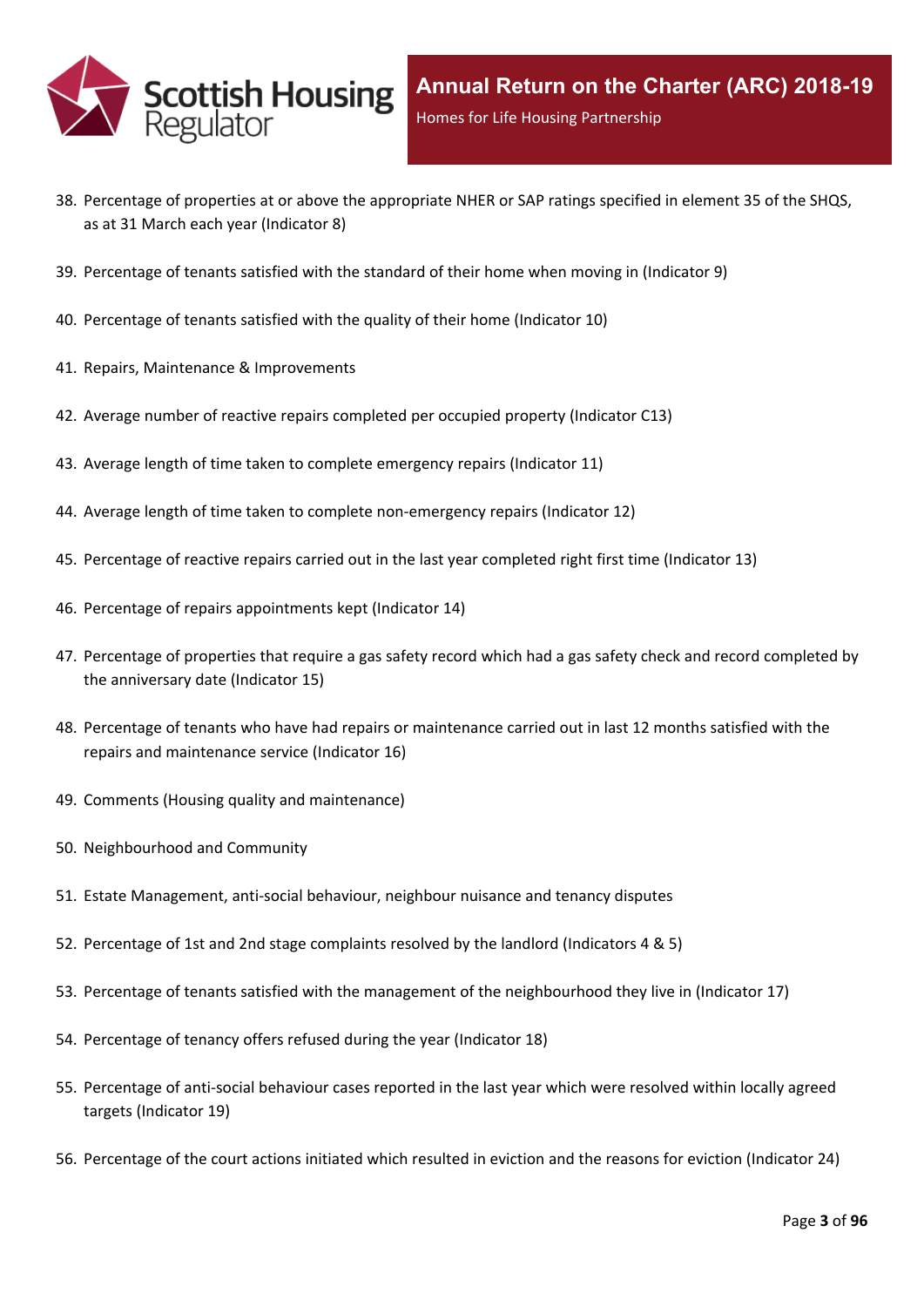

- 57. [Abandoned](#page-68-0) properties (Indicator C11)
- 58. Number of notices of [proceedings](#page-69-0) issued and court action initiated (Indicator C12)
- 59. Comments [\(Neighbourhood](#page-70-0) & community)
- 60. Access to [housing](#page-71-0) and support
- 61. [Housing](#page-72-0) Options and Access to Social Housing
- 62. [Percentage](#page-73-0) of lettable houses that became vacant in the last year (Indicator 21)
- 63. Average time to re-let [properties](#page-74-0) in the last year (Indicator 35)
- 64. Percentage of approved [applications](#page-75-0) for medical adaptations completed during the reporting year and the average time to complete [applications](#page-75-0) (Indicators 22 & 23)
- 65. [Percentage](#page-76-0) of new tenancies sustained for more than a year, by source of let (Indicator 20)
- 66. [Comments](#page-78-0) (Access to housing and support)
- 67. Getting good value from rents and service [charges](#page-79-0)
- 68. Value for [money](#page-80-0)
- 69. [Percentage](#page-81-0) of tenants who feel that the rent for their property represents good value for money (Indicator 29)
- 70. [Percentage](#page-82-0) of factored owners satisfied with the factoring service they receive (Indicator 33)
- 71. Rents and service [charges](#page-83-0)
- 72. Rent collected as [percentage](#page-84-0) of total rent due in the reporting year (Indicator 30)
- 73. Gross rent arrears (all tenants) as at 31 March each year as a [percentage](#page-85-0) of rent due for the reporting year [\(Indicator](#page-85-0) 31)
- 74. Average annual [management](#page-86-0) fee per factored property (Indicator 32)
- 75. [Percentage](#page-87-0) of rent due lost through properties being empty during the last year (Indicator 34)
- 76. Rent increase [\(Indicator](#page-88-0) C21)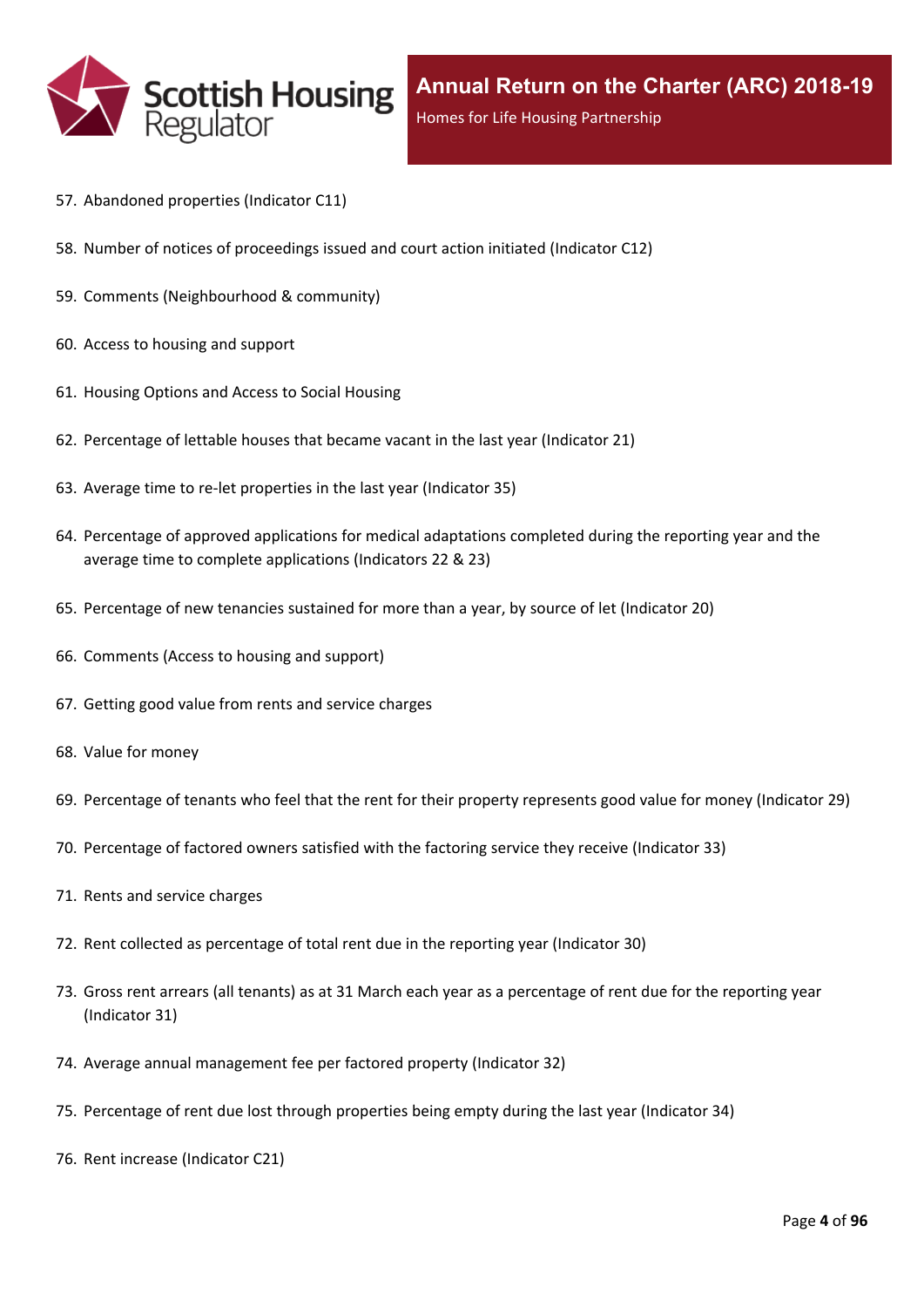

- 77. The number of [households](#page-89-0) for which landlords are paid housing costs directly and the total value of payments received in the reporting year [\(Indicator](#page-89-0) C22)
- 78. Amount and [percentage](#page-90-0) of former tenant rent arrears written off at the year end (Indicator C23)
- 79. [Comments](#page-91-0) (Getting good value from rents and service charges)
- 80. Other [Customers](#page-92-0)
- 81. [Gypsies/travellers](#page-93-0) [–](#page-93-0) Average weekly rent per pitch [\(Indicator](#page-93-0) 36)
- 82. For those who [provide](#page-94-0) sites [–](#page-94-0) percentage of [gypsies/travellers](#page-94-0) satisfied with the landlord's management of the site [\(Indicator](#page-94-0) 37)
- 83. Comments (Other [customers\)](#page-95-0)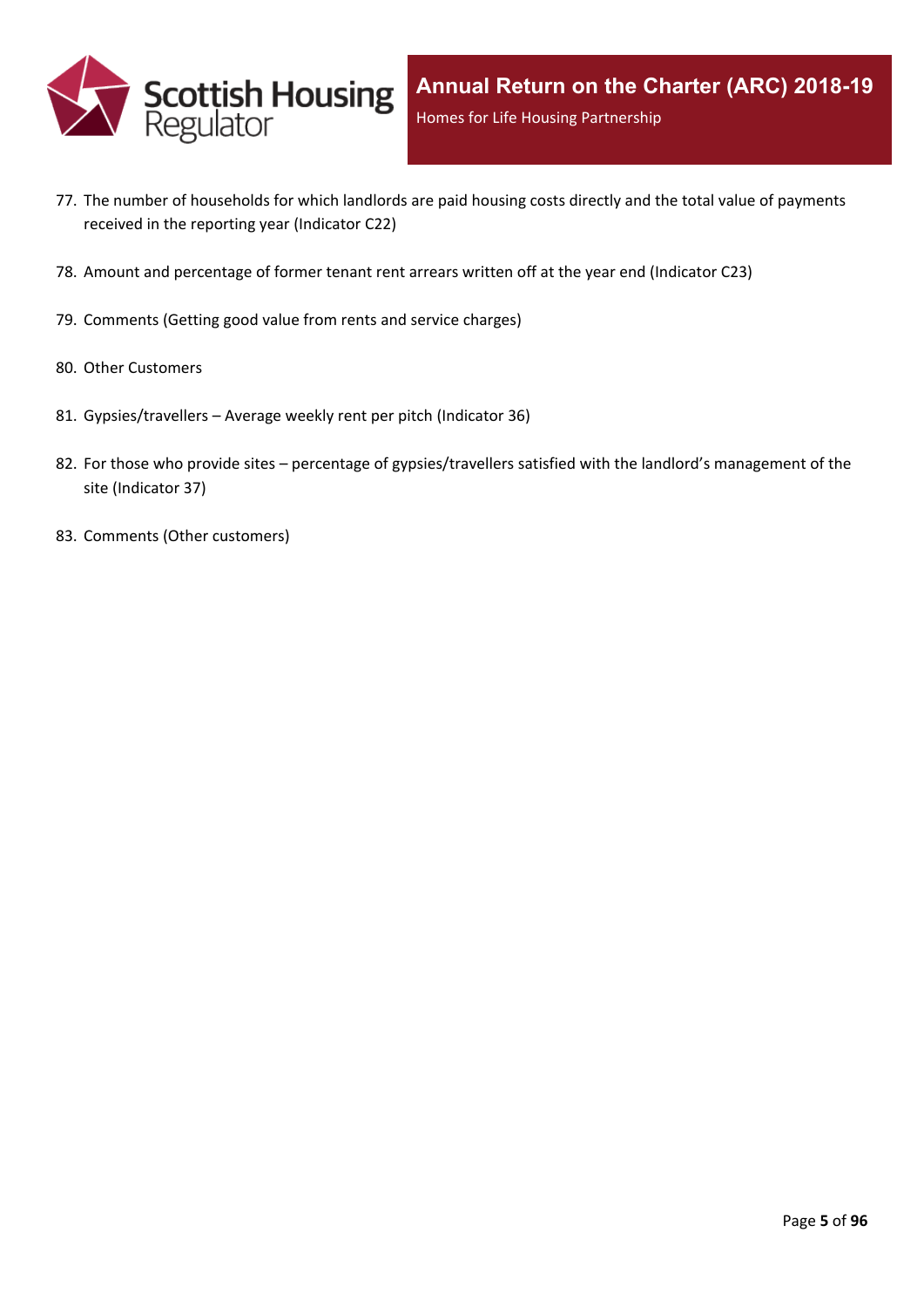

### <span id="page-5-0"></span>*Social landlord contextual information*

The information you give us here will allow us to build a profile of you as a landlord and the housing sector. We **will use this information to assess performance against the Charter.**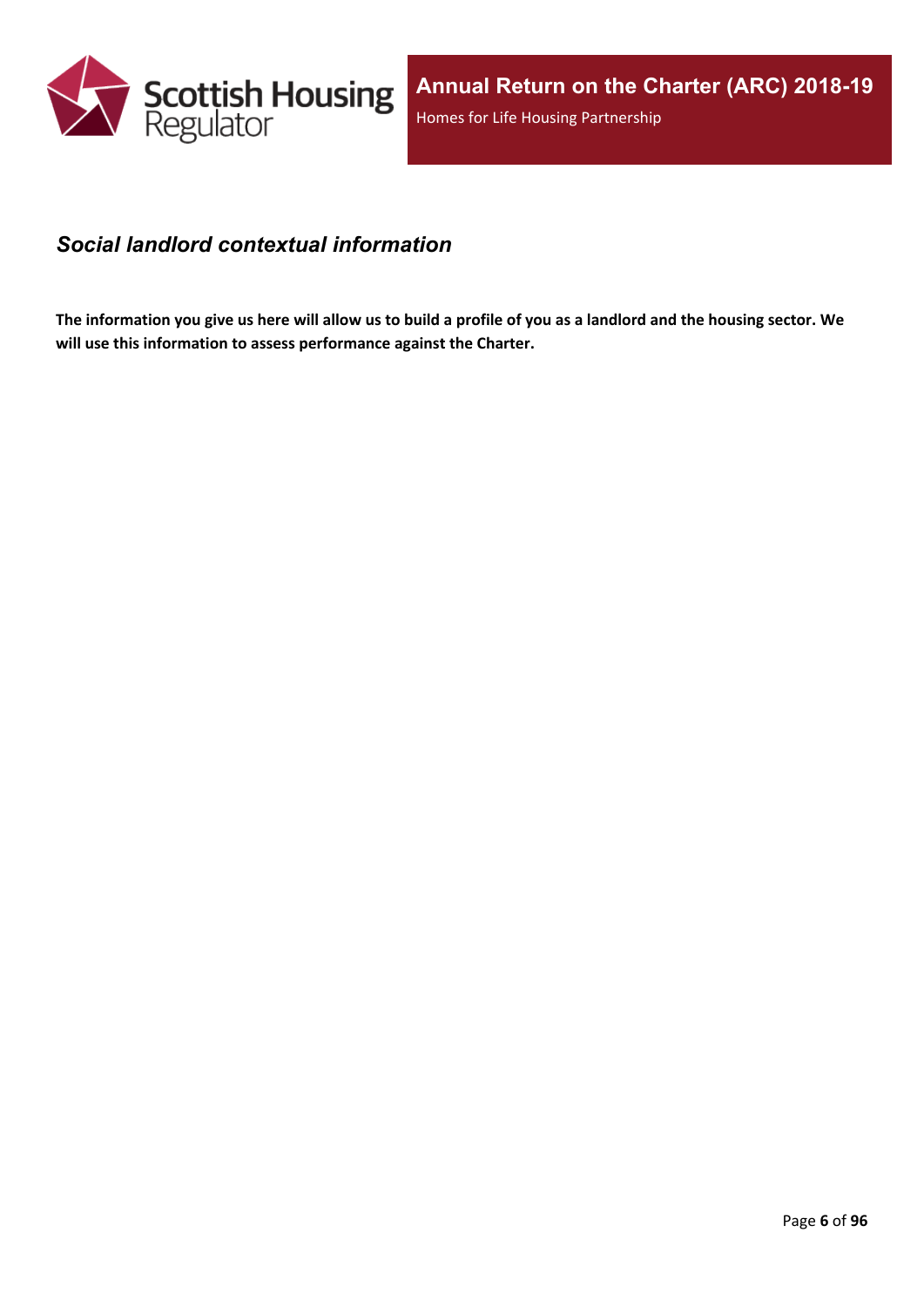

### <span id="page-6-0"></span>*Staff information, staff turnover and sickness rates (Indicator C1)*

The information you give us here will allow us to build a profile of you as a landlord and the housing sector. We **will use this information to assess performance against the Charter.**

| C1.2 Staff employed by the RSL:<br>C1.2.1 the number of senior staff                       |                                                                                             | $\overline{2}$ |
|--------------------------------------------------------------------------------------------|---------------------------------------------------------------------------------------------|----------------|
|                                                                                            |                                                                                             |                |
| C1.1 the name of Chief Executive                                                           | George Russell                                                                              |                |
|                                                                                            |                                                                                             |                |
| C1.2.2 the number of office based staff                                                    |                                                                                             | 3              |
|                                                                                            |                                                                                             |                |
| C1.2.3 the number of care / support staff                                                  |                                                                                             | $\pmb{0}$      |
|                                                                                            |                                                                                             |                |
| C1.2.4 the number of concierge staff                                                       |                                                                                             | $\pmb{0}$      |
|                                                                                            |                                                                                             |                |
| C1.2.5 the number of direct labour staff                                                   |                                                                                             | 0.14           |
|                                                                                            |                                                                                             |                |
| C1.2.6 the total number of staff                                                           |                                                                                             | 5.14           |
|                                                                                            |                                                                                             |                |
| C1.3 Staff turnover and sickness absence:                                                  | C1.3.1 the percentage of senior staff turnover in the year to the end of the reporting year | $\pmb{0}$      |
|                                                                                            |                                                                                             |                |
| C1.3.2 the percentage of total staff turnover in the year to the end of the reporting year |                                                                                             | $\mathbf{1}$   |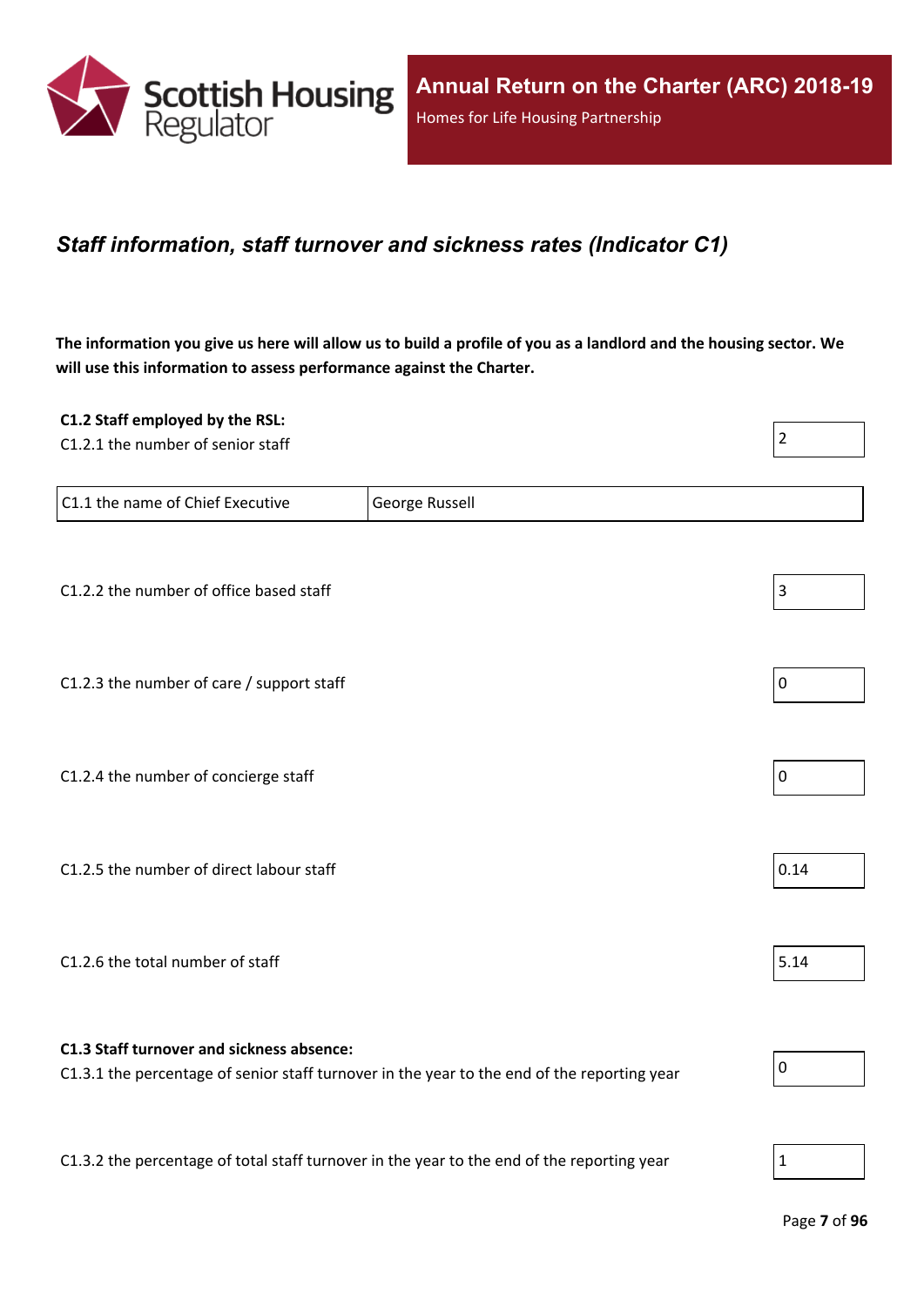

C1.3.3 the percentage of days lost through staff sickness absence in the reporting year  $4.40$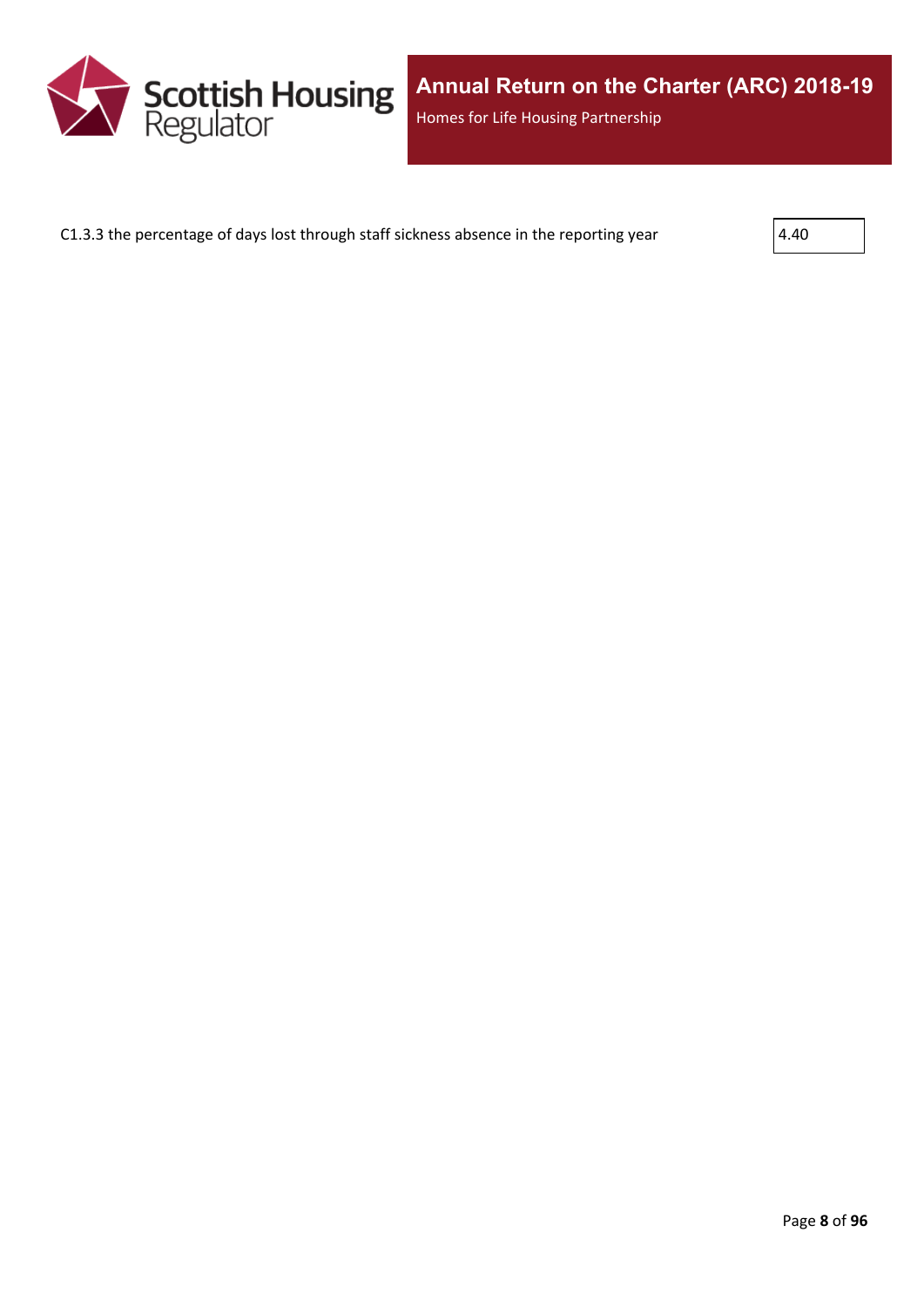

### <span id="page-8-0"></span>*Governance*

The information you give us here will tell us about your governing body and how your organisation is structured.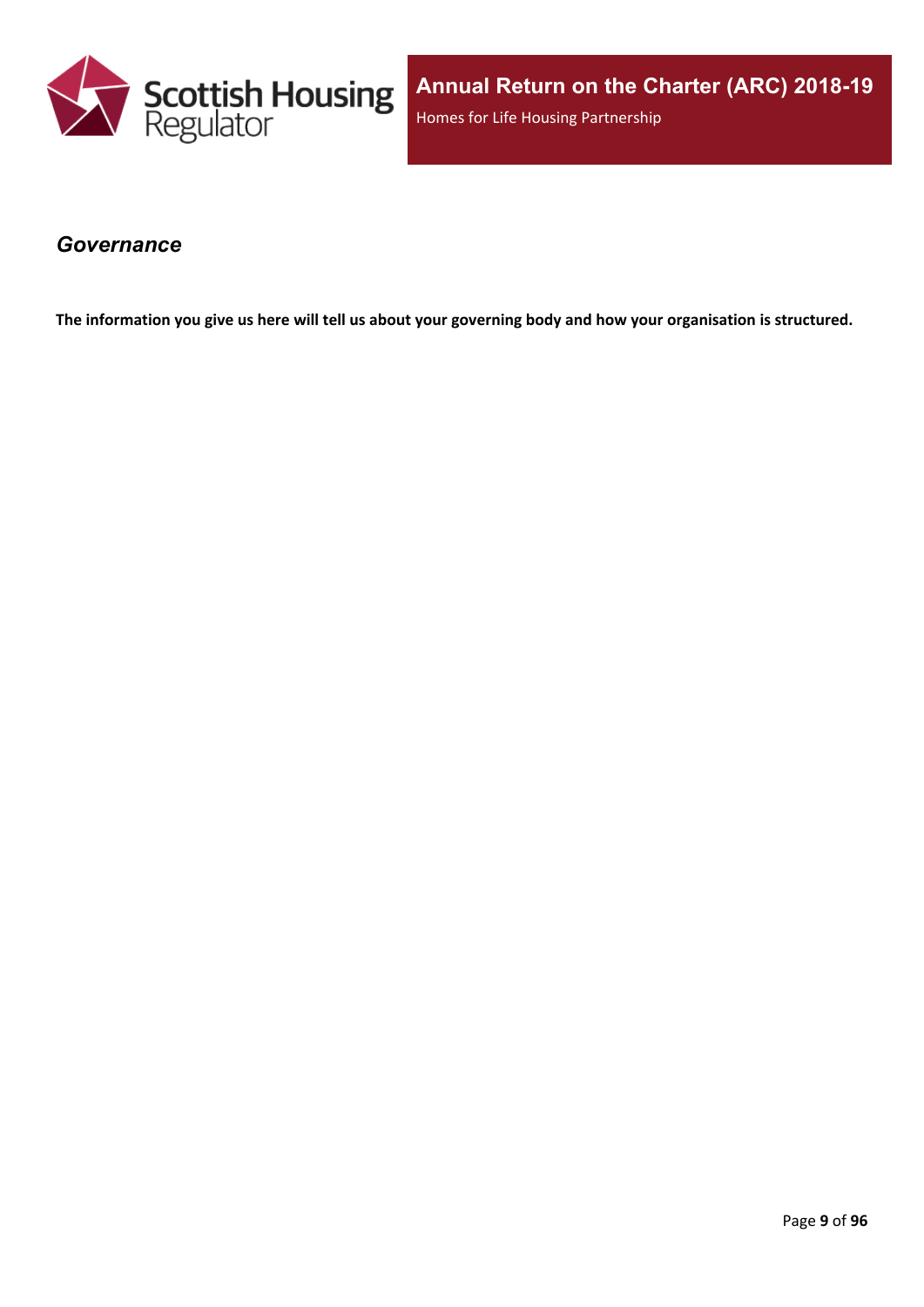

### <span id="page-9-0"></span>*Parent, subsidiary and other connected organisations (Indicator C2)*

#### **If parent organisation**

| $\mathsf{C2.1}$                             | C2.1.2 | C2.1.3         | C2.1.4                |
|---------------------------------------------|--------|----------------|-----------------------|
| Homes for Life Development   Not Registered |        | Not Charitable | commercial activities |

#### **C2.2 If subsidiary of another organisation, please state:**

C2.2.1 the name of the parent organisation

C2.2.2 the address of the parent organisation

**If connected with another organisation, please state:**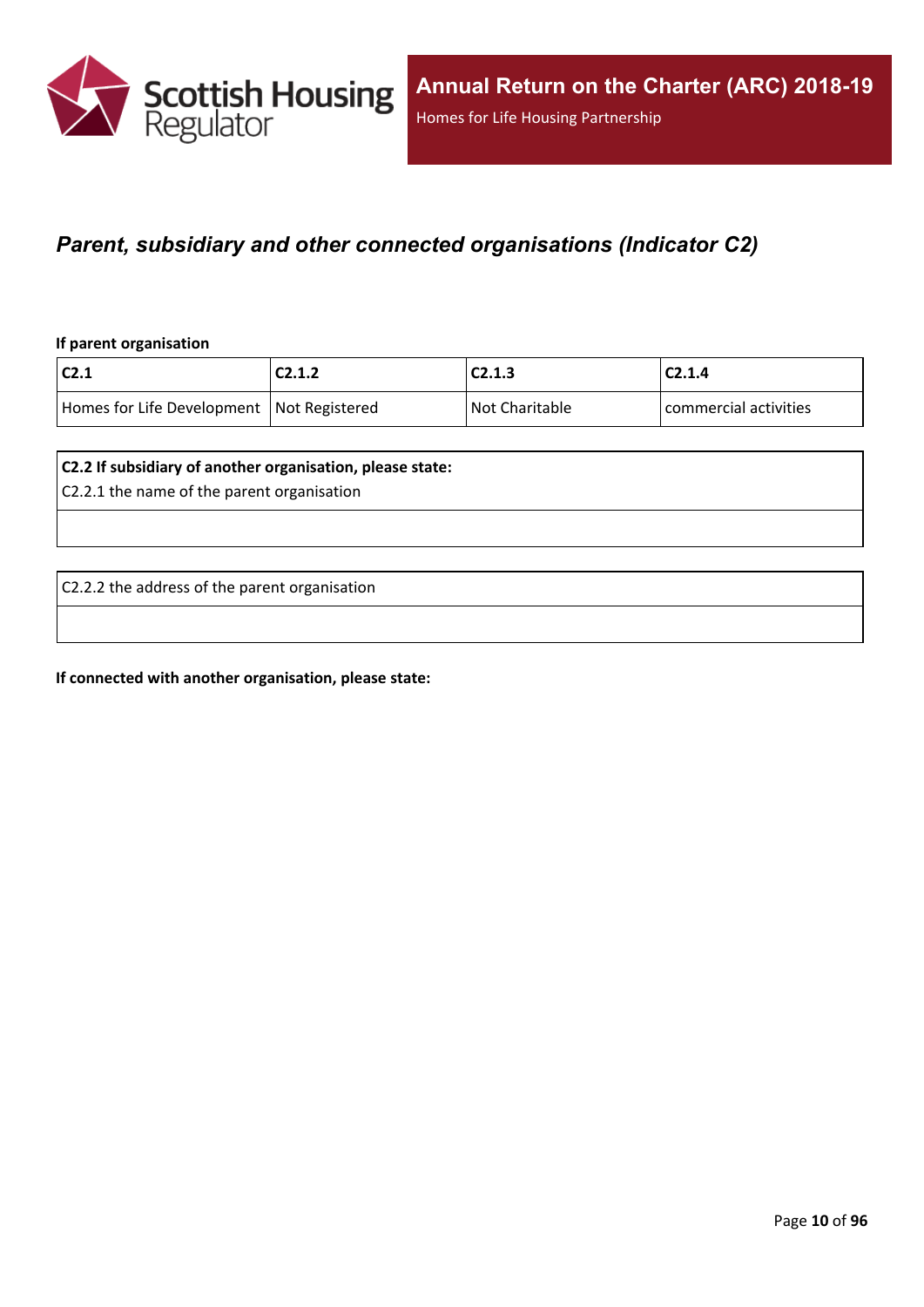

## <span id="page-10-0"></span>*Agent employed by the landlord to provide all of its services (Indicator C3)*

**If an agent is employed by the landlord to provide all its services, please state:**

#### **(i) the name of the organisation**

#### **(ii) contact details of the organisation**

C3.1 The name of organisation

C3.2 Contact name:

C3.2.1 title

C3.2.2 forename

#### C3.2.3 surname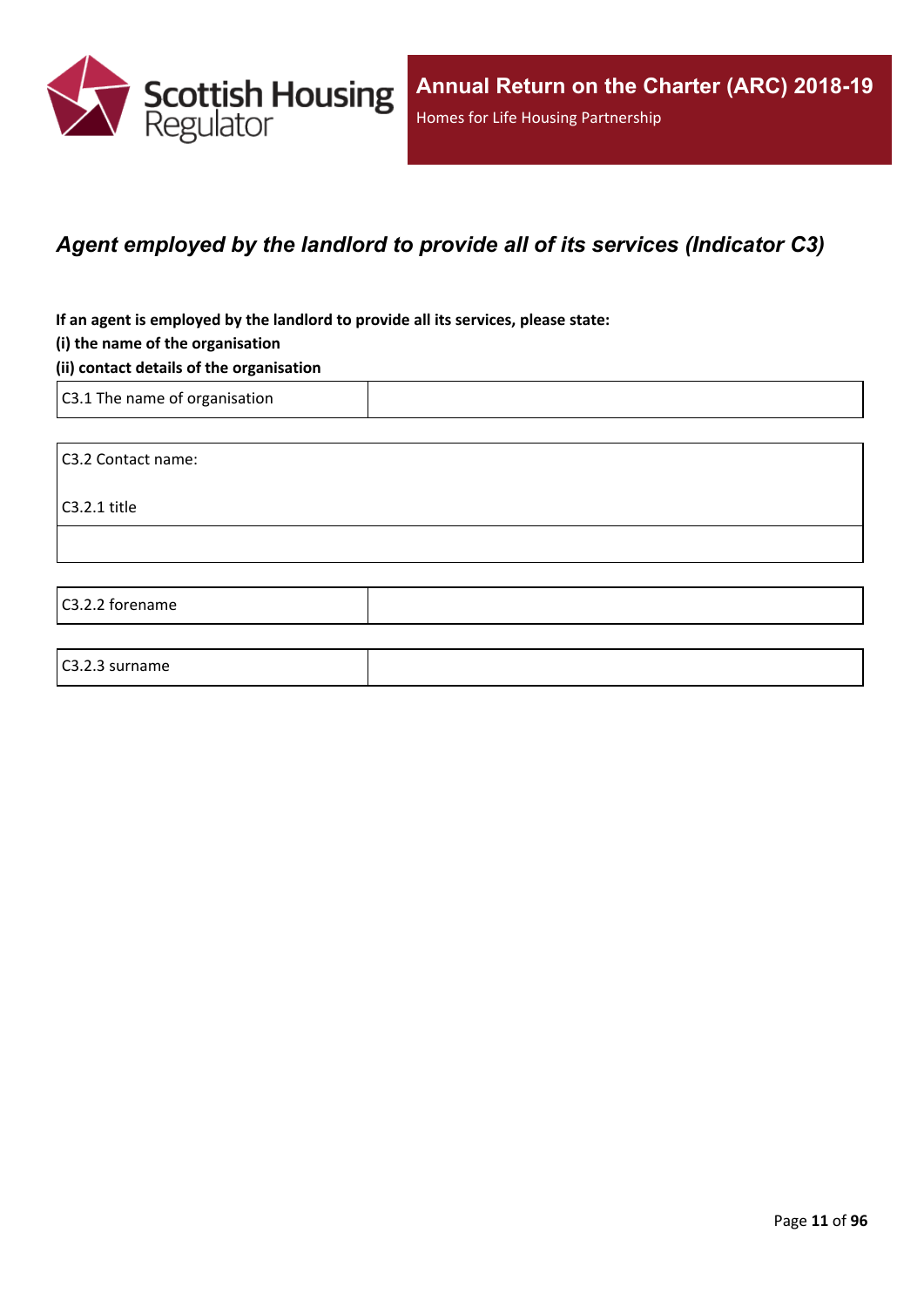

**Annual Return on the Charter (ARC) 2018-19** Homes for Life Housing Partnership

### <span id="page-11-0"></span>*RSL members (Indicator C4)*

**Please state:**

C4.1 The total number of RSL members as at the time of the last Annual General Meeting 20146

C4.2 The number of members attending last RSL Annual General Meeting 25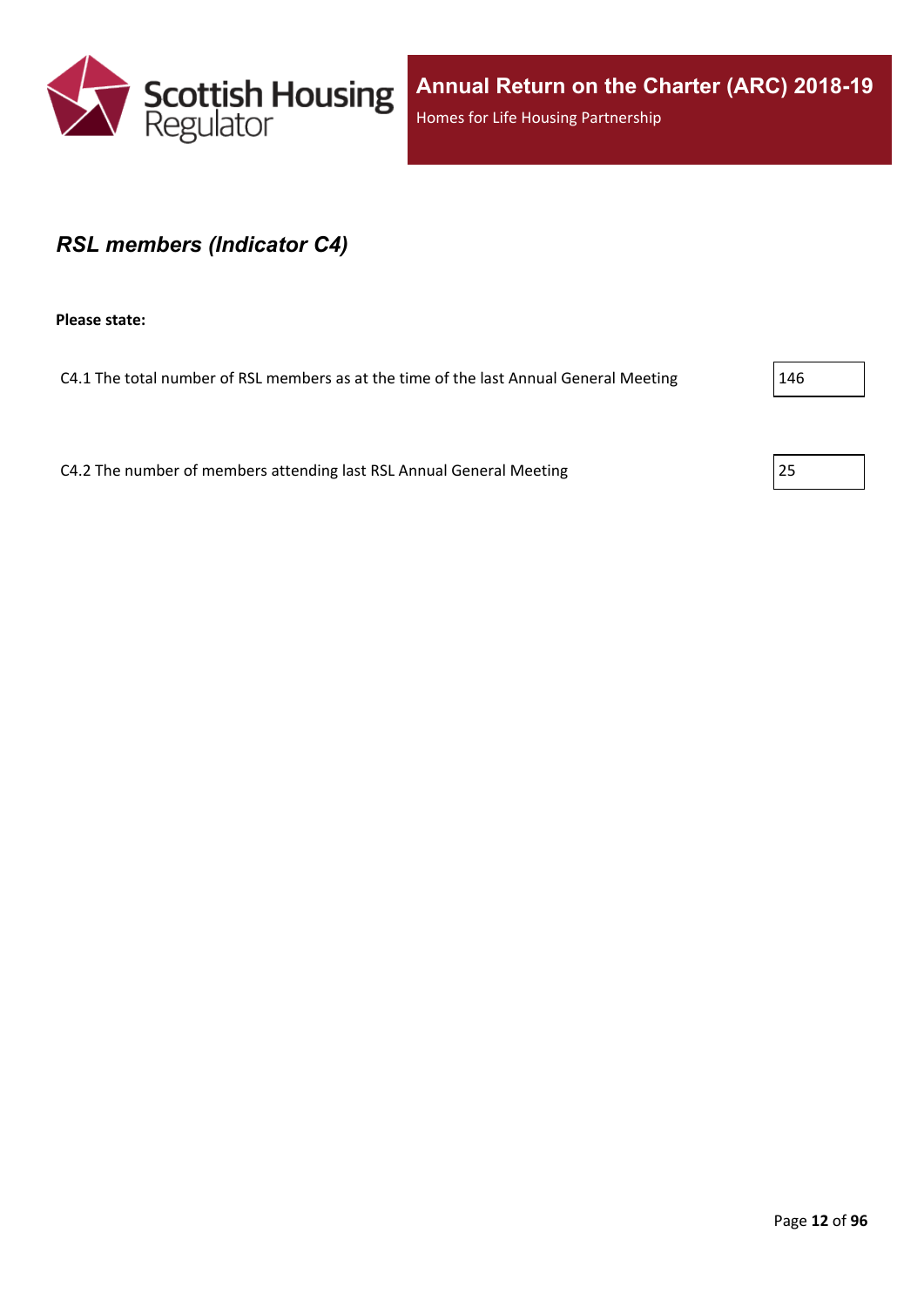

## <span id="page-12-0"></span>*Governing body appointments (Indicator C5)*

**Please state:**

C5.1 The number of governing body vacancies at last Annual General Meeting  $\vert 8 \vert$ 

C5.2 The number of candidates for the vacancies  $\vert$  5

C5.3 The number of vacancies filled  $\vert$  5

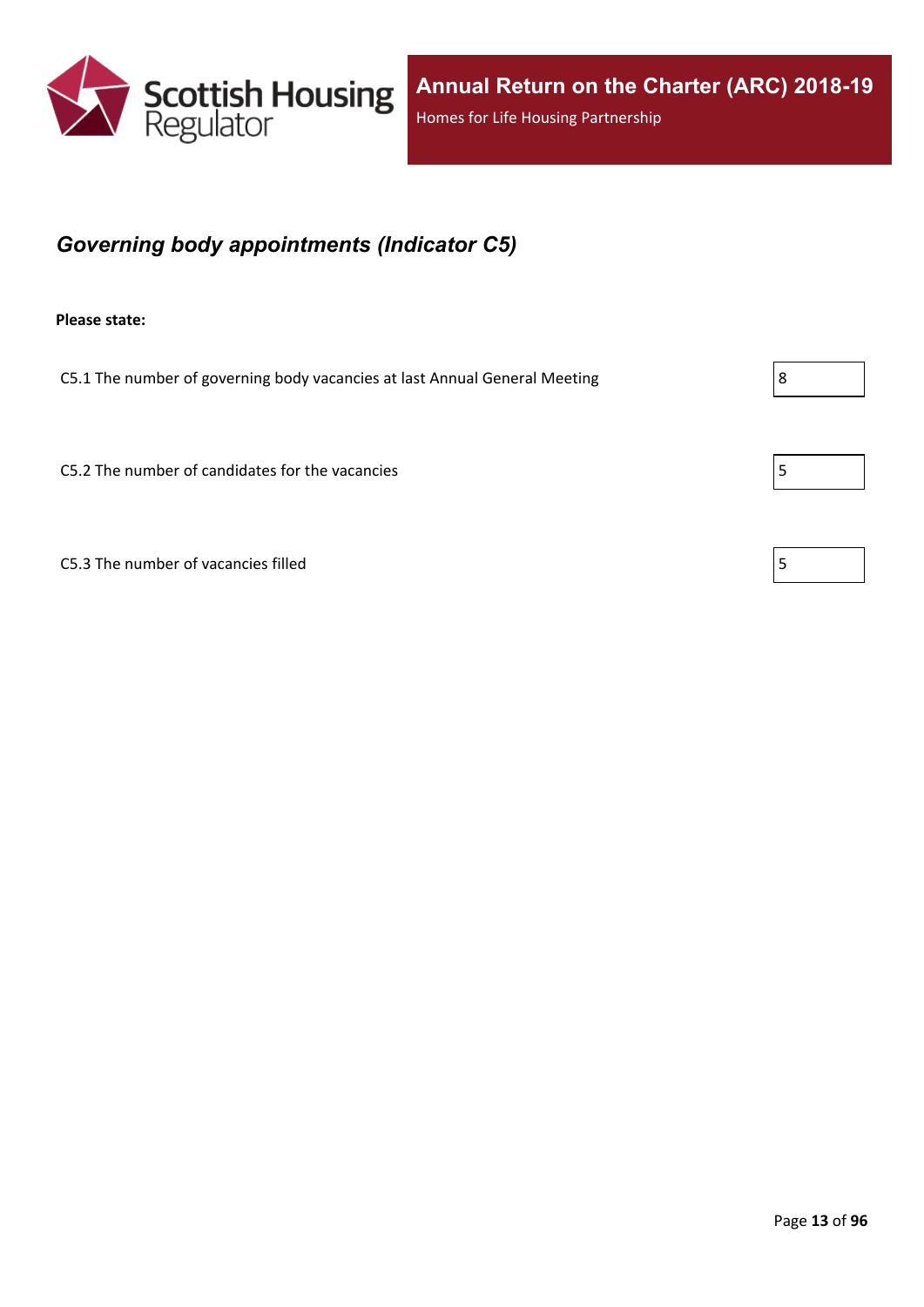

### <span id="page-13-0"></span>*Lets*

**The information you give us here will allow us to build a profile of your lets.**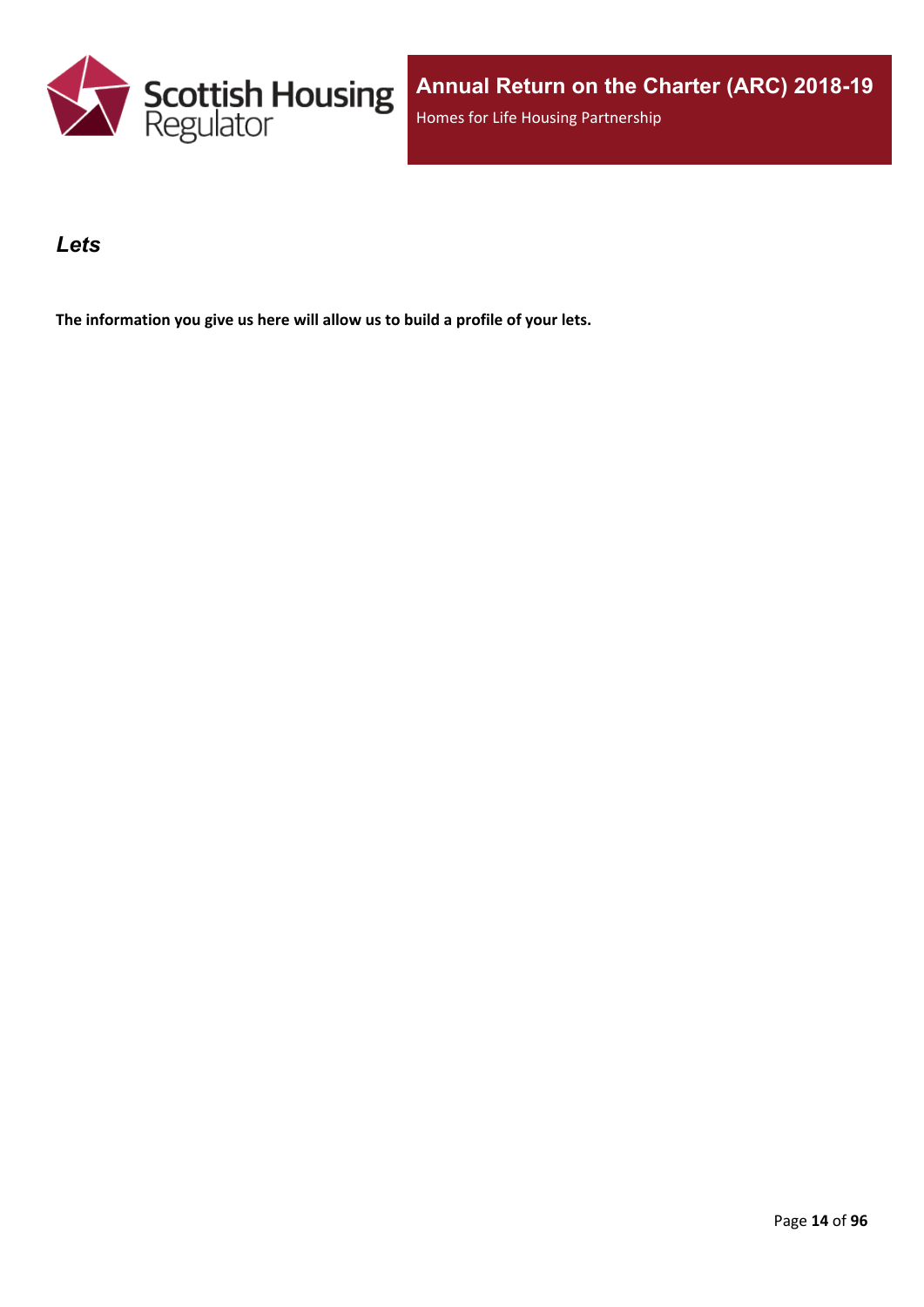

## <span id="page-14-0"></span>*Number of lets during the reporting year, split between 'general needs' and 'supported housing' (Indicator C7)*

**Please state, excluding mutual exchanges:**

C7.1 The number of 'general needs' lets during the reporting year  $|13|$ 

C7.2 The number of 'supported housing' lets during the reporting year  $\vert 0 \rangle$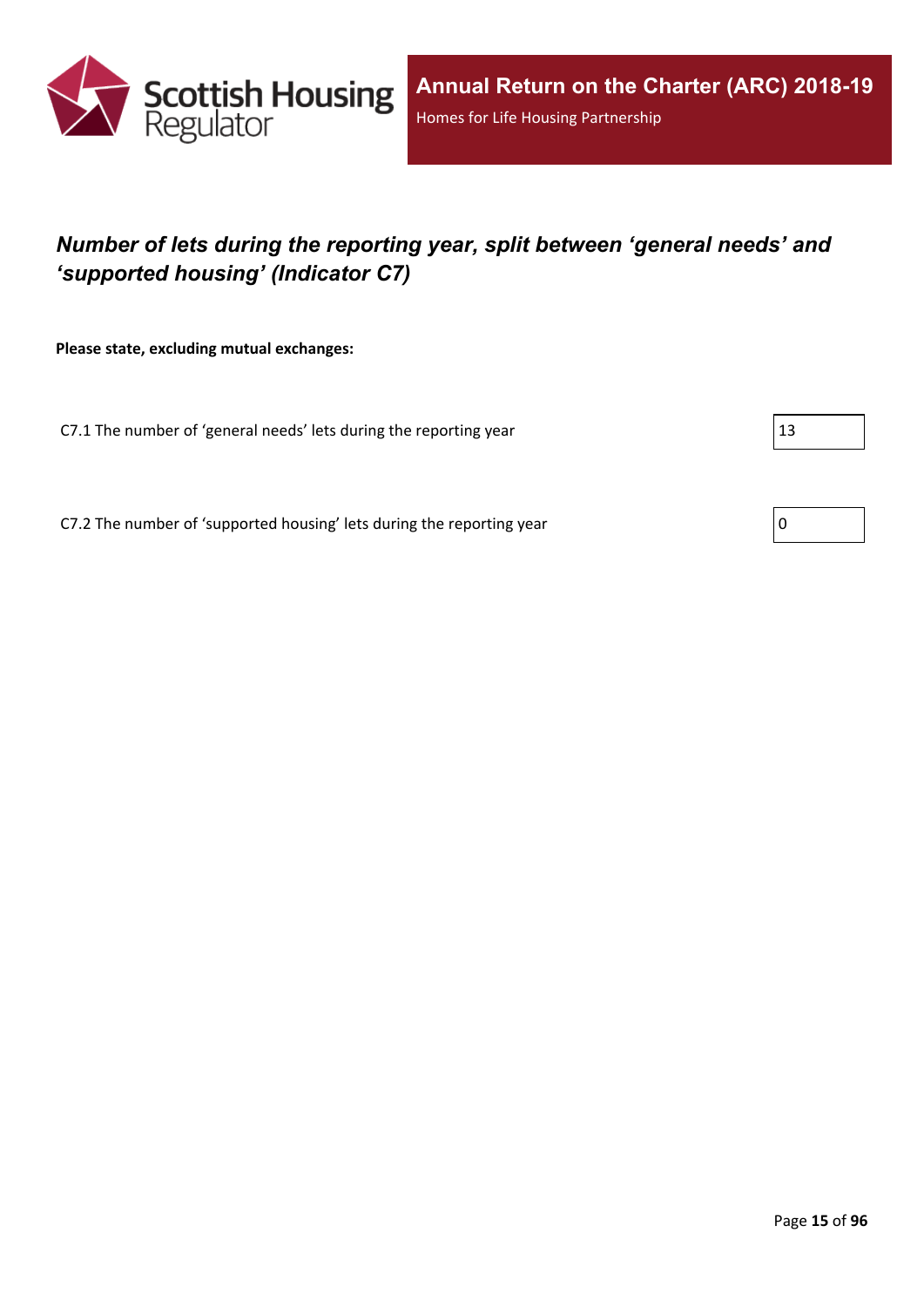

### <span id="page-15-0"></span>*The number of lets during the reporting year by source of let (Indicator C8)*

#### **Please state:**

| C8.1 The number of lets to existing tenants                                                                | $\overline{3}$  |
|------------------------------------------------------------------------------------------------------------|-----------------|
| C8.2 The number of lets to housing list applicants                                                         | $\vert 3 \vert$ |
| C8.3 The number of mutual exchanges                                                                        | 6               |
| C8.4 The number of lets from other sources                                                                 | $\vert$ 1       |
| C8.5 The number of applicants who have been assessed as statutorily homeless by the local<br>authority as: |                 |
| C8.5.1 section 5 referrals                                                                                 | $\overline{0}$  |
| C8.5.2 nominations from the local authority                                                                | $\overline{0}$  |
|                                                                                                            |                 |

C8.5.3 other  $\boxed{6}$ 

C8.6 the number of other nominations from local authorities  $\vert_0$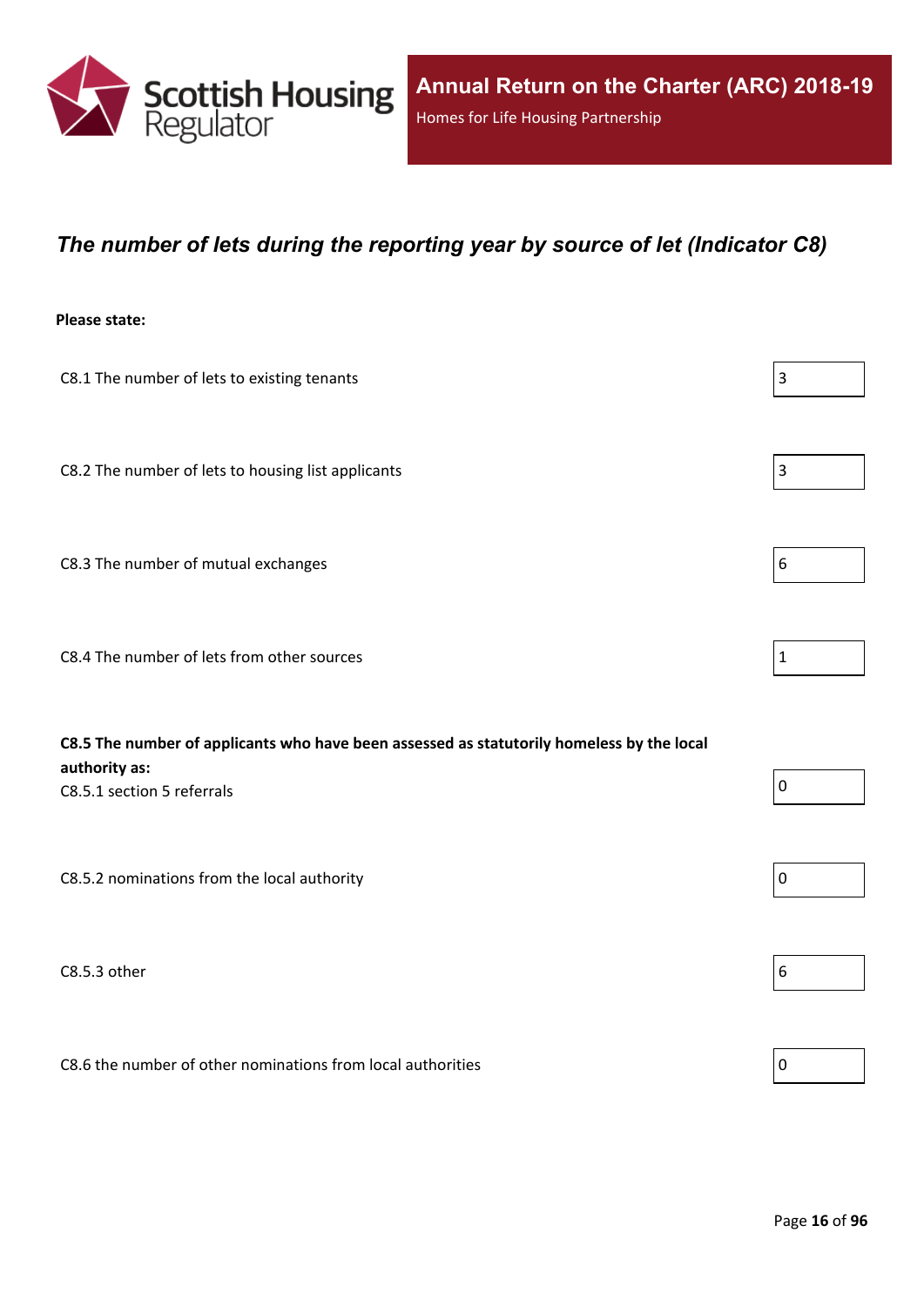

### <span id="page-16-0"></span>*Types of tenancies granted for lets during the reporting year (Indicator C9)*

**Please state, excluding mutual exchanges:**

C9.1 The number of occupancy agreements granted in the reporting year  $\vert 0 \rangle$ 

C9.2 The number of short SSTs granted in the reporting year  $\vert$  0

C9.3 The number of SSTs granted in the reporting year  $|13|$ 

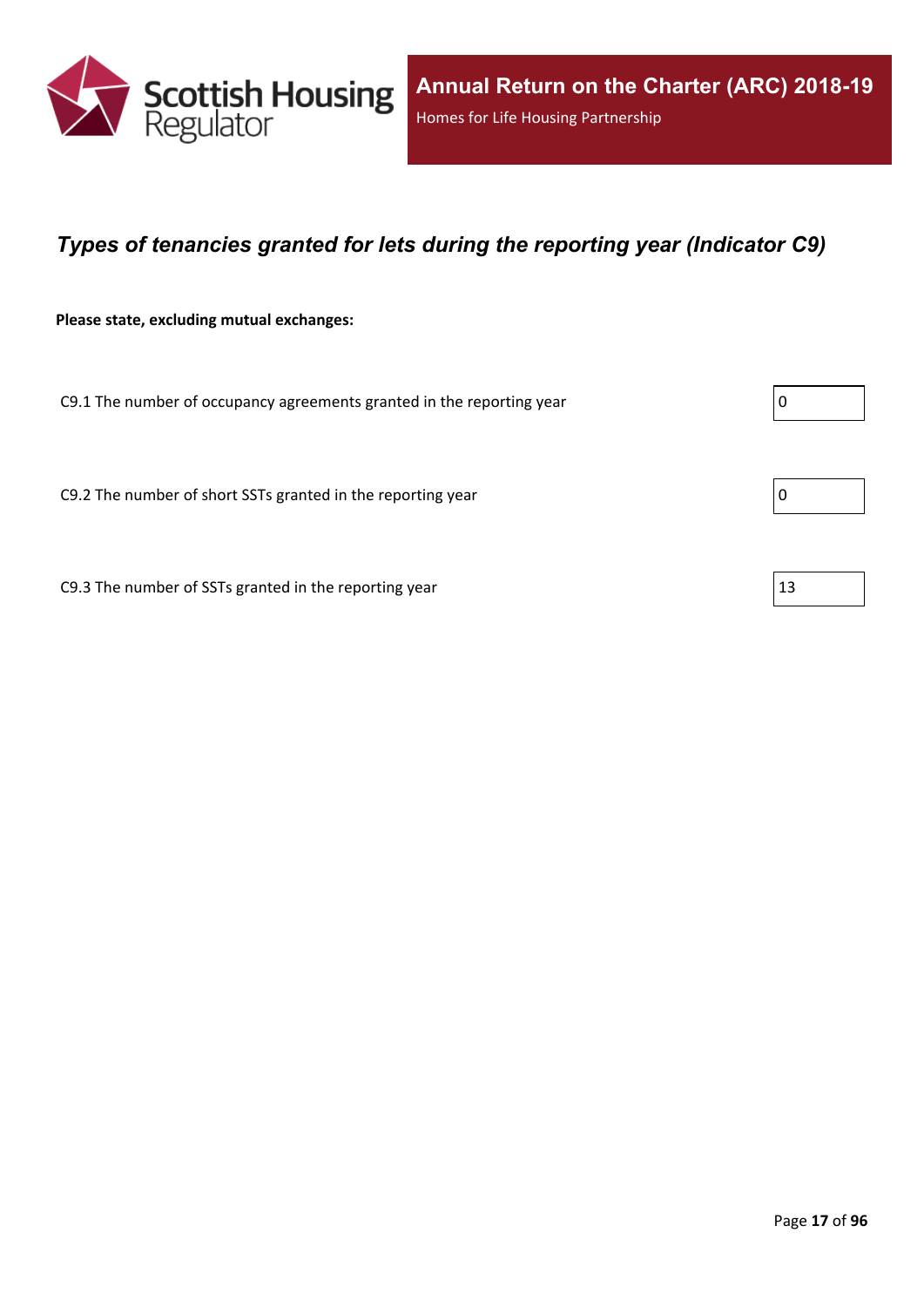

## <span id="page-17-0"></span>*Housing lists (Indicator C10)*

#### **Please state:**

C10.1 What type of housing list do you operate (select all that apply)

| Common housing register, Choice based lettings                                             |       |
|--------------------------------------------------------------------------------------------|-------|
|                                                                                            |       |
| C10.2 The number of new applicants added to the housing list(s)                            | 7226  |
|                                                                                            |       |
| C10.3 The number of applicants on the housing list(s) at end of reporting year             | 11923 |
|                                                                                            |       |
| C10.4 The number of suspensions from the housing list at end of reporting year             | 98    |
|                                                                                            |       |
| C10.5 The number of applications cancelled from the housing list during the reporting year | 6455  |
|                                                                                            |       |
| C10.6 The number of Section 5 referrals received during the last reporting year            | 0     |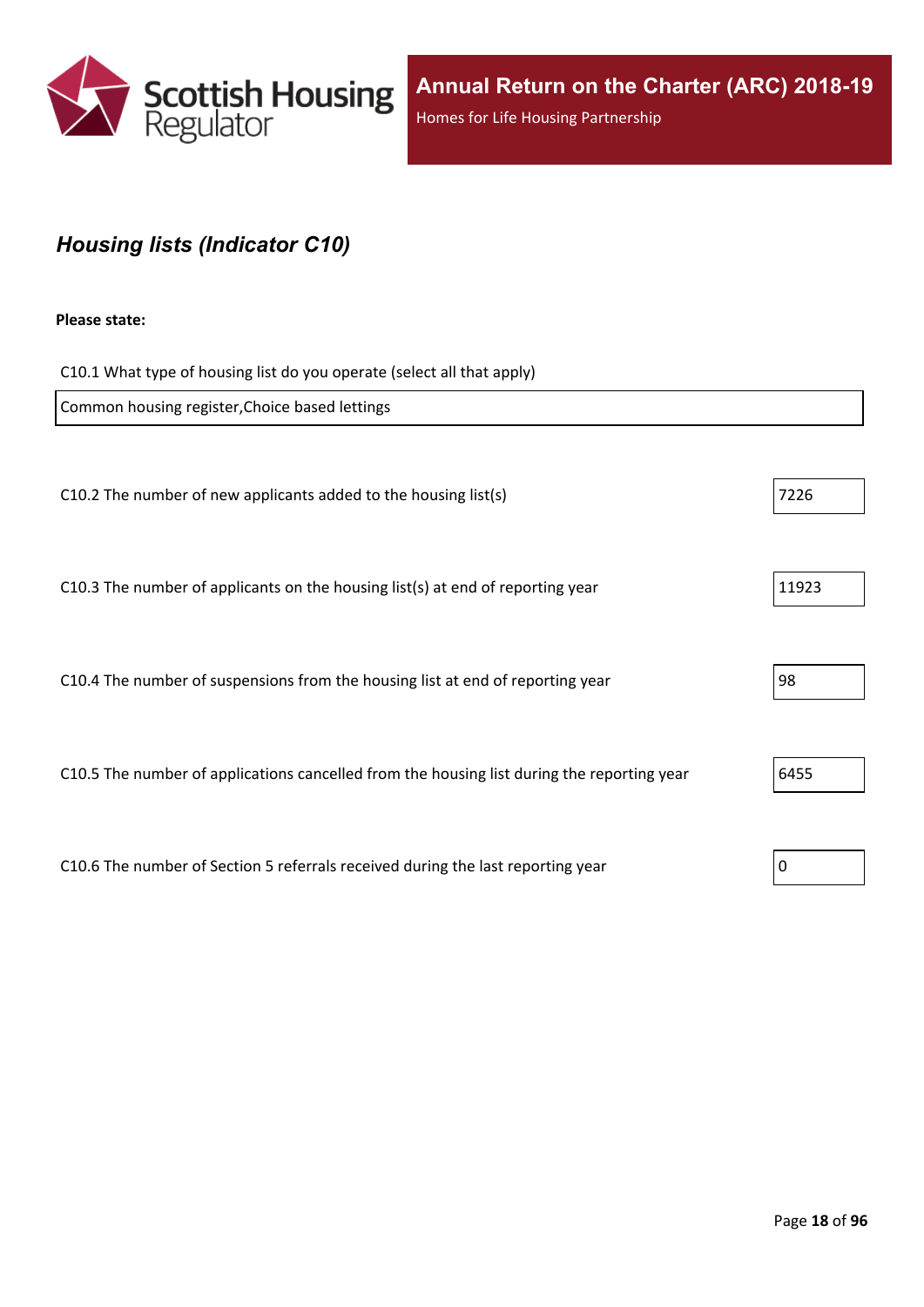

**Annual Return on the Charter (ARC) 2018-19** Homes for Life Housing Partnership

### <span id="page-18-0"></span>*Stock*

The information you give us here will allow us to build a profile of your stock and your average weekly rents.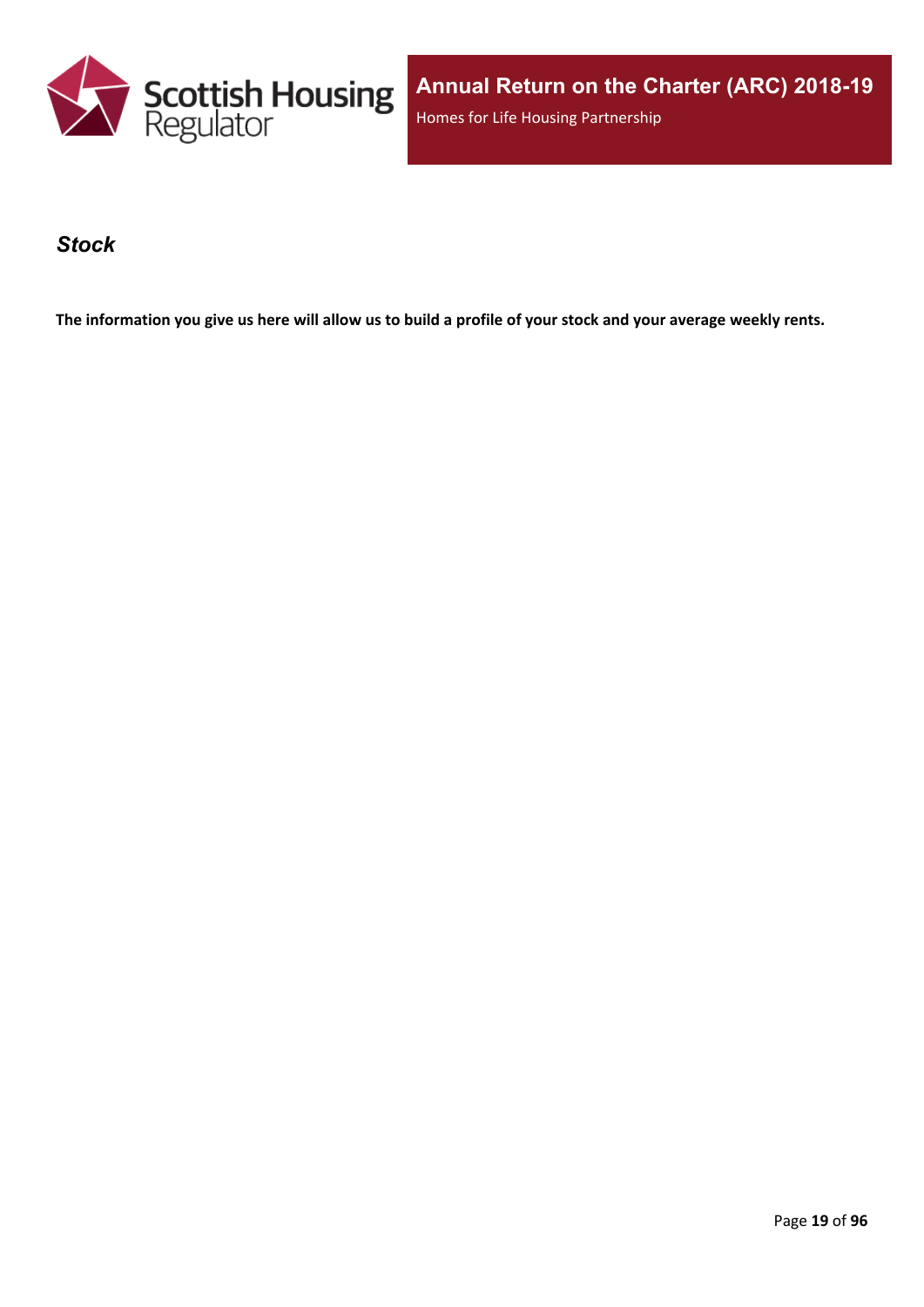

## <span id="page-19-0"></span>*The landlord's wholly owned stock (Indicator C14)*

**Self contained dwellings are properties where the household has exclusive use of WC, bathroom and kitchen facilities contained within the property.**

**Non-self contained units/bedspaces are properties where WC, bathroom or kitchen facilities are communal or shared.**

**Non-housing units are properties that could be used for respite care; commercial activities; office space.** Please note, parts (a), (b) and (c) of indicator C14 are located at the 'Organisation details' section on the Portal and are not included in the ARC return itself. Further information on this is available in the FAQs at the 'Help & **Guidance' section.**

**Please state:**

|                                                   |                                                                            | Of the<br>stock at<br>year end: |                  |                   |           |                                            |             |
|---------------------------------------------------|----------------------------------------------------------------------------|---------------------------------|------------------|-------------------|-----------|--------------------------------------------|-------------|
|                                                   |                                                                            | (d) Low<br>Demand               |                  | (e)<br>unlettable |           | (f) used for<br>temporary<br>accommodation |             |
| For the<br>landlord's<br>wholly<br>owned<br>stock | C14.1 The<br>number of<br>self-<br>contained<br>units                      | 0                               |                  | $\mathbf 0$       |           | $\mathbf 0$                                |             |
|                                                   | C14.2 The<br>number of<br>non self-<br>contained<br>units $/$<br>bedspaces | $\mathbf 0$                     | $\boldsymbol{0}$ | $\boldsymbol{0}$  | $\pmb{0}$ | $\mathbf 0$                                | $\mathbf 0$ |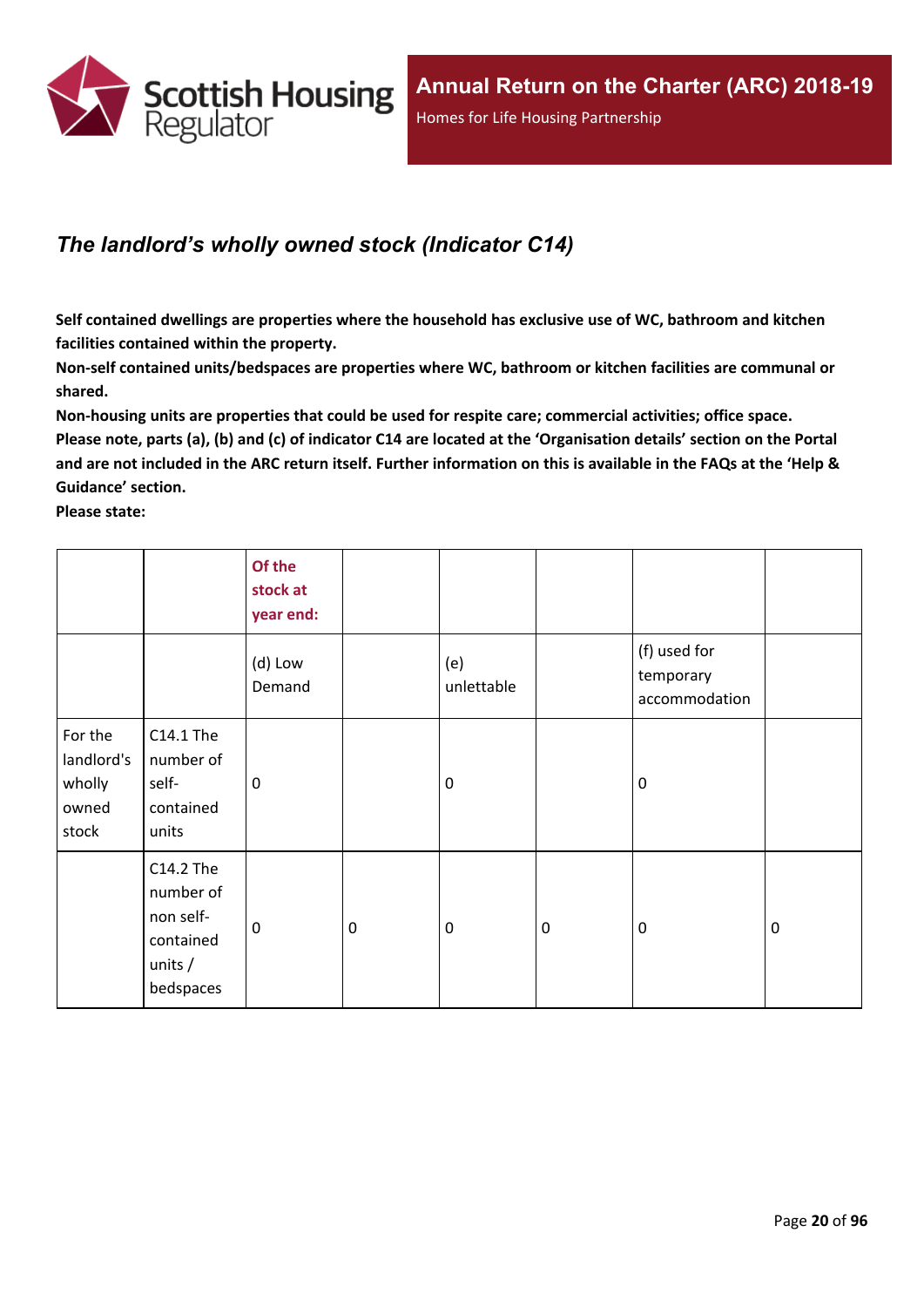

## <span id="page-20-0"></span>*Stock by house types, apartment sizes and average weekly rents (Indicator C17)*

The stock by type and apartment size reported in this indicator are wholly owned by the landlord and should **match the totals provided at C14.**

The average weekly rent in this indicator includes service or other charges and is calculated for lettable stock only. **For all wholly owned stock, please state:**

| C17 Stock<br>by type,<br>apartment<br>size and<br>rent | House          | High rise        | Tenement | 4 in a block | Other flat<br>/ maisonett<br>e | Total       | Nos. of<br>lettable<br>units | Average<br>weekly rent<br>$\pmb{\mathsf{f}}$ |
|--------------------------------------------------------|----------------|------------------|----------|--------------|--------------------------------|-------------|------------------------------|----------------------------------------------|
| 1 Apt                                                  | $\mathbf 0$    | $\mathbf 0$      | 0        | $\mathbf 0$  | 0                              | $\mathbf 0$ | 0                            |                                              |
| 2 Apt                                                  | 16             | $\mathbf 0$      | 35       | $\mathbf 0$  | 61                             | 112         | 112                          | 76.77                                        |
| 3 Apt                                                  | 54             | $\mathbf 0$      | 12       | $\mathbf 0$  | 50                             | 116         | 116                          | 87.44                                        |
| 4 Apt                                                  | 46             | $\mathbf 0$      | 0        | $\mathbf 0$  | $\boldsymbol{0}$               | 46          | 46                           | 93.24                                        |
| $5$ Apt +                                              | $\overline{0}$ | $\boldsymbol{0}$ | 0        | $\mathbf 0$  | $\boldsymbol{0}$               | $\mathbf 0$ | 0                            |                                              |
| <b>Total SC</b>                                        | 116            | $\boldsymbol{0}$ | 47       | $\mathbf 0$  | 111                            | 274         | 274                          | 84.05                                        |

Number of lettable non self contained units at year end  $\vert 4 \vert$ 

Number of lettable non self contained bed spaces at year end 9

Average weekly rent charge per bed space for the reporting year  $\vert$  61.87



| 9 |  |  |  |
|---|--|--|--|
|   |  |  |  |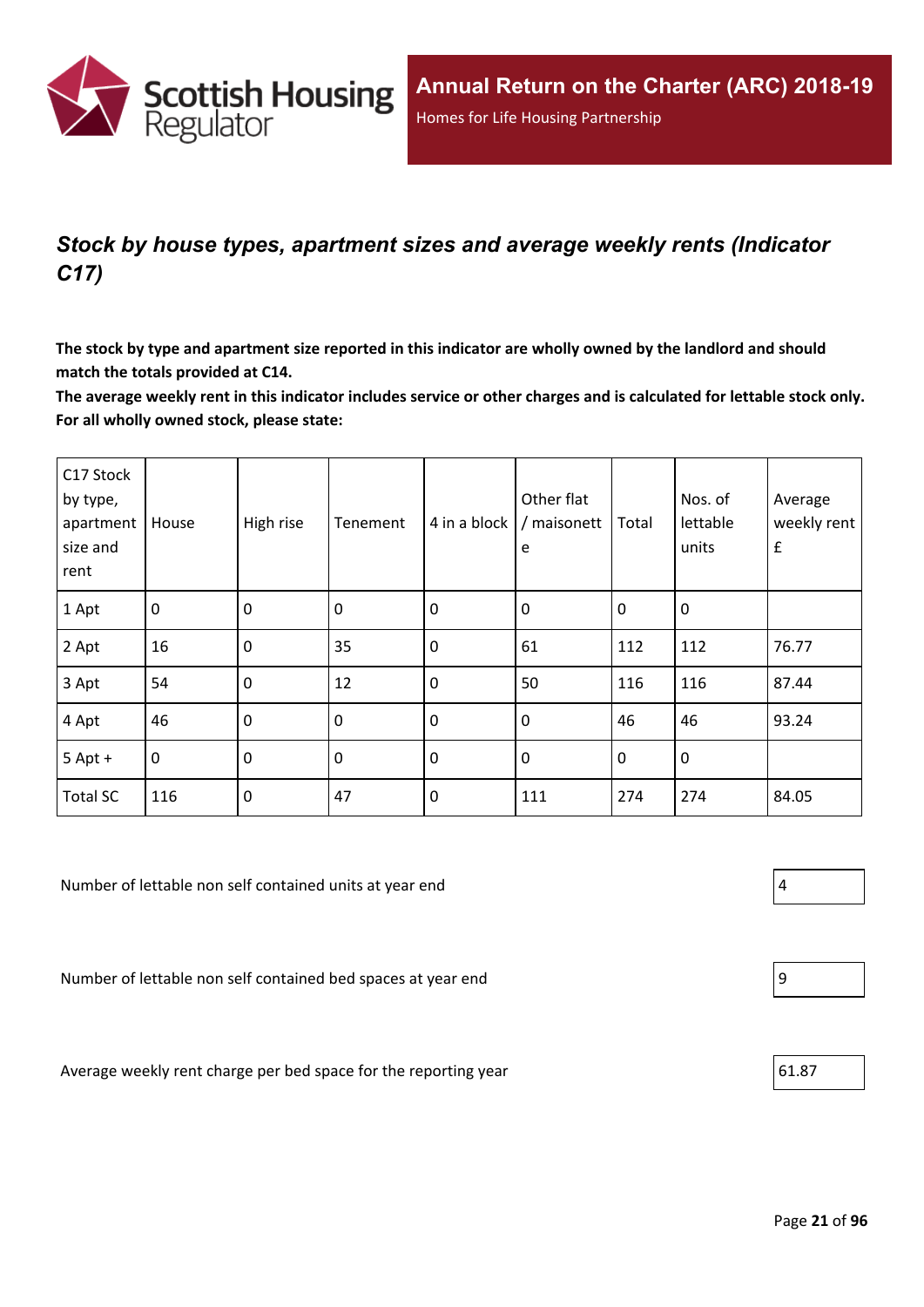

## <span id="page-21-0"></span>*The number of self-contained and non self-contained units and bedspaces, at the year end by age band (Indicator C19)*

The stock by age band reported in this indicator are wholly owned by the landlord and should match the totals **provided at C14.**

**For all wholly owned stock, please state:**

|                                                   | (a)<br>pre-<br>1919 | (b)<br>1919<br>1944 | (c)<br>1945<br>$\overline{\phantom{a}}$<br>1964 | (d)<br>1965<br>$\overline{\phantom{0}}$<br>1982 | (e)<br>1983<br>2002 | (f)<br>Post-<br>2002 | Total |
|---------------------------------------------------|---------------------|---------------------|-------------------------------------------------|-------------------------------------------------|---------------------|----------------------|-------|
| C19.1 The number of self-contained units          | 9                   | 8                   | 10                                              | 9                                               | 106                 | 132                  | 274   |
| C19.2 The number of non self-contained units      | -0                  | 0                   | l 0                                             | 0                                               | 2                   |                      | 4     |
| C19.2 The number of non self-contained bed spaces | -0                  | 0                   | l 0                                             | 0                                               | 5                   | 4                    | 9     |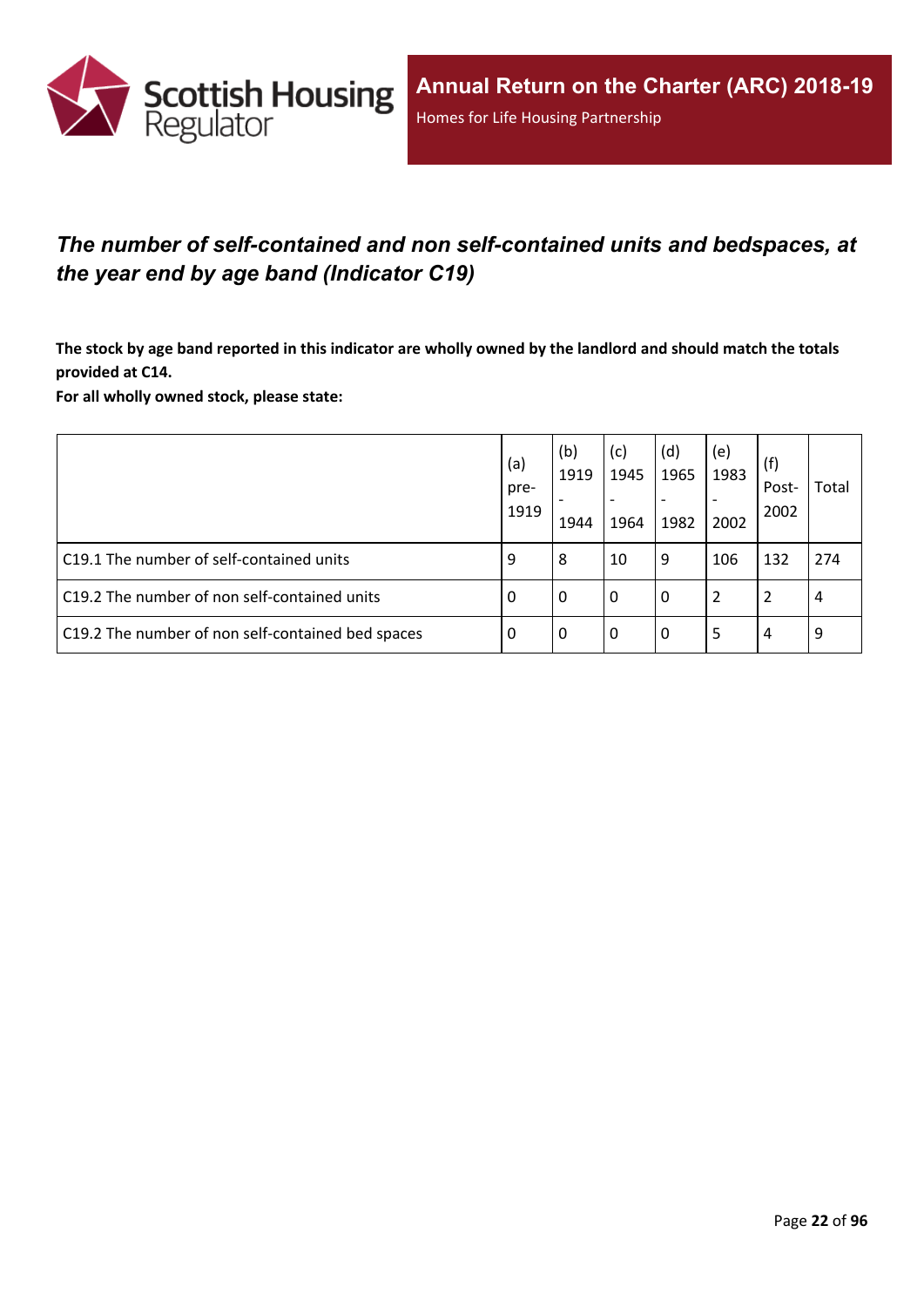

## <span id="page-22-0"></span>*The number of self-contained properties void at the year end and of those, the number that have been void for more than six months (Indicator C20)*

**Please state the number of self-contained properties that:**

C20.1 were void at the year end  $\begin{bmatrix} \end{bmatrix}$ 

٦

C20.2 have been void for more than six months  $\vert 0 \rangle$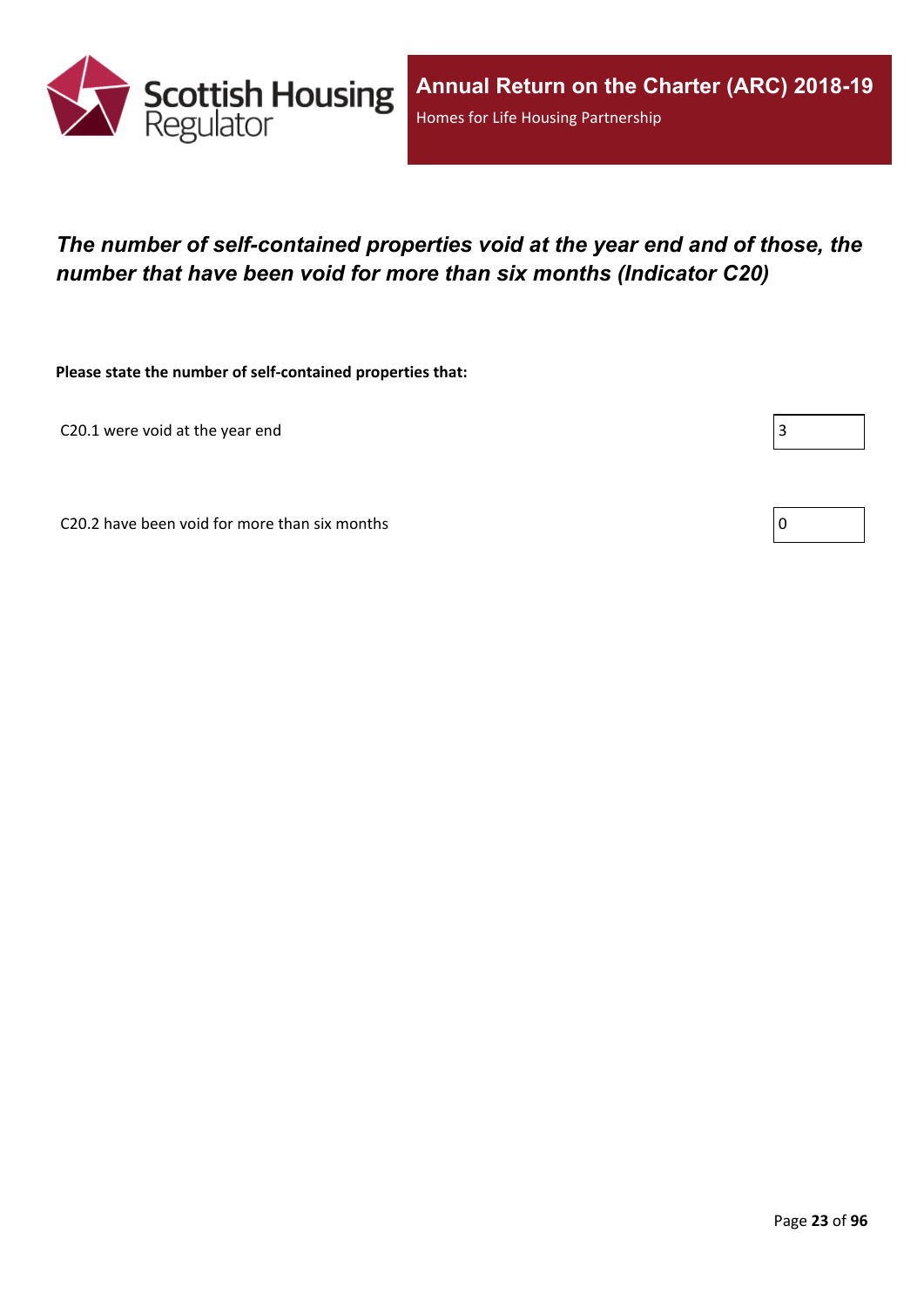

## <span id="page-23-0"></span>*Development programme – New units and value (excluding Scottish Government funded developments) (Indicator C32)*

**Please state:**

|                       | in the current reporting year |                          |                         |
|-----------------------|-------------------------------|--------------------------|-------------------------|
|                       | Social letting                | Midmarket / market rents | Low cost home ownership |
| C32.1.1 RSL           | υ                             | υ                        | ∣U                      |
| C32.1.2<br>subsidiary | 0                             | υ                        | -0                      |

|                       | projected for the next<br>reporting year |                          |                         |
|-----------------------|------------------------------------------|--------------------------|-------------------------|
|                       | Social letting                           | Midmarket / market rents | Low cost home ownership |
| C32.1.1 RSL           | 0                                        | J.                       | 0                       |
| C32.1.2<br>subsidiary | 0                                        | 0                        | 0                       |

|                       | projected for the following<br>year |                          |                         |
|-----------------------|-------------------------------------|--------------------------|-------------------------|
|                       | Social letting                      | Midmarket / market rents | Low cost home ownership |
| C32.1.1 RSL           | 0                                   | -U                       | 0                       |
| C32.1.2<br>subsidiary | 0                                   | 0                        | 0                       |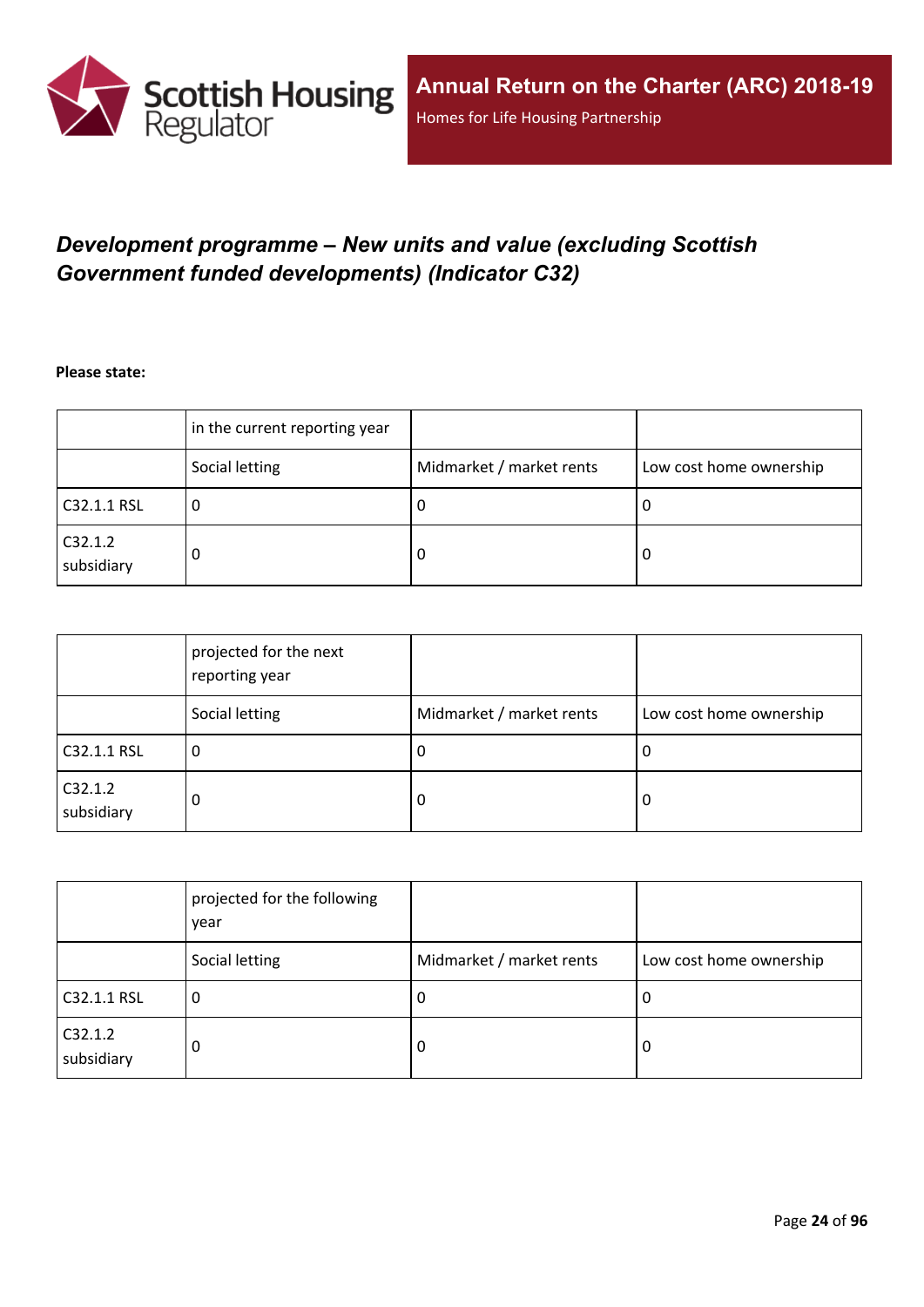

Homes for Life Housing Partnership

|                                                     | in the current reporting year | projected for the next<br>reporting year | projected for the following<br>year |
|-----------------------------------------------------|-------------------------------|------------------------------------------|-------------------------------------|
| C32.2.1 funded<br>through own<br>cash / reserves    | 0                             | 0                                        | 0                                   |
| C32.2.2 funded<br>through private<br>finance        | 0                             | 0                                        | 0                                   |
| C32.2.3 funded<br>through other<br>grants / sources | 0                             | 0                                        | 0                                   |
| C32.2.4 funded<br>through sales                     | 0                             | 0                                        | 0                                   |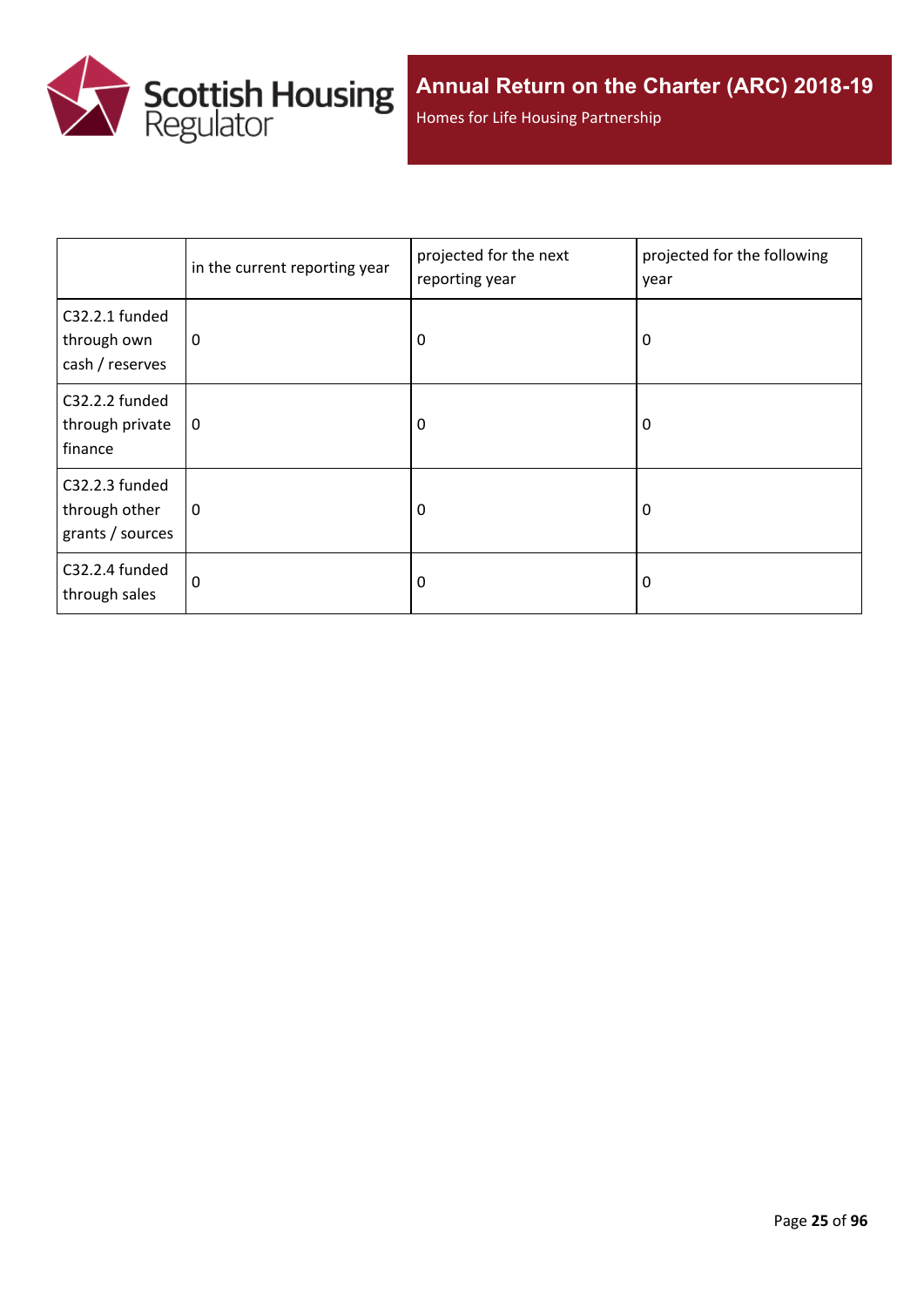

### <span id="page-25-0"></span>*Comments (Social landlord contextual information)*

Please use the comment field below to tell the regulator about any exceptional circumstances regards the figures **supplied in the "Social landlord contextual information" section.**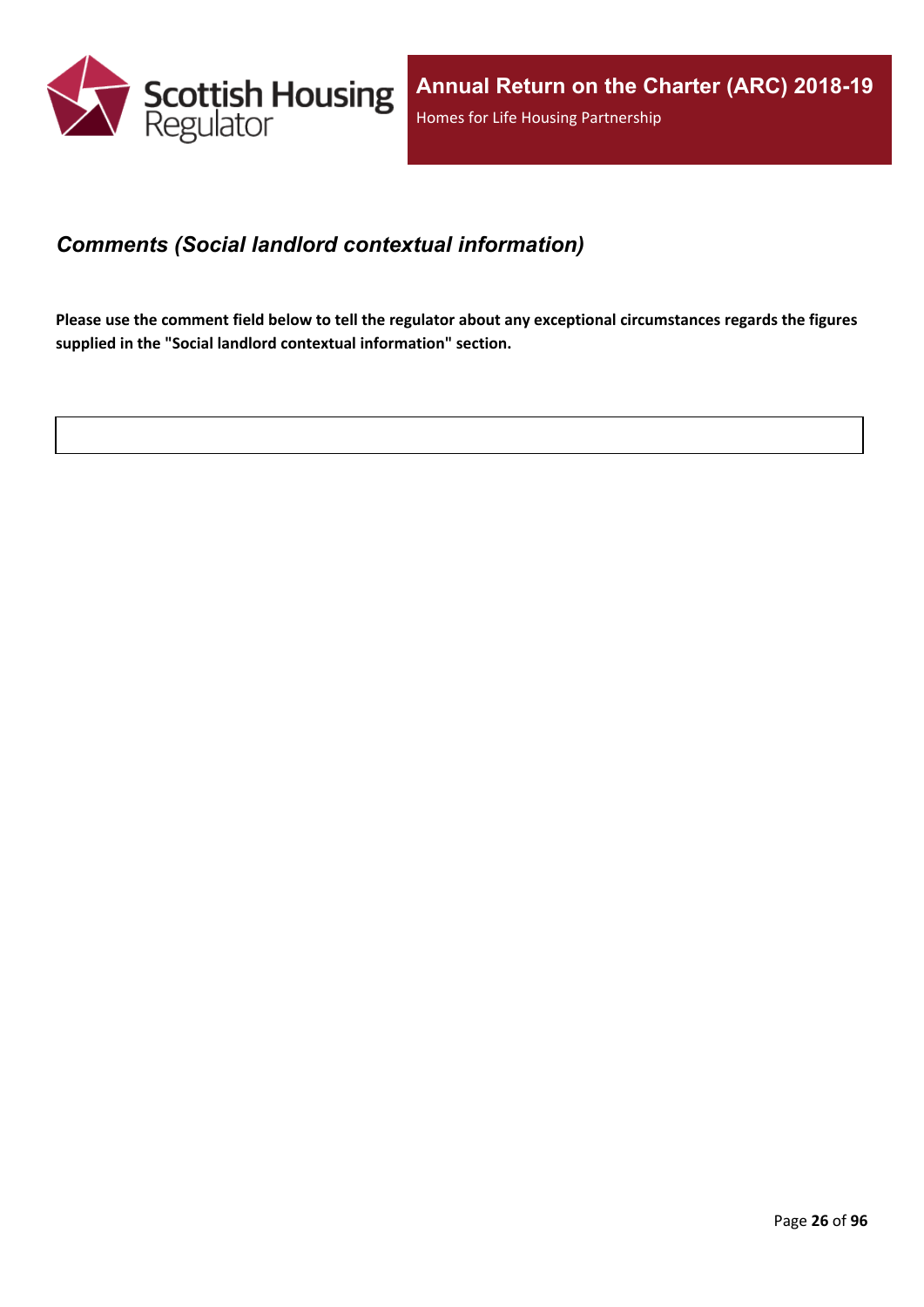

**Annual Return on the Charter (ARC) 2018-19** Homes for Life Housing Partnership

### <span id="page-26-0"></span>*Overall satisfaction*

The information you give us here will tell us how satisfied your tenants are with the overall service you provide.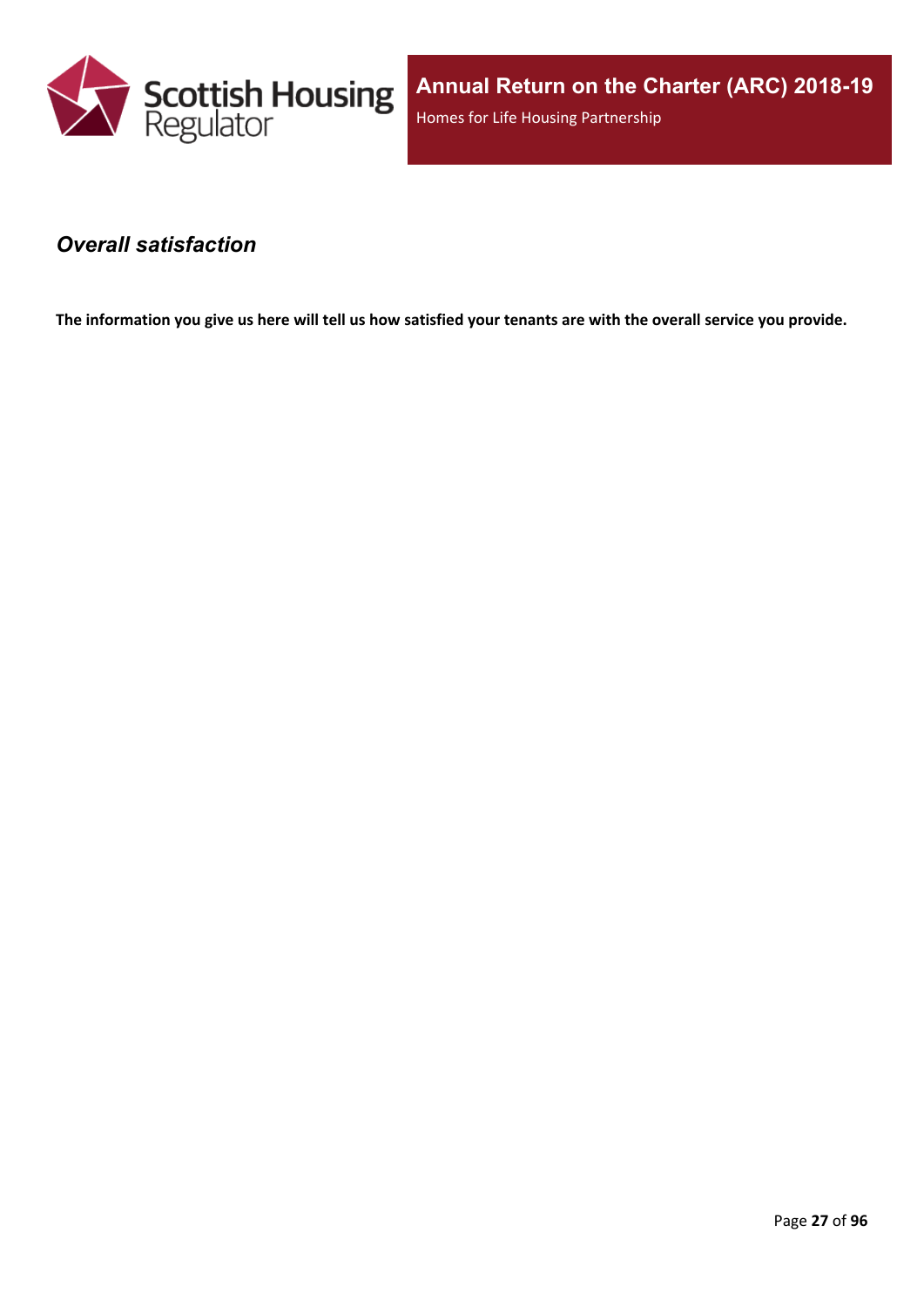

## <span id="page-27-0"></span>*Percentage of tenants satisfied with the overall service provided by their landlord (Indicator 1)*

| 1.1 In relation to the overall tenant satisfaction survey carried out, please state:<br>1.1.1 the number of tenants who were surveyed                 | 273            |
|-------------------------------------------------------------------------------------------------------------------------------------------------------|----------------|
| 1.1.2 the fieldwork dates of the survey                                                                                                               | November 2018  |
| 1.1.3 the method(s) of administering the survey                                                                                                       |                |
| Post                                                                                                                                                  |                |
| 1.2 In relation to the tenant satisfaction question on overall services, please state the number of<br>tenants who responded:<br>1.2.1 very satisfied | 78             |
| 1.2.2 fairly satisfied                                                                                                                                | 54             |
| 1.2.3 neither satisfied nor dissatisfied                                                                                                              | $\sqrt{4}$     |
| 1.2.4 fairly dissatisfied                                                                                                                             | $\mathsf 3$    |
| 1.2.5 very dissatisfied                                                                                                                               | $\overline{0}$ |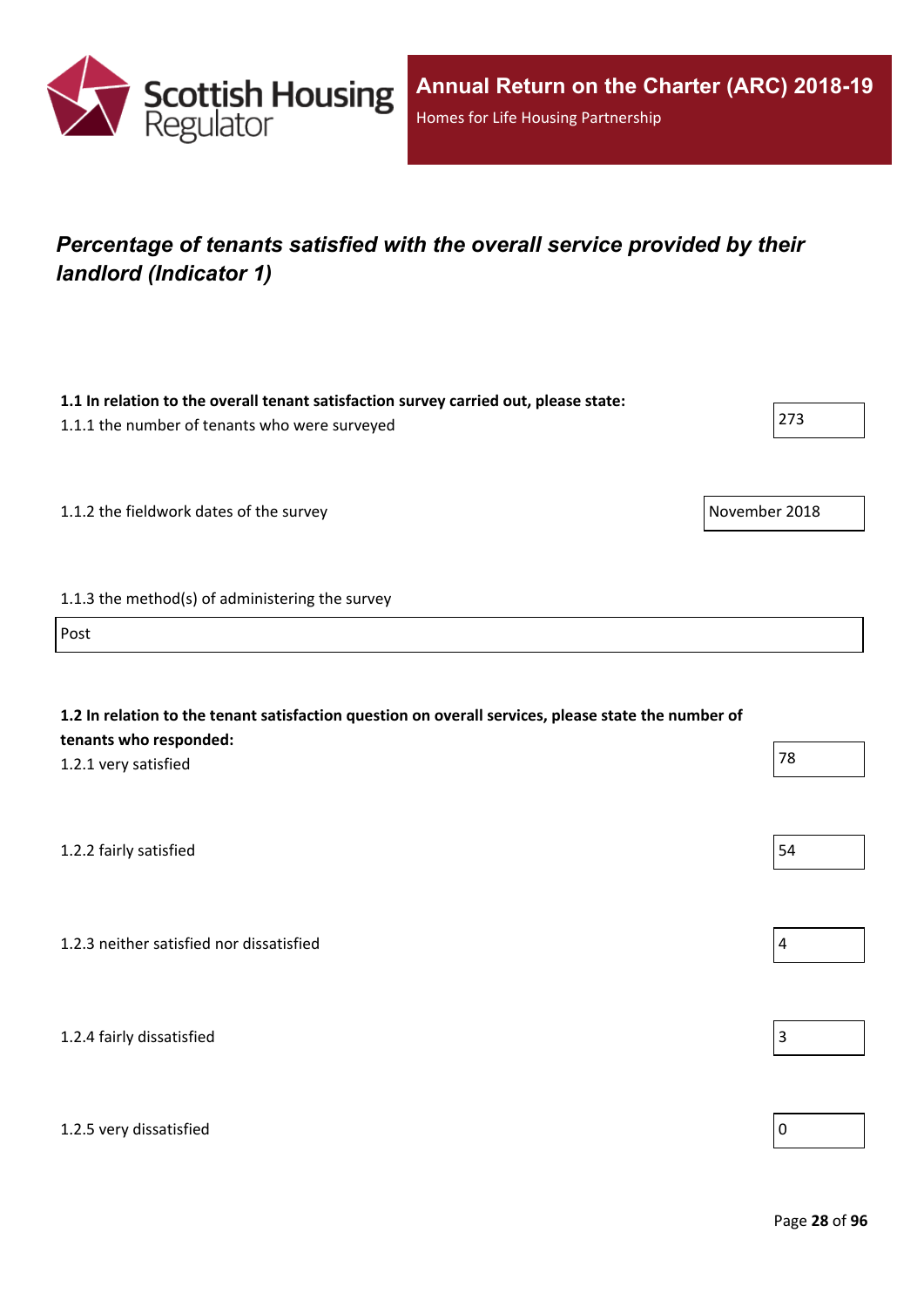

Homes for Life Housing Partnership

1.2.6 no opinion

|--|

| 4 |  |
|---|--|
|---|--|

| Percentage of tenants satisfied with the overall service provided by their landlord | 193.62 | '% |
|-------------------------------------------------------------------------------------|--------|----|
| $\vert$ (Indicator 1)                                                               |        |    |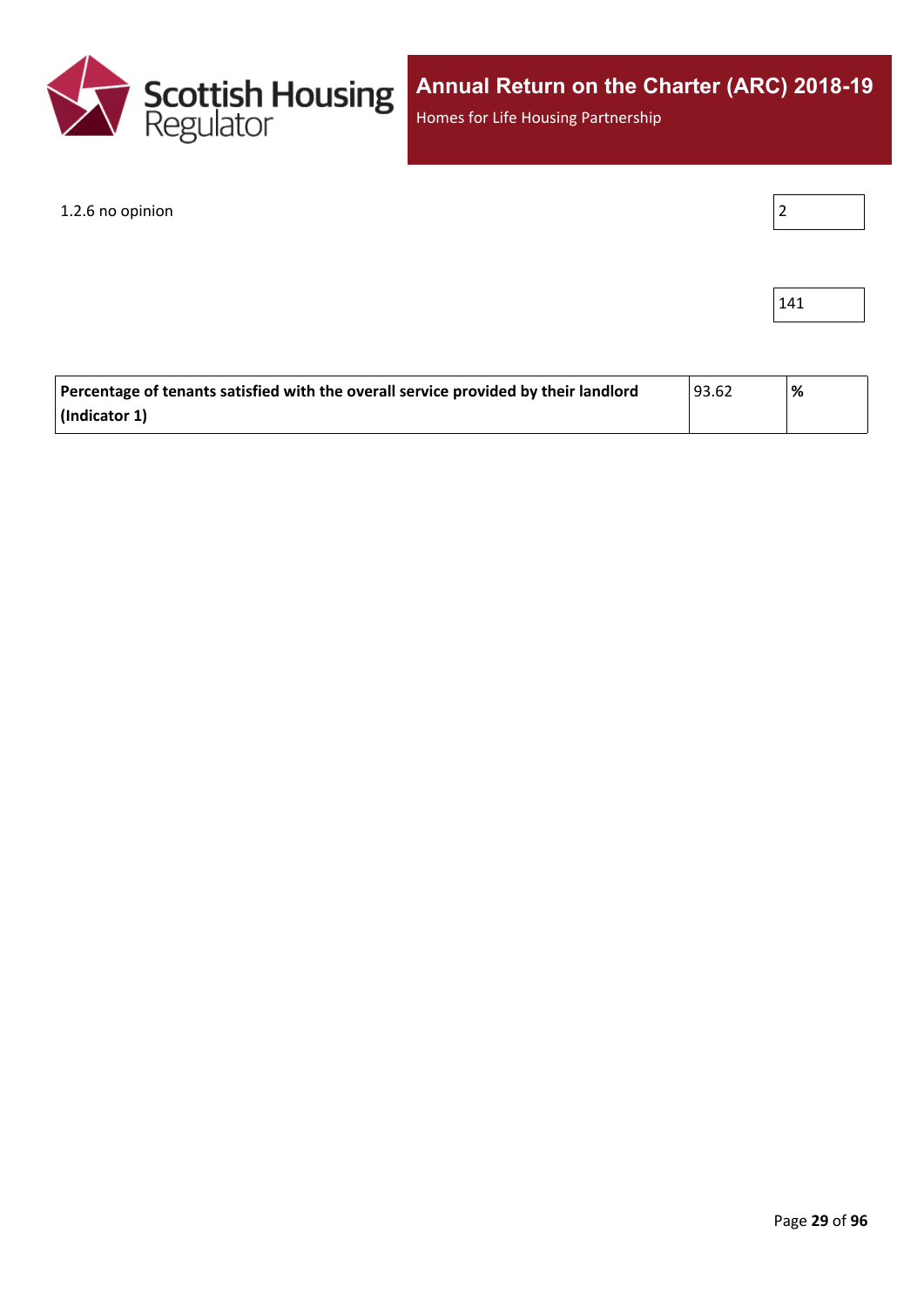

### <span id="page-29-0"></span>*Comments (Overall satisfaction)*

Please use the comment field below to tell the regulator about any exceptional circumstances regards the figures **supplied in the "Overall satisfaction" section.**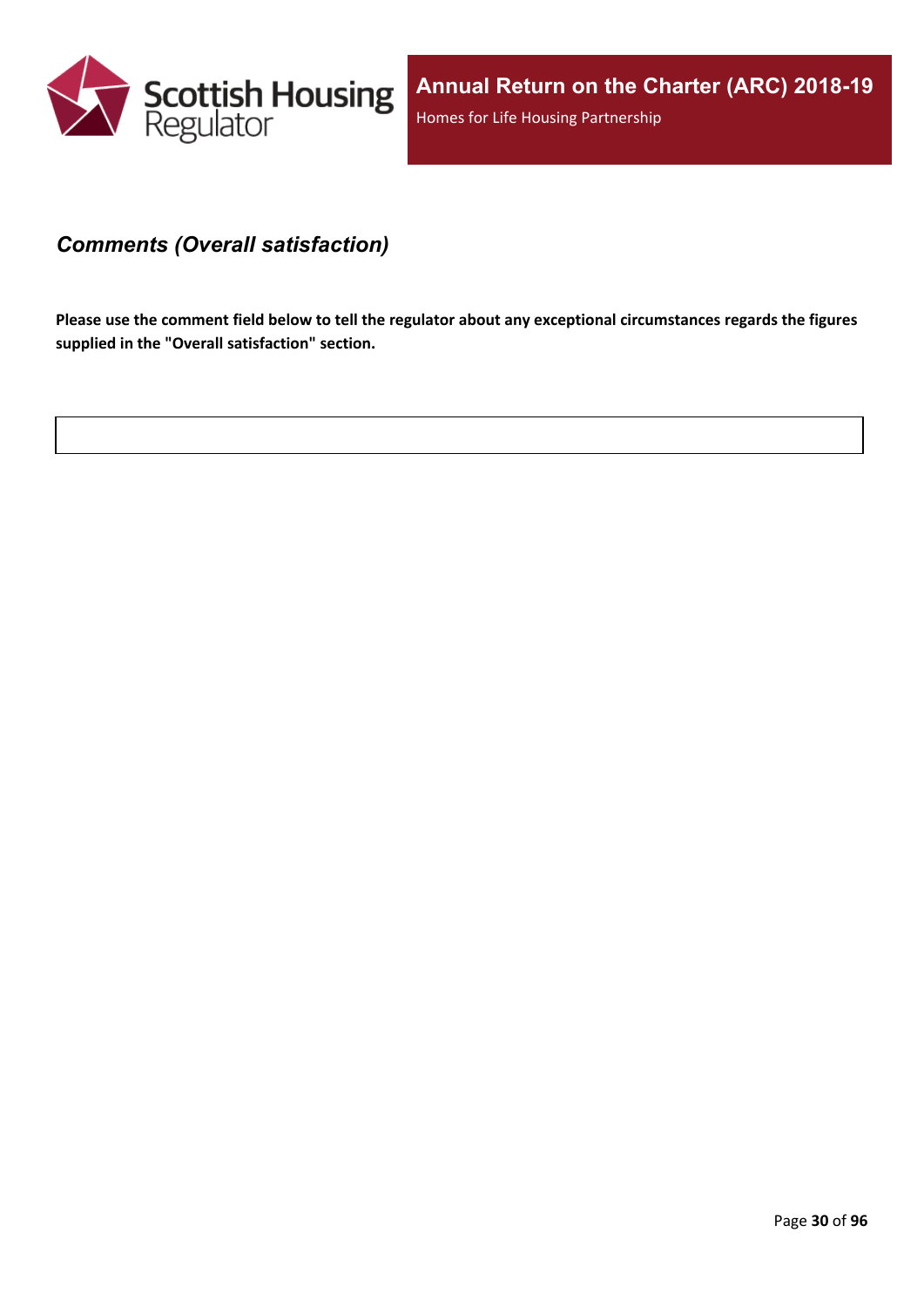

### <span id="page-30-0"></span>*The Customer/Landlord relationship*

The information you give us here will tell us about the relationships you have with your tenants and other service **users.**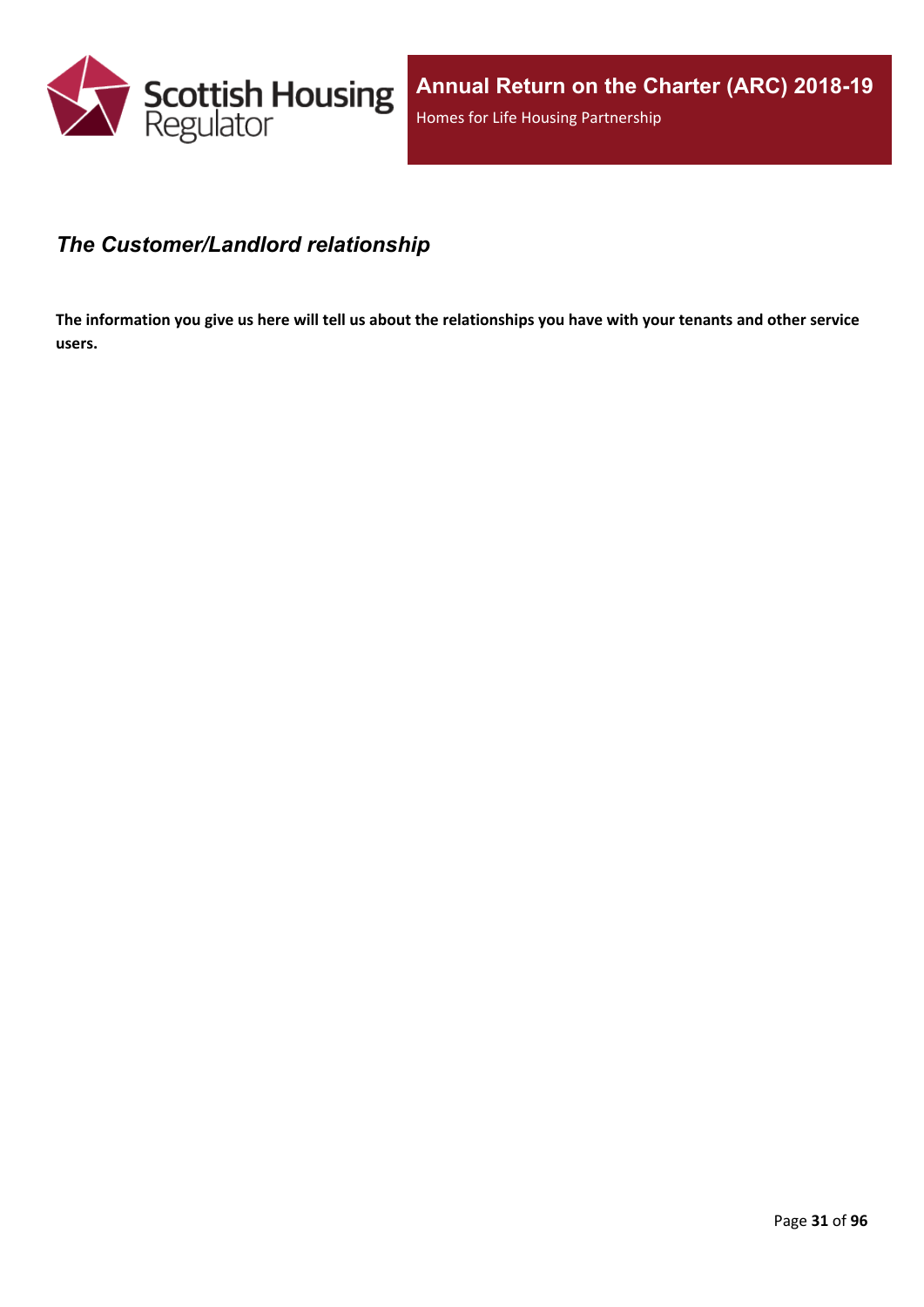

## <span id="page-31-0"></span>*Ethnic origins and disability details of service users, staff and for RSLs only, governing body members (Indicator 2)*

Ethnic origins are as based on The Scottish Government and General Register Office for Scotland official Ethnicity **Classification for Scottish Official Statistics. Disability is as defined under the Equality Act 2010. Please state:**

2.1 The ethnic origins of:

2.2 The number of people who consider themselves to have a disability by:

|       |                                                      | (a) staff    | (b) existing<br>tenants | (c) applicants<br>on housing list | (d) new tenants | (e) governing<br>body members |
|-------|------------------------------------------------------|--------------|-------------------------|-----------------------------------|-----------------|-------------------------------|
| 2.1.1 | White (total)                                        | 6            | 261                     | 11125                             | 18              | $9\,$                         |
|       | (a) Scottish                                         | 5            | 243                     | 9163                              | 18              | $\overline{7}$                |
|       | (b) Other British                                    | $\mathbf{1}$ | 9                       | 230                               | $\mathbf 0$     | $\mathbf{1}$                  |
|       | (c) Irish                                            | $\mathbf 0$  | $\mathbf{1}$            | 35                                | $\pmb{0}$       | $\pmb{0}$                     |
|       | (d)<br>Gypsy/traveller                               | $\mathbf 0$  | 0                       | 14                                | $\mathbf 0$     | $\mathbf 0$                   |
|       | (e) Polish                                           | $\mathbf 0$  | 7                       | 374                               | $\pmb{0}$       | $\mathbf 0$                   |
|       | (f) any other<br>white backgroun $ 0$<br>d           |              | $\mathbf{1}$            | 1309                              | $\mathbf 0$     | $\mathbf{1}$                  |
| 2.1.2 | <b>Mixed or</b><br>multiple<br>ethnic backgrou<br>nd | $\mathbf 0$  | 1                       | 67                                | $\mathbf 0$     | $\mathbf 0$                   |
|       | Asian, Asian                                         |              |                         |                                   |                 |                               |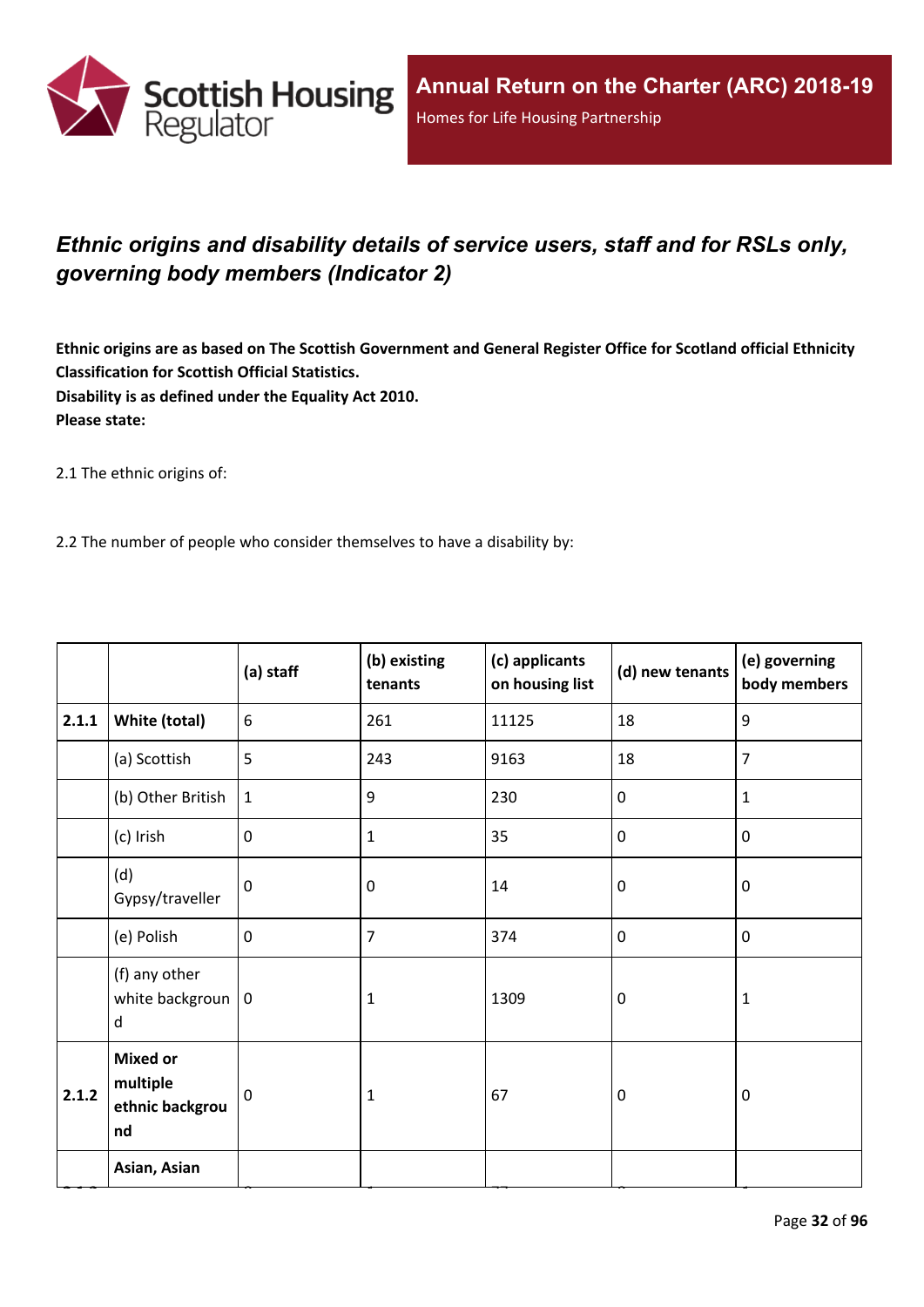

Homes for Life Housing Partnership

|       | Scottish, Asian<br><b>British (total)</b>                               |                  |              |       |                  |                  |
|-------|-------------------------------------------------------------------------|------------------|--------------|-------|------------------|------------------|
|       | (a) Indian                                                              | $\mathbf 0$      | $\mathbf{1}$ | 14    | $\pmb{0}$        | $\mathbf{1}$     |
|       | (b) Pakistani                                                           | $\boldsymbol{0}$ | $\pmb{0}$    | 25    | $\pmb{0}$        | $\pmb{0}$        |
|       | (c) Bangladeshi                                                         | $\boldsymbol{0}$ | $\pmb{0}$    | 5     | $\pmb{0}$        | $\pmb{0}$        |
|       | (d) Chinese                                                             | $\mathbf 0$      | $\pmb{0}$    | 5     | $\pmb{0}$        | $\pmb{0}$        |
|       | (e) Any other<br>Asian backgroun<br>$\sf d$                             | $\pmb{0}$        | $\pmb{0}$    | 28    | $\boldsymbol{0}$ | $\pmb{0}$        |
| 2.1.4 | <b>Black, Black</b><br><b>Scottish, Black</b><br><b>British (total)</b> | $\pmb{0}$        | $\pmb{0}$    | 165   | $\boldsymbol{0}$ | $\pmb{0}$        |
|       | (a) Caribbean                                                           | $\pmb{0}$        | $\pmb{0}$    | 16    | $\pmb{0}$        | $\pmb{0}$        |
|       | (b) African                                                             | $\pmb{0}$        | $\pmb{0}$    | 133   | $\pmb{0}$        | $\pmb{0}$        |
|       | (c) Any other<br>black backgroun<br>d                                   | $\mathbf 0$      | $\pmb{0}$    | 16    | $\boldsymbol{0}$ | $\boldsymbol{0}$ |
| 2.1.5 | Other<br>ethnic backgrou<br>nd                                          | $\pmb{0}$        | $\pmb{0}$    | 54    | $\boldsymbol{0}$ | $\pmb{0}$        |
|       | (a) Arab, Arab<br>Scottish or Arab<br>British                           | $\mathbf 0$      | $\pmb{0}$    | 14    | $\pmb{0}$        | $\pmb{0}$        |
|       | (b) any other<br>group                                                  | $\pmb{0}$        | $\pmb{0}$    | 40    | $\pmb{0}$        | $\pmb{0}$        |
| 2.1.6 | <b>Unknown</b>                                                          | $\boldsymbol{0}$ | 16           | 435   | $\mathbf 1$      | $\pmb{0}$        |
| 2.1.7 | <b>Total</b>                                                            | $6\,$            | 279          | 11923 | 19               | $10\,$           |

| (a) staff | (b) existing<br>tenants | $(c)$ applicants on<br>housing list | $\vert$ (d) new tenants $\vert$ . | $\vert$ (e) governing<br>body members |
|-----------|-------------------------|-------------------------------------|-----------------------------------|---------------------------------------|
|           | 75                      | 4385                                |                                   |                                       |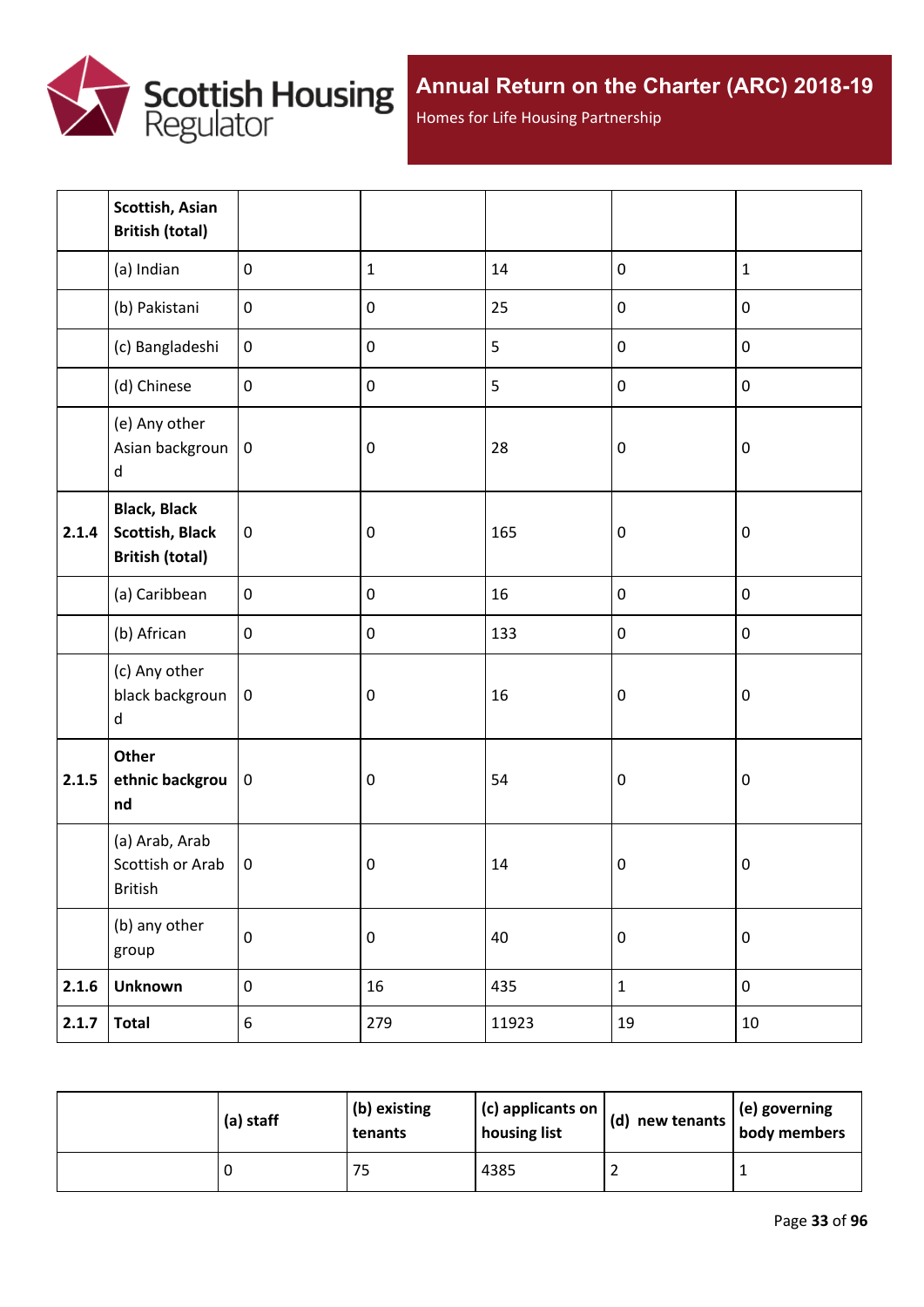

## <span id="page-33-0"></span>*Percentage of tenants who feel their landlord is good at keeping them informed about their services and decisions (Indicator 3)*

In relation to satisfaction with how well their landlord keeps tenants informed about their services, please state:

| 3.1 "How many tenants answered the question How good or poor do you feel your landlord is at<br>keeping you informed about their services and decisions?" | 141         |
|-----------------------------------------------------------------------------------------------------------------------------------------------------------|-------------|
| 3.2 Of the tenants who answered, how many said that their landlord was:<br>3.2.1 very good at keeping them informed                                       | 100         |
| 3.2.2 fairly good at keeping them informed                                                                                                                | 39          |
| 3.2.3 neither good nor poor at keeping them informed                                                                                                      | $\pmb{0}$   |
| 3.2.4 fairly poor at keeping them informed                                                                                                                | $\pmb{0}$   |
| 3.2.5 very poor at keeping them informed                                                                                                                  | $\mathbf 1$ |
|                                                                                                                                                           | 140         |

| Percentage of tenants who feel their landlord is good at keeping them informed about | 98.58 | % |
|--------------------------------------------------------------------------------------|-------|---|
| their services and decisions (Indicator 3)                                           |       |   |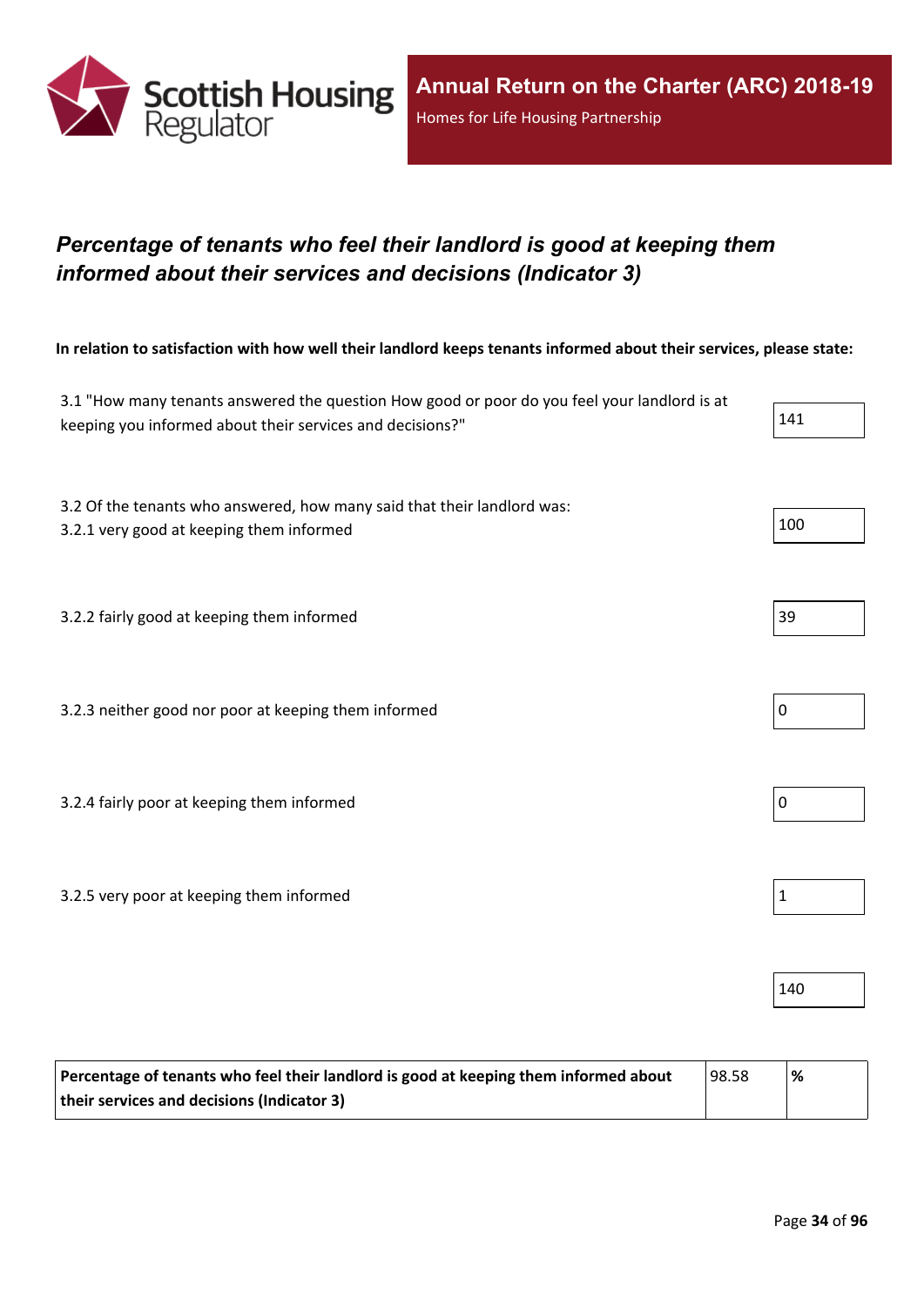

## <span id="page-34-0"></span>*Percentage of tenants satisfied with the opportunities given to them to participate in their landlord's decision making processes (Indicator 6)*

In relation to satisfaction with opportunities given to tenants to participate in their landlord's decision making **process, please state:**

| 6.1 "How many tenants answered the question How satisfied or dissatisfied are you with   |     |
|------------------------------------------------------------------------------------------|-----|
| opportunities given to you to participate in your landlord's decision making processes?" | 141 |

6.2 Of the tenants who answered, how many said that they were: 6.2.1 very satisfied  $\vert$  80

6.2.2 fairly satisfied and the same state of the state of the state of the state of the state of the state of the state of the state of the state of the state of the state of the state of the state of the state of the stat

6.2.3 neither satisfied nor dissatisfied 18

6.2.4 fairly dissatisfied 0

6.2.5 very dissatisfied  $\vert$  0

| Percentage of tenants satisfied with the opportunities given to them to participate in | 87.23 | % |
|----------------------------------------------------------------------------------------|-------|---|
| their landlord's decision making processes (Indicator 6)                               |       |   |



141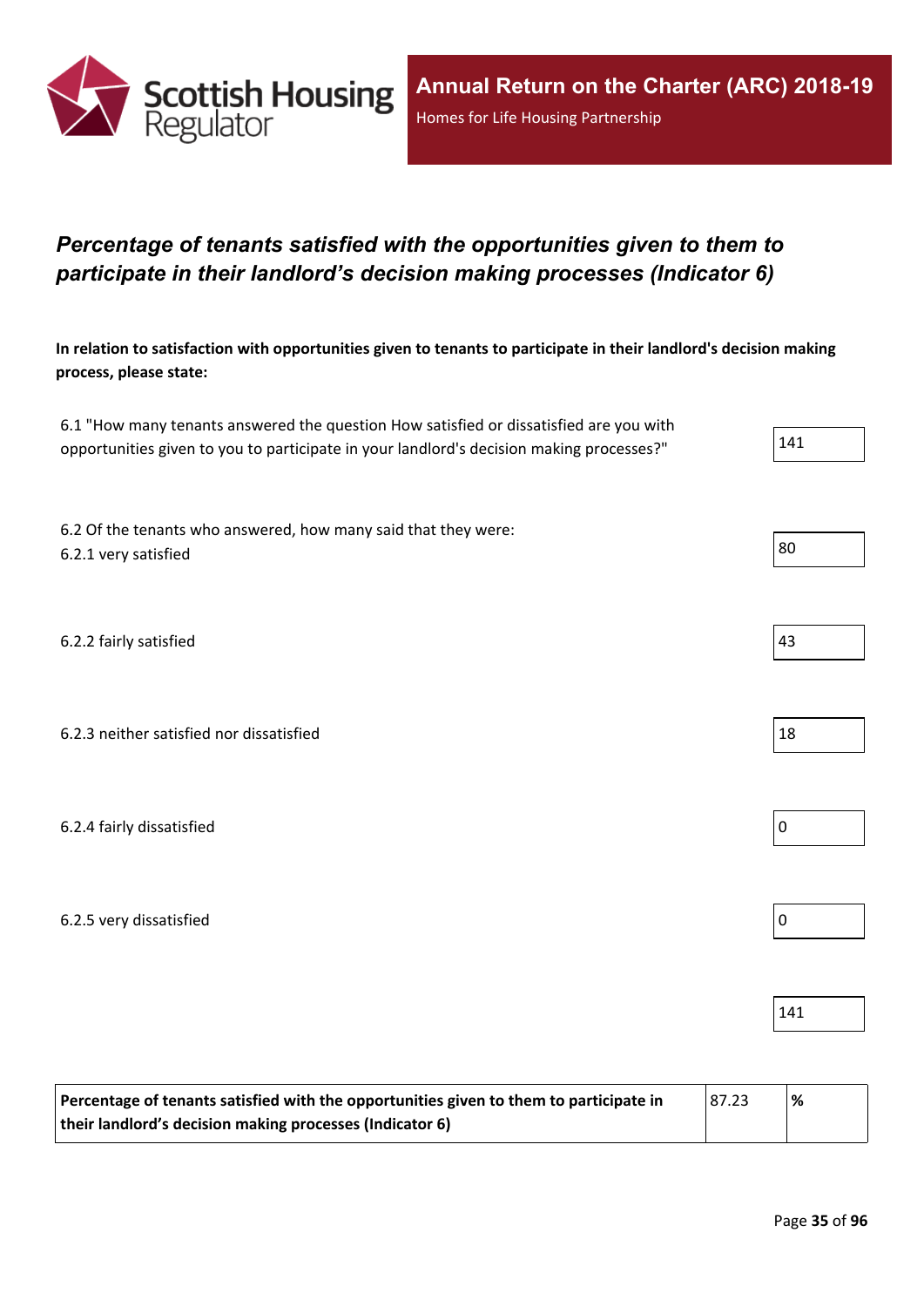

### <span id="page-35-0"></span>*Comments (The customer / landlord relationship)*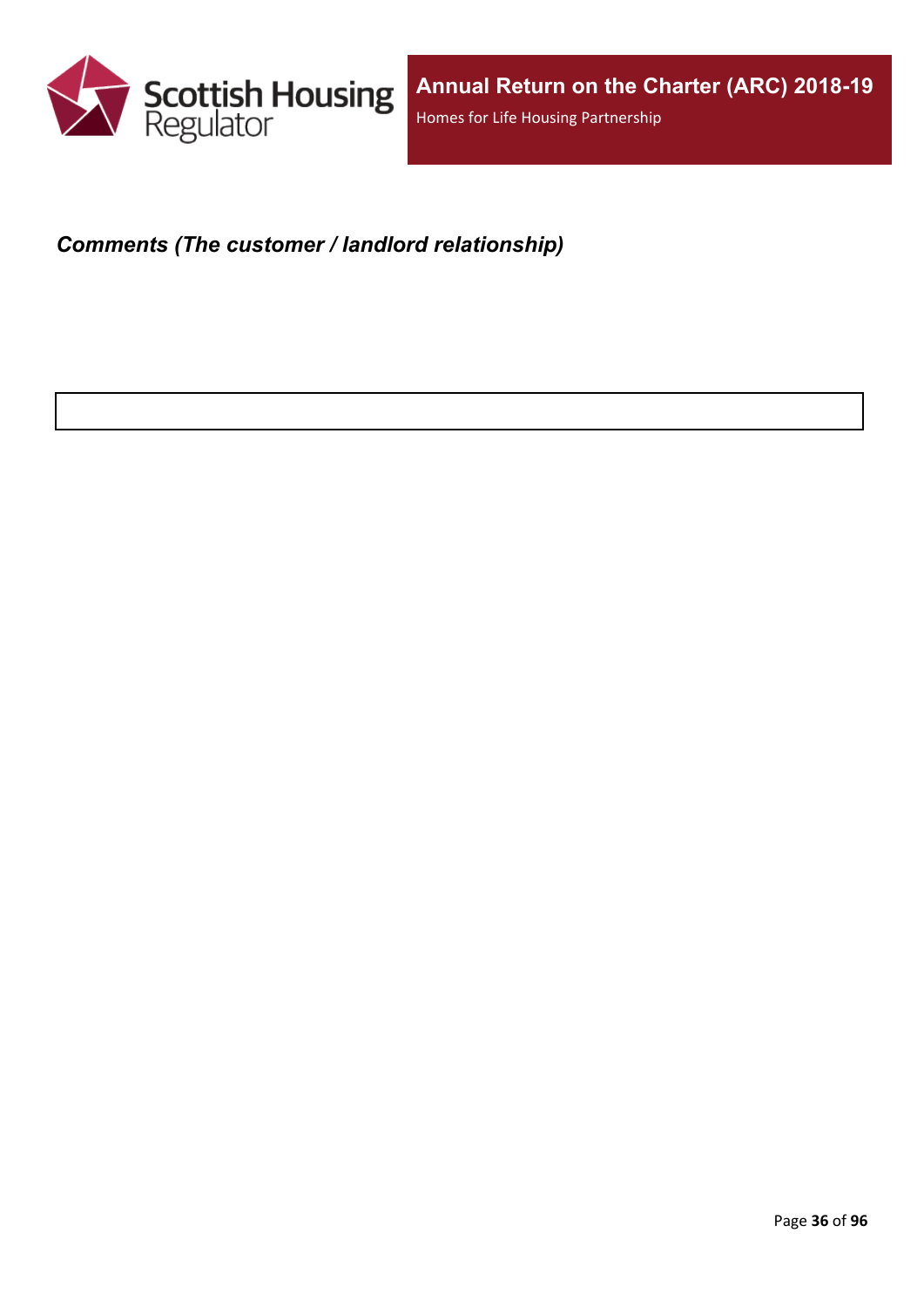

# *Housing Quality and Maintenance*

The information you give us here will tell us about the quality and energy efficiency of the housing you provide **and the repairs service you offer.**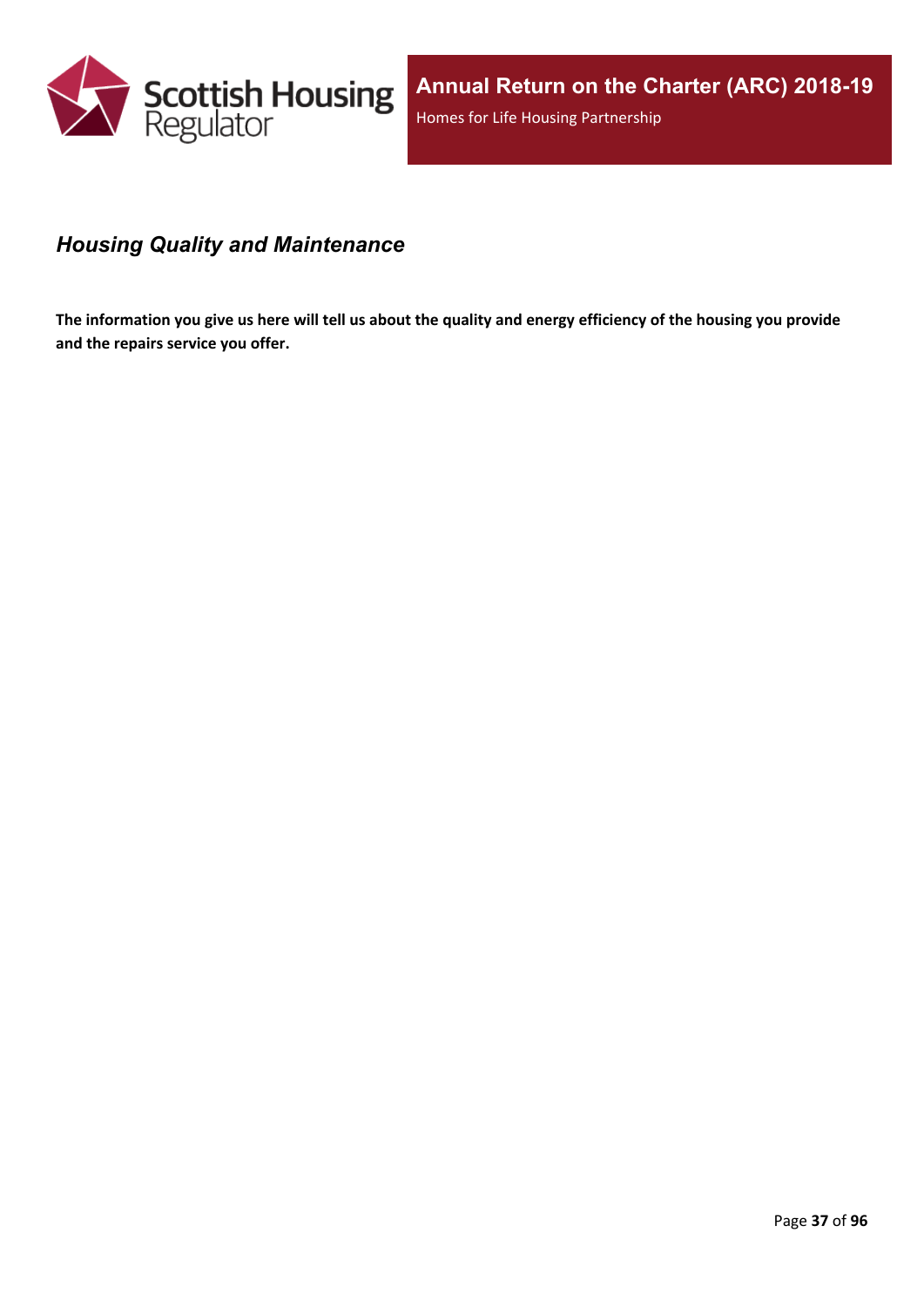

**Annual Return on the Charter (ARC) 2018-19** Homes for Life Housing Partnership

### *Quality of Housing*

The information you give us here will tell us about the quality and energy efficiency of the housing you provide **and the repairs service you offer.**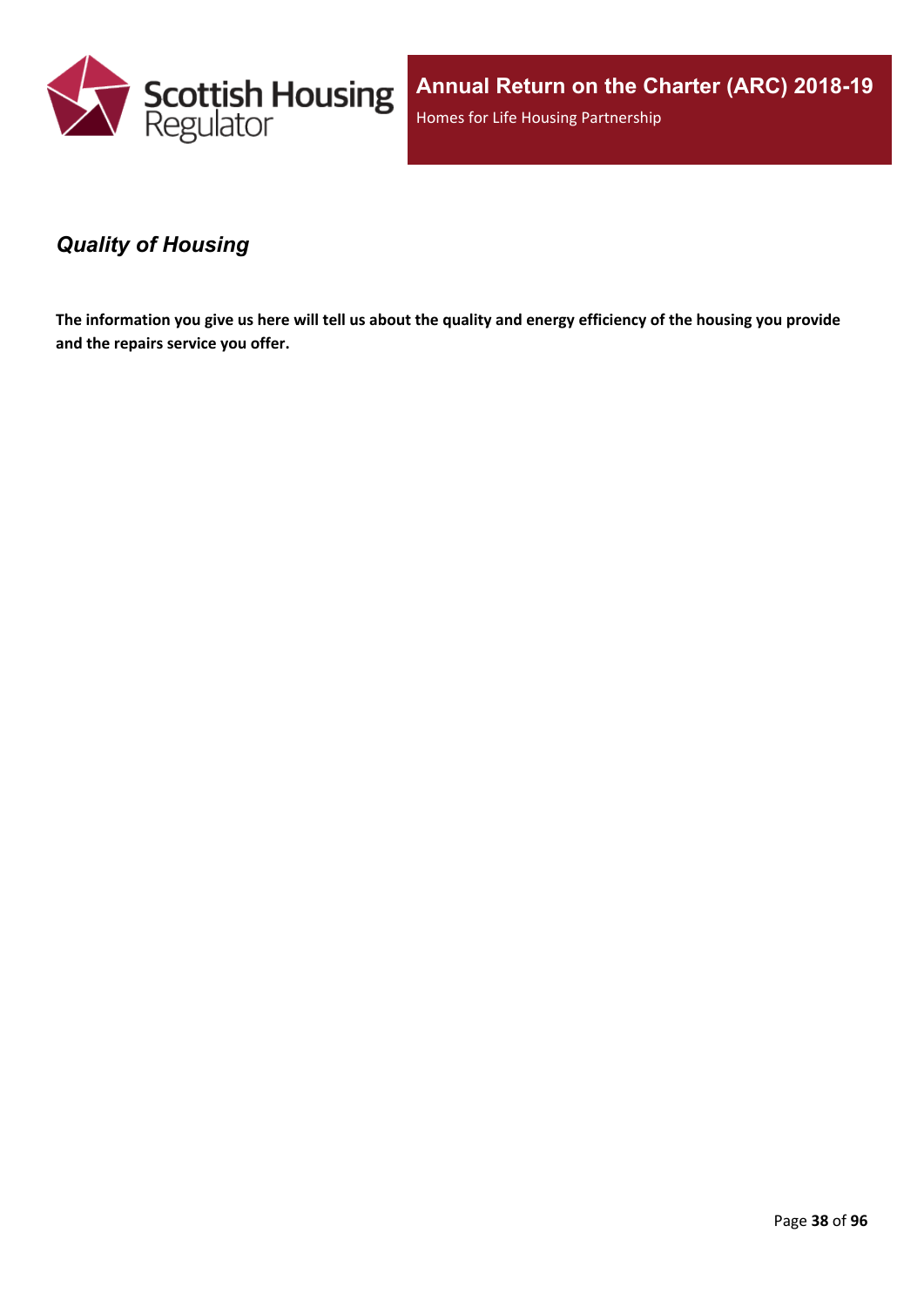

# *Scottish Housing Quality Standard (SHQS) – Stock condition survey information (Indicator C24)*

**Please state:**

C24.1 The date your organisation's stock was last surveyed or assessed for compliance with the SHQS March 2019

C24.2 What percentage of stock did your organisation fully assess for compliance in the last four  $\mu$  years?  $\begin{bmatrix} 1.67 \end{bmatrix}$ 

C24.3 The date of your next scheduled stock condition survey or assessment September 2019

C24.4 What percentage of your organisation's stock will be fully assessed in the next survey 2.67

C24.5 How did your organisation use the survey data stated at C24.2 to establish how the stock complied overall with the SHOS

Most of our stock is newbuild developed since 1999. Only 27 properties are older stock, SHQS compliance issues all acquired from the local authority, and these were comprehensively modernised in 2010/11. The 5 identified properties are part of that ex-local authority stock and are the only self contained stock for which there are remaining SHQS complicance issues. They are off the gas grid and despite installation of additional insultation and air source heat pump central heating these fail to meet the required SAP rating. Other equivalent stock had supplementary solar pv panels installed in 2014/15 to offset electricity use and ensure compliance,but these 5 are all in conservation areas, which preclude solar pv installations. We have continued to look for a viable upgrade solution, with specialist consultants Renewable Heat Strategies and their suppliers, but have not yet achieved this. We will continue to try but do not believe it would be reaistic meantime to assume this will be achieved during 2019/20. (Regrettably, the SAP calculation still appears to be loaded against electrciity as a source of energy, despite rise in preparation of eletcricirty sourced from renewable, and that long term use of gas as a primary fuel source is not sustainable) . As a result even replacement with newer more efficient and certified heat pump technology could not currently achieve compliance, despite the significant cost of this. However, meantime, despite the poor recorded SAP ratings, for those 5 properties tenants have benefited significantly from the modernisation already completed and the resullting imporved thermal performance and reduced running costs.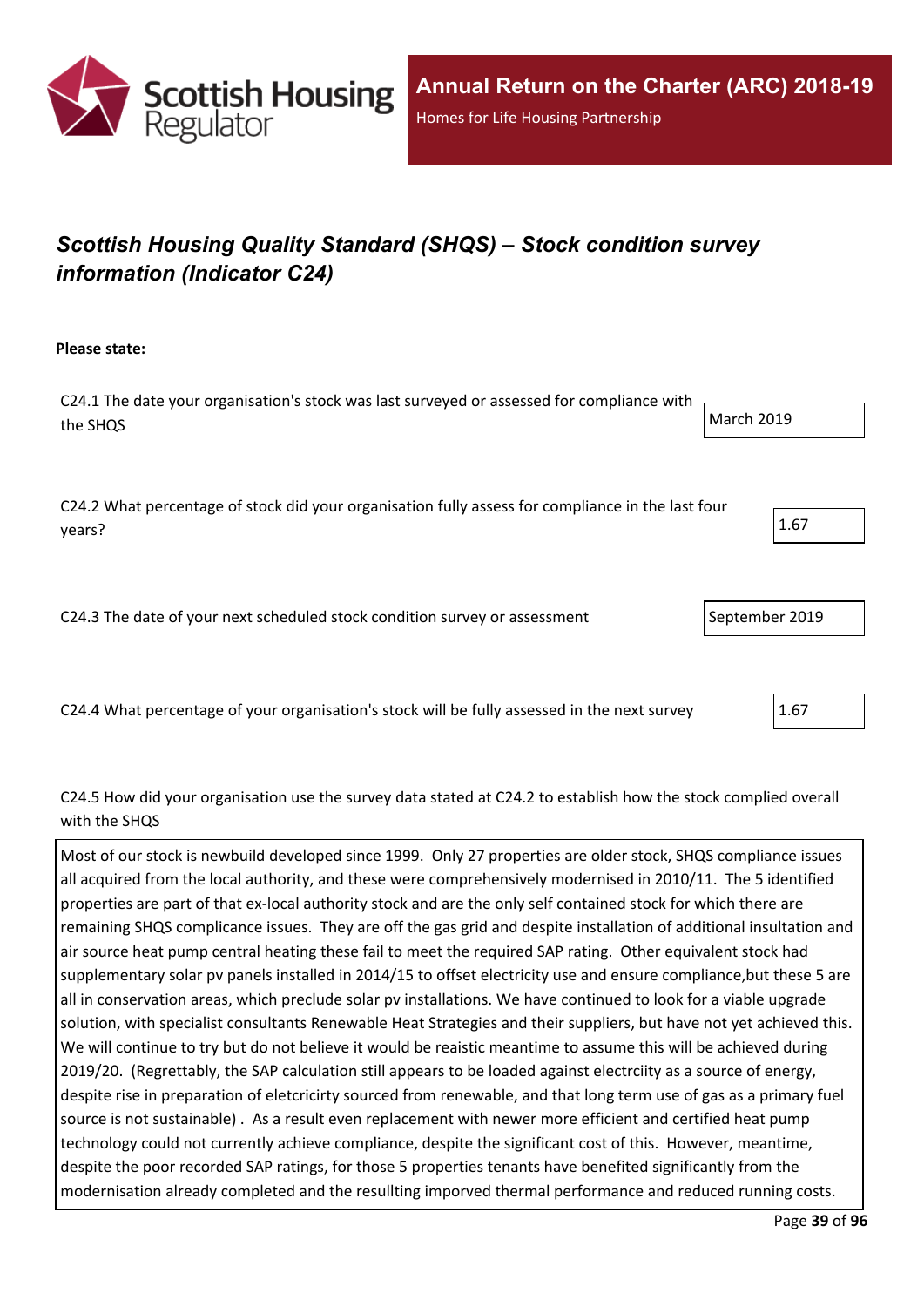

# *Scottish Housing Quality Standard (SHQS) – Stock summary (Indicator C25)*

#### **Please state:**

|                                                                    | End of the reporting<br>year | End of the next<br>reporting year |
|--------------------------------------------------------------------|------------------------------|-----------------------------------|
| C25.1 Total self-contained stock                                   | 299                          | 299                               |
| C25.2 Self-contained stock exempt from SHQS                        | 5                            | 5                                 |
| C25.3 Self-contained stock in abeyance from SHQS                   | 0                            | 0                                 |
| C25.4.1 Self-contained stock failing SHQS for one criterion        | 0                            | 0                                 |
| C25.4.2 Self-contained stock failing SHQS for two or more criteria | $\Omega$                     | 0                                 |
| C25.4.3 Total self-contained stock failing SHQS                    | 0                            | 0                                 |
| C25.5 Stock meeting the SHQS                                       | 294                          | 294                               |

#### **C25.6 Total self-contained stock meeting the SHQS by local authority**

| Aberdeen City              | 0        | 0           |
|----------------------------|----------|-------------|
| Aberdeenshire              | 0        | $\mathbf 0$ |
| Angus                      | 0        | $\mathbf 0$ |
| Argyll & Bute              | 0        | 0           |
| City of Edinburgh          | 0        | $\mathbf 0$ |
| Clackmannanshire           | 0        | 0           |
| Dumfries & Galloway        | $\Omega$ | $\Omega$    |
| Dundee City                | $\Omega$ | 0           |
| East Ayrshire              | 0        | 0           |
| <b>East Dunbartonshire</b> | $\Omega$ | 0           |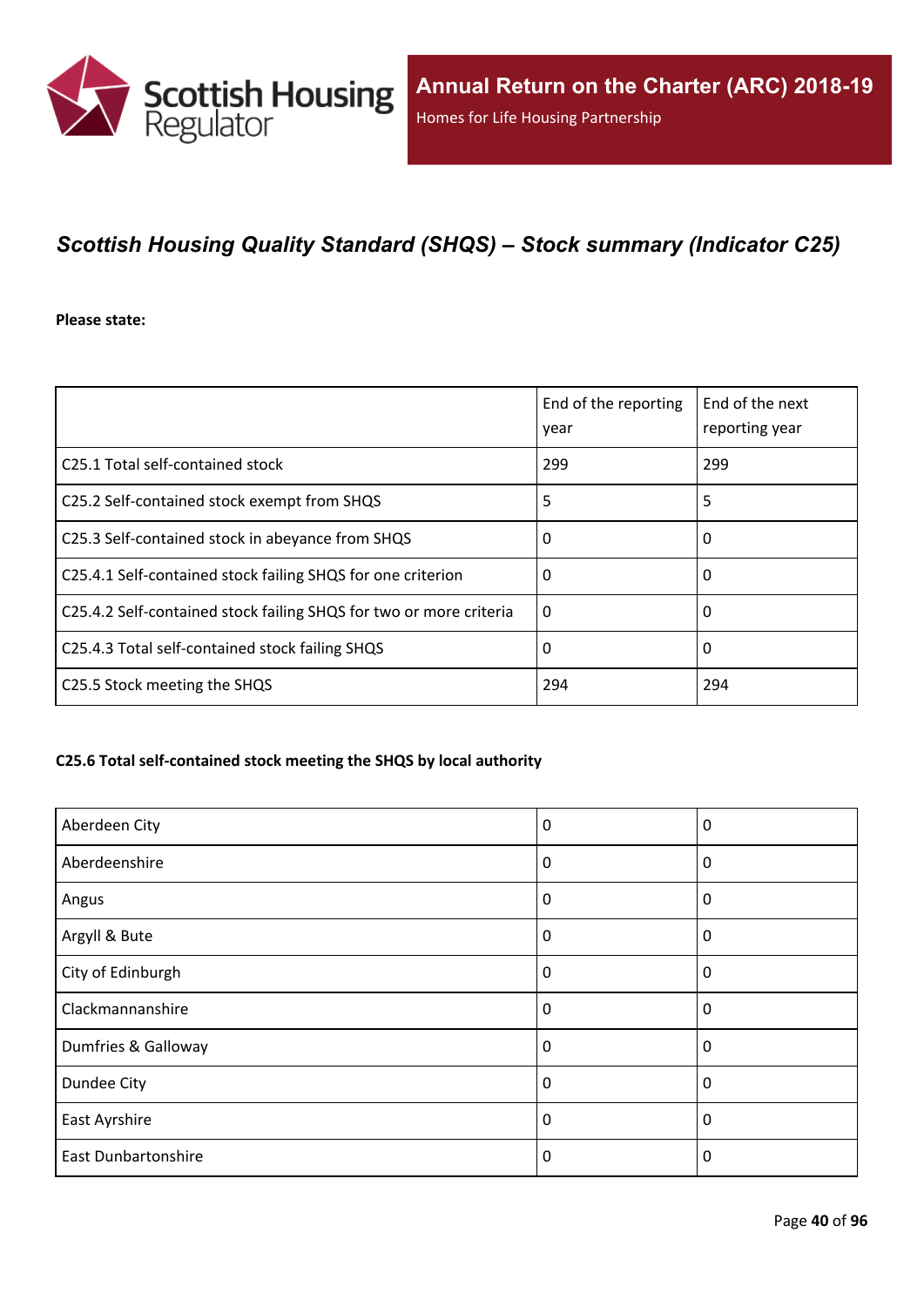

Homes for Life Housing Partnership

| East Lothian            | 294              | 294              |
|-------------------------|------------------|------------------|
| East Renfrewshire       | $\pmb{0}$        | $\pmb{0}$        |
| Eilean Siar             | $\pmb{0}$        | $\pmb{0}$        |
| Falkirk                 | $\pmb{0}$        | $\pmb{0}$        |
| Fife                    | $\pmb{0}$        | $\pmb{0}$        |
| Glasgow City            | $\pmb{0}$        | $\pmb{0}$        |
| Highland                | $\boldsymbol{0}$ | $\pmb{0}$        |
| Inverclyde              | $\pmb{0}$        | $\mathbf 0$      |
| Midlothian              | $\pmb{0}$        | $\pmb{0}$        |
| Moray                   | $\pmb{0}$        | $\pmb{0}$        |
| North Aryshire          | $\pmb{0}$        | $\mathbf 0$      |
| North Lanarkshire       | $\pmb{0}$        | $\mathbf 0$      |
| Orkney Islands          | $\pmb{0}$        | $\mathbf 0$      |
| Perth & Kinross         | $\pmb{0}$        | $\mathbf 0$      |
| Renfrewshire            | $\pmb{0}$        | $\mathbf 0$      |
| <b>Scottish Borders</b> | $\pmb{0}$        | $\mathbf 0$      |
| Shetland Islands        | $\pmb{0}$        | $\mathbf 0$      |
| South Ayrshire          | $\pmb{0}$        | $\mathbf 0$      |
| South Lanarkshire       | $\pmb{0}$        | $\boldsymbol{0}$ |
| Stirling                | $\pmb{0}$        | $\pmb{0}$        |
| West Dunbartonshire     | $\boldsymbol{0}$ | $\pmb{0}$        |
| West Lothian            | $\boldsymbol{0}$ | $\pmb{0}$        |

| ιυιαιν | 20 <sub>h</sub><br>⊸<br>$- - -$ | $\sim$<br>ᅩᄀ |
|--------|---------------------------------|--------------|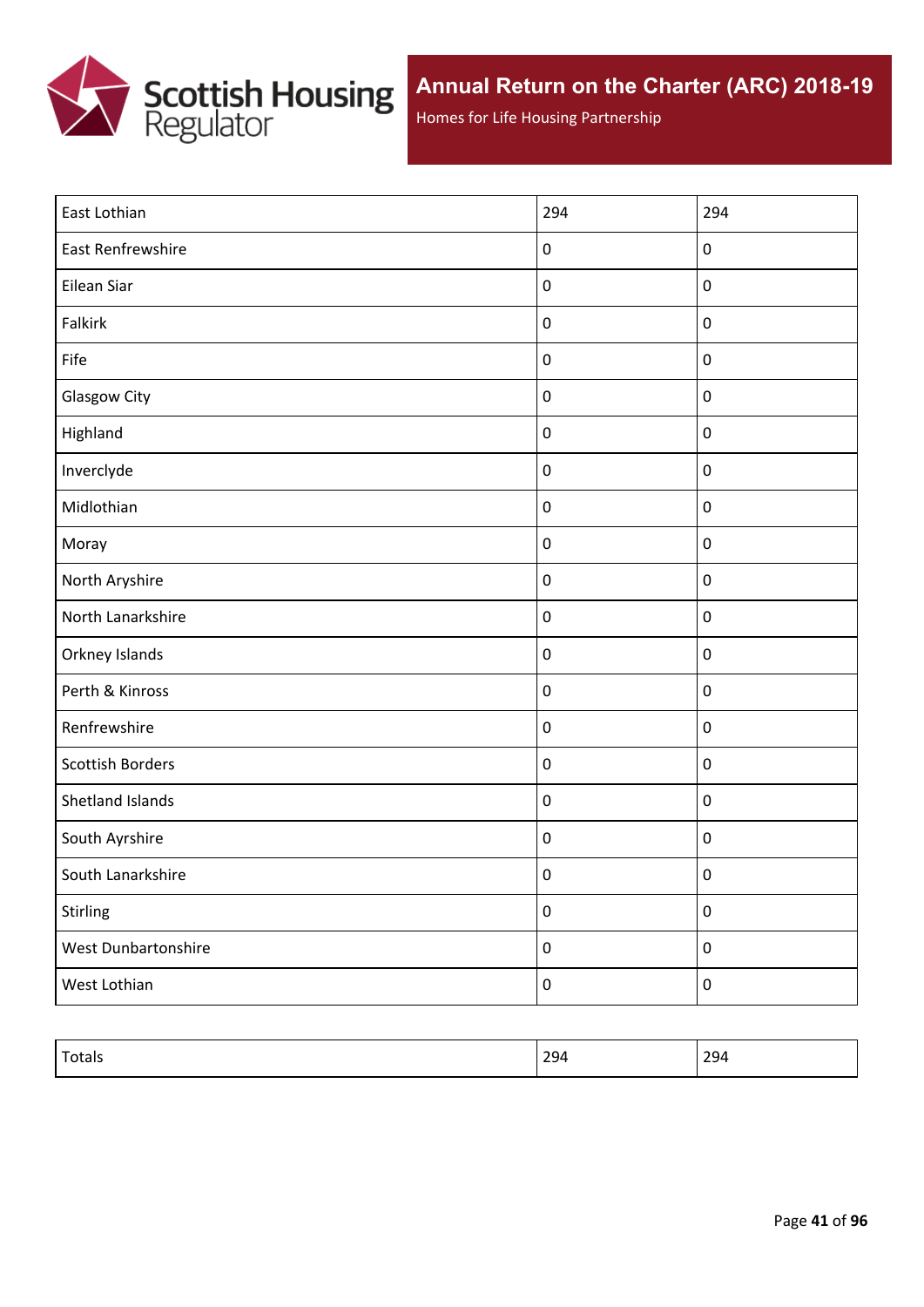

# *Scottish Housing Quality Standard (SHQS) – Stock failing by criterion (Indicator C26)*

How many of your organisation's properties did not meet the Standard at the end of the reporting year, and how **many are projected to not meet the Standard at the end of the next reporting year?**

|                                                                                                                                                                                                                                                | End of the reporting year | End of the next reporting year |
|------------------------------------------------------------------------------------------------------------------------------------------------------------------------------------------------------------------------------------------------|---------------------------|--------------------------------|
| C26.1 Because they were Below the<br>tolerable standard                                                                                                                                                                                        | 0                         | $\Omega$                       |
| C26.2 Because they were in serious<br>disrepair                                                                                                                                                                                                | 0                         | 0                              |
| C26.3 Because they were not energy<br>efficient                                                                                                                                                                                                | $\mathbf 0$               | 0                              |
| C26.4 Because they did not have<br>modern facilities and services                                                                                                                                                                              | 0                         | 0                              |
| C26.5 Because they were not healthy,<br>safe and secure                                                                                                                                                                                        | 0                         | 0                              |
| C26.6 If any properties are failing<br>SHQS at the end of the reporting<br>year, or are projected to fail for the<br>next reporting year, then explain<br>what actions your organisation is<br>taking or planning to take to address<br>these. |                           |                                |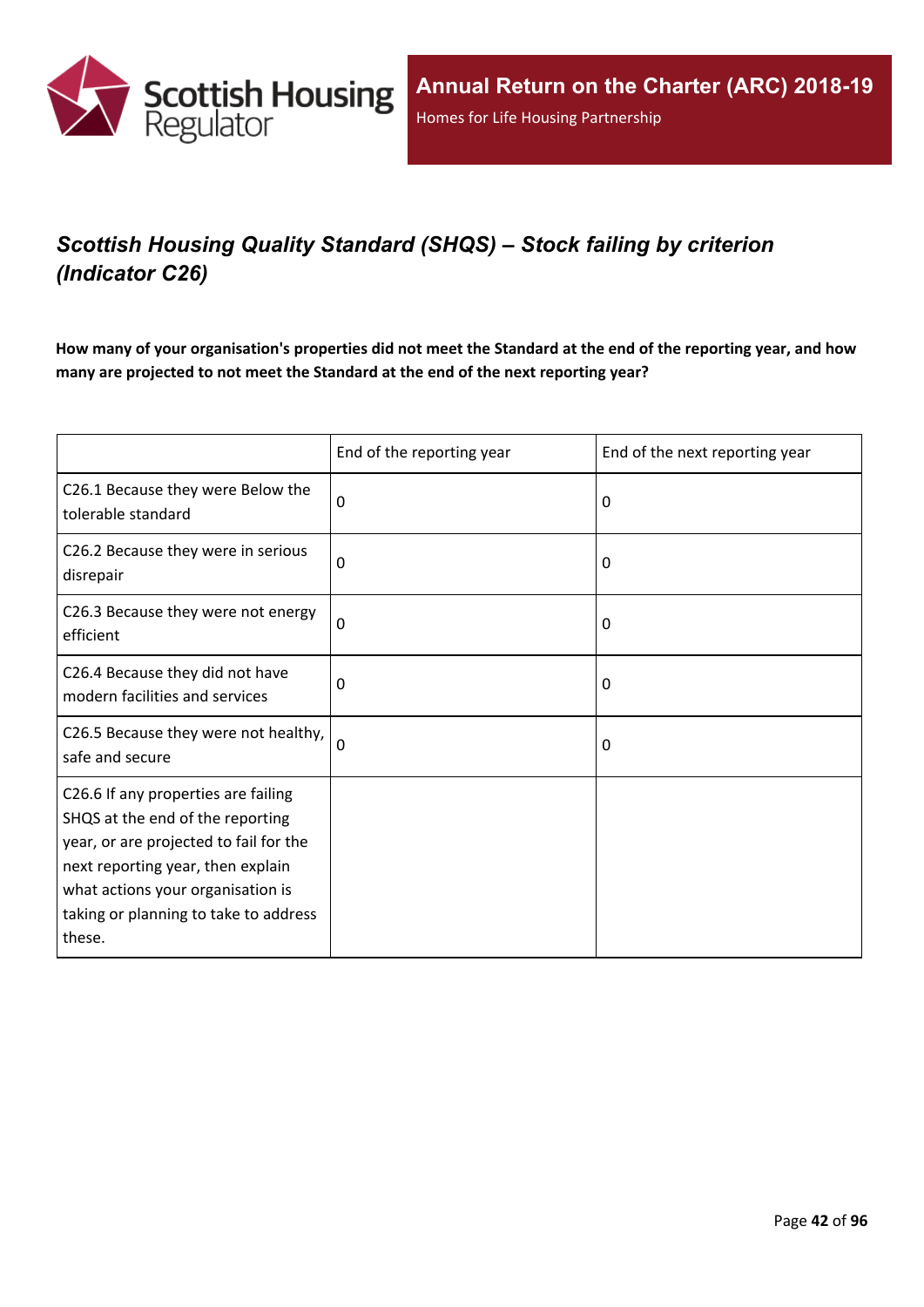

# *Scottish Housing Quality Standard (SHQS) – Working towards the standard (Indicator C27)*

**Please state:**

C27.1 How many properties did your organisation plan to bring fully up to the SHQS during the reporting year?  $\boxed{0}$ 



C27.2 How many properties did your organisation fully bring up to the SHQS during the reporting year  $|0$ 

C27.3 If C27.1 and C27.2 are not the same, please provide an explanation for the difference

C27.4 How many properties does your organisation plan to bring fully up to the SHQS during the next reporting year  $\begin{bmatrix} 0 \end{bmatrix}$ 

C27.5 The number of properties at C27.4 should equal the difference between the projected pass rates for the end of the reporting year and the end of the next reporting year (as reported at C25.5). If it does not, please explain the difference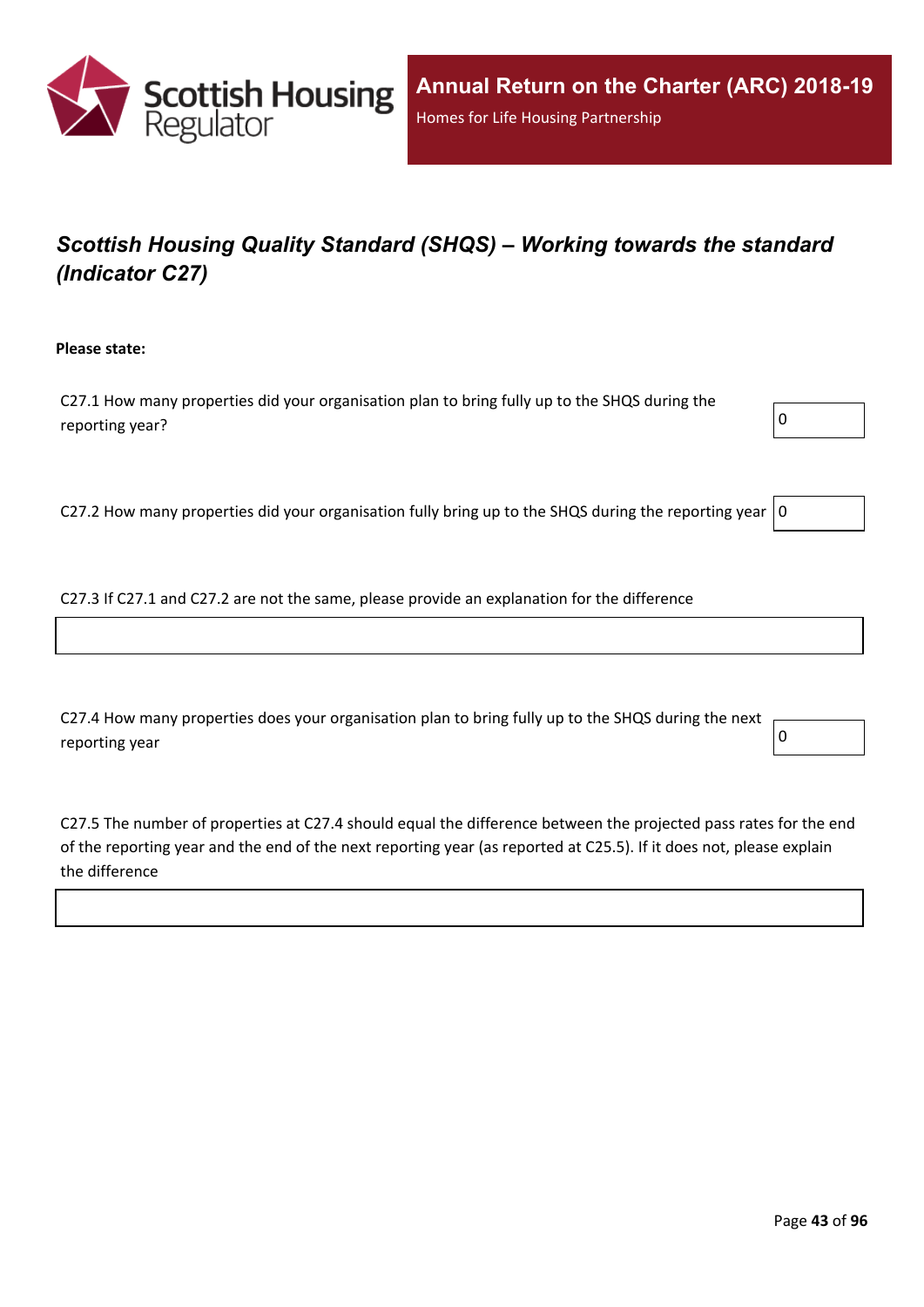

## *Scottish Housing Quality Standard (SHQS) (Indicator C28.1)*

**Please state:**

C28.1.1 The number of self-contained properties with exemptions at the year end  $\vert$  5



C28.1.2 The range of elements not met

C Energy Efficiency: 35 An energy efficiency rating of NHER 5 or SAP 2001 of 50 (oil, LPG, electric, solid fuel and biomass systems) or 60 (oil, LPG, electric, solid fuel and biomass systems)

C28.1.3 The reason(s) the elements are not met

(c) Work could be done but the costs would be disproportionate

C28.1.4 What action is your organisation taking or planning to take to address these exemptions

Please see comment at C24.5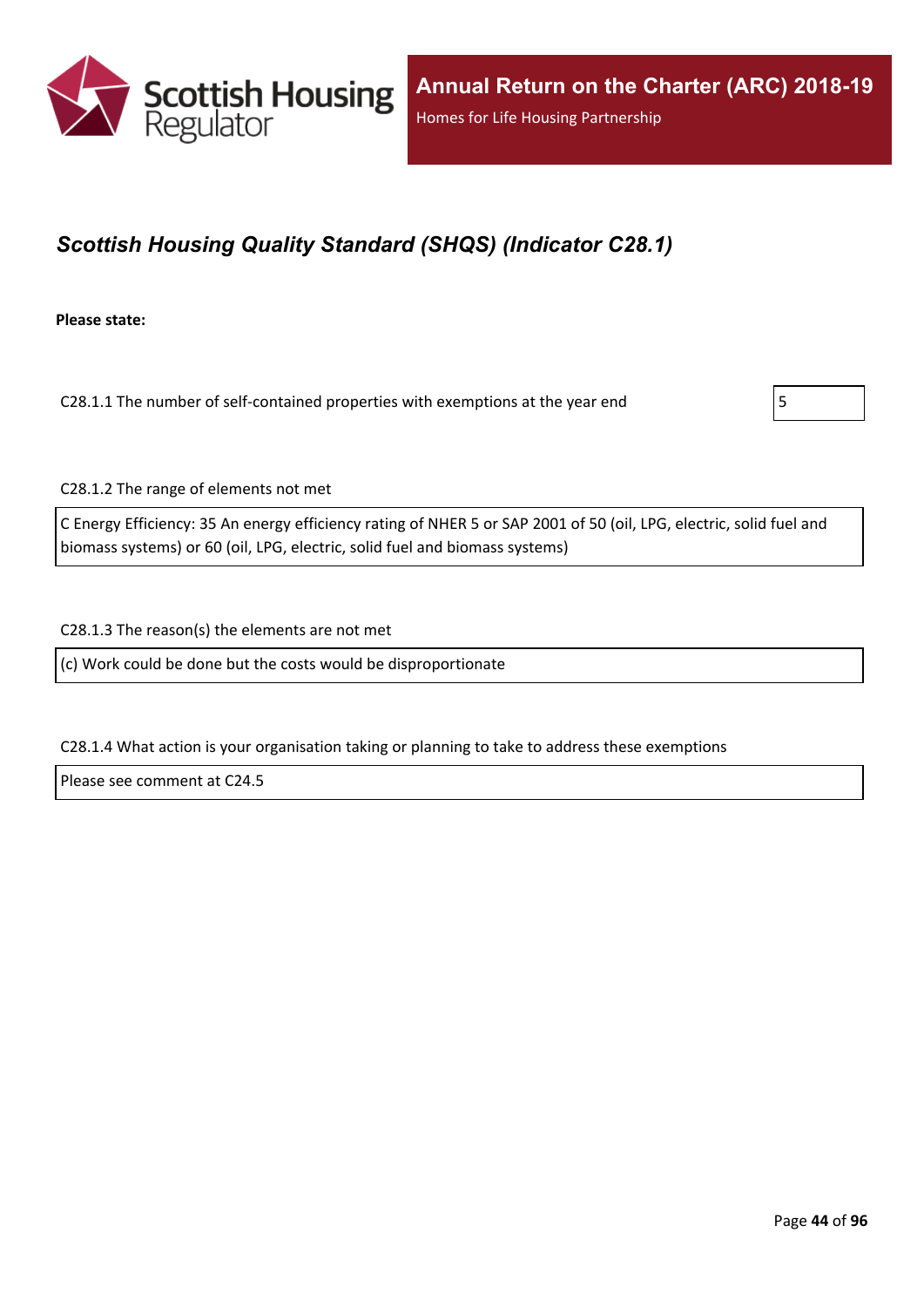

# *Scottish Housing Quality Standard (SHQS) – Abeyances at the year end (Indicator C28.2)*

**Please state:**

C28.2.1 The number of self-contained properties with abeyances at the year end  $\vert$  0

C28.2.2 The range of elements not met

C28.2.3 The reason(s) the elements are not met

C28.2.4 What action is your organisation taking or planning to take to address these abeyances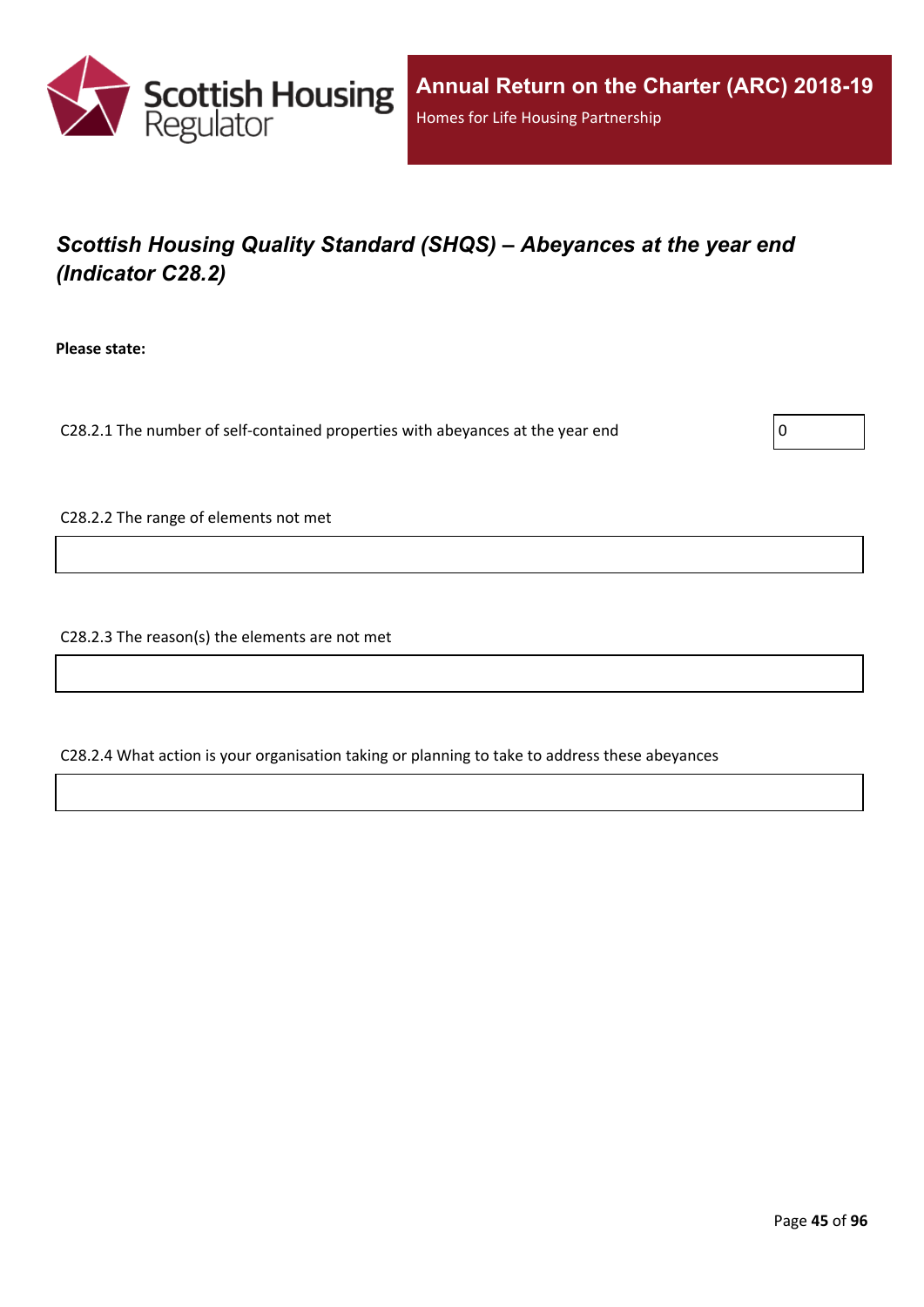

# *Scottish Housing Quality Standard (SHQS) – Actual and projected investment by criteria/element (Indicator C29)*

#### **Please state:**

|                                                                                                                 | (i) in the reporting<br>year                  |                                 | (ii) projected for the<br>next reporting year       |                                       |
|-----------------------------------------------------------------------------------------------------------------|-----------------------------------------------|---------------------------------|-----------------------------------------------------|---------------------------------------|
|                                                                                                                 | (a) the actual<br>number of homes<br>improved | (b) the amount<br>invested (£s) | (a) the actual<br>number of homes<br>to be improved | (b) the amount to<br>be invested (£s) |
| C29.1 Because they<br>were/are below the<br>tolerable standard                                                  | $\mathbf 0$                                   | 0                               | 0                                                   | $\boldsymbol{0}$                      |
| C29.2 Because they<br>were/are in serious<br>disrepair                                                          | $\mathbf 0$                                   | $\boldsymbol{0}$                | 0                                                   | $\mathbf 0$                           |
| C29.3 Because they<br>were/are not energy<br>efficient                                                          | $\pmb{0}$                                     | $\pmb{0}$                       | 0                                                   | $\boldsymbol{0}$                      |
| C29.4 Because they<br>did/do not have modern<br>facilities and services                                         | $\mathbf 0$                                   | $\mathbf 0$                     | 0                                                   | $\mathbf 0$                           |
| C29.5 Because they<br>were/are not healthy,<br>safe and secure                                                  | $\mathbf 0$                                   | 0                               | $\mathbf 0$                                         | $\mathbf 0$                           |
| C29.6 The total number<br>of properties improved                                                                | $\mathbf 0$                                   | $\mathbf 0$                     | $\mathbf 0$                                         | $\mathbf 0$                           |
| C29.7 The number of<br>properties demolished as<br>a direct result of the<br>SHQS and the cost of<br>demolition | $\mathbf 0$                                   | $\mathbf 0$                     | 0                                                   | $\mathbf 0$                           |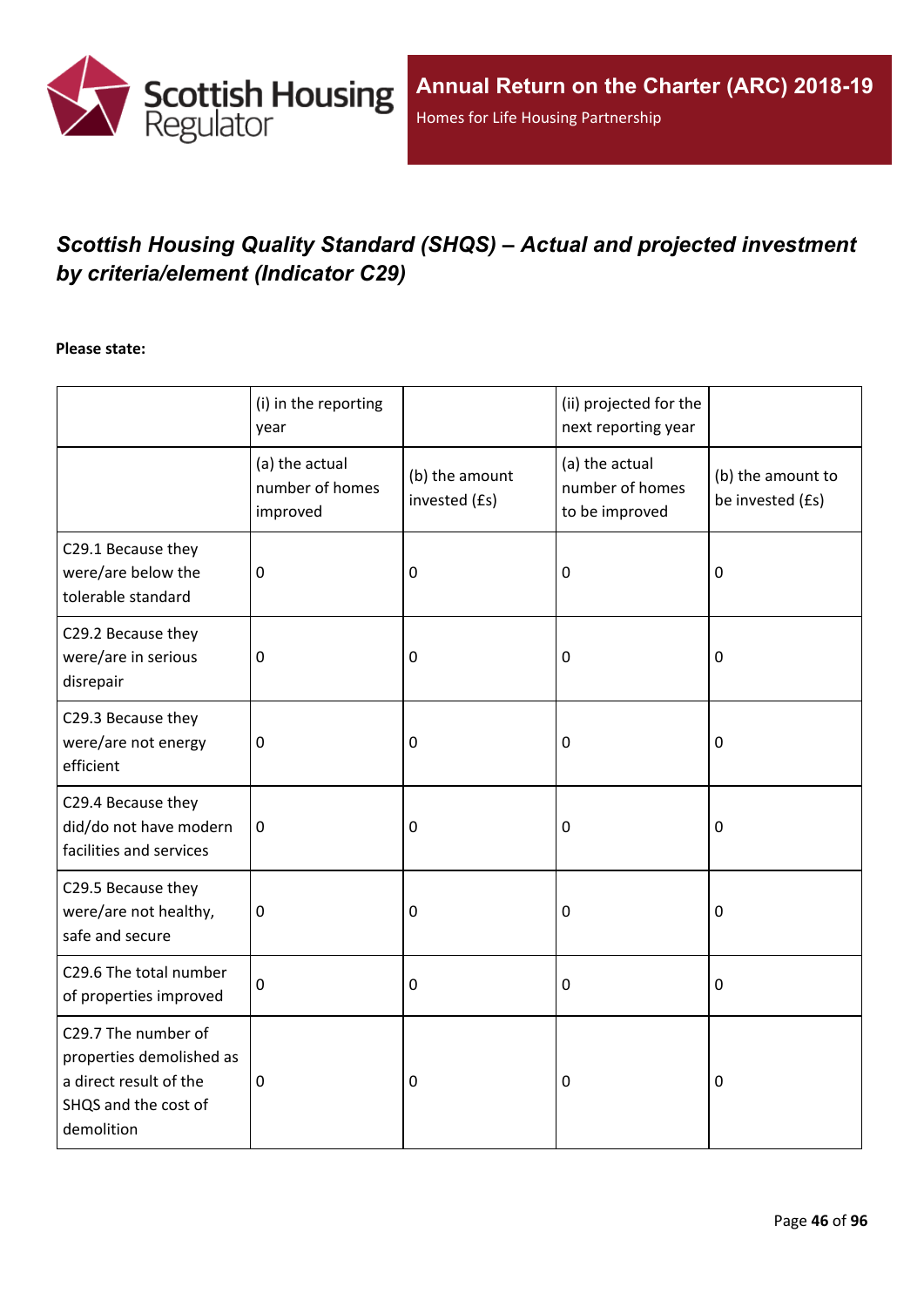

# *Percentage of stock meeting the Scottish Housing Quality Standard (SHQS) (Indicator 7)*

#### **For properties within scope of the SHQS, please state:**

| Percentage of stock meeting the SHQS at the end of the reporting year (Indicator 7)                    | 98.33 | %   |
|--------------------------------------------------------------------------------------------------------|-------|-----|
| 7.2.2 projected to the end of the next reporting year                                                  |       | 294 |
| 7.2 The number of properties meeting the SHQS:<br>7.2.1 at the end of the reporting year               |       | 294 |
| 7.1.2 projected to the end of the next reporting year                                                  |       | 299 |
| 7.1 The total number of properties within scope of the SHQS:<br>7.1.1 at the end of the reporting year |       | 299 |

| Percentage of stock meeting the SHQS projected to the end of the next reporting | 98.33 | % |
|---------------------------------------------------------------------------------|-------|---|
| vear (Indicator 7)                                                              |       |   |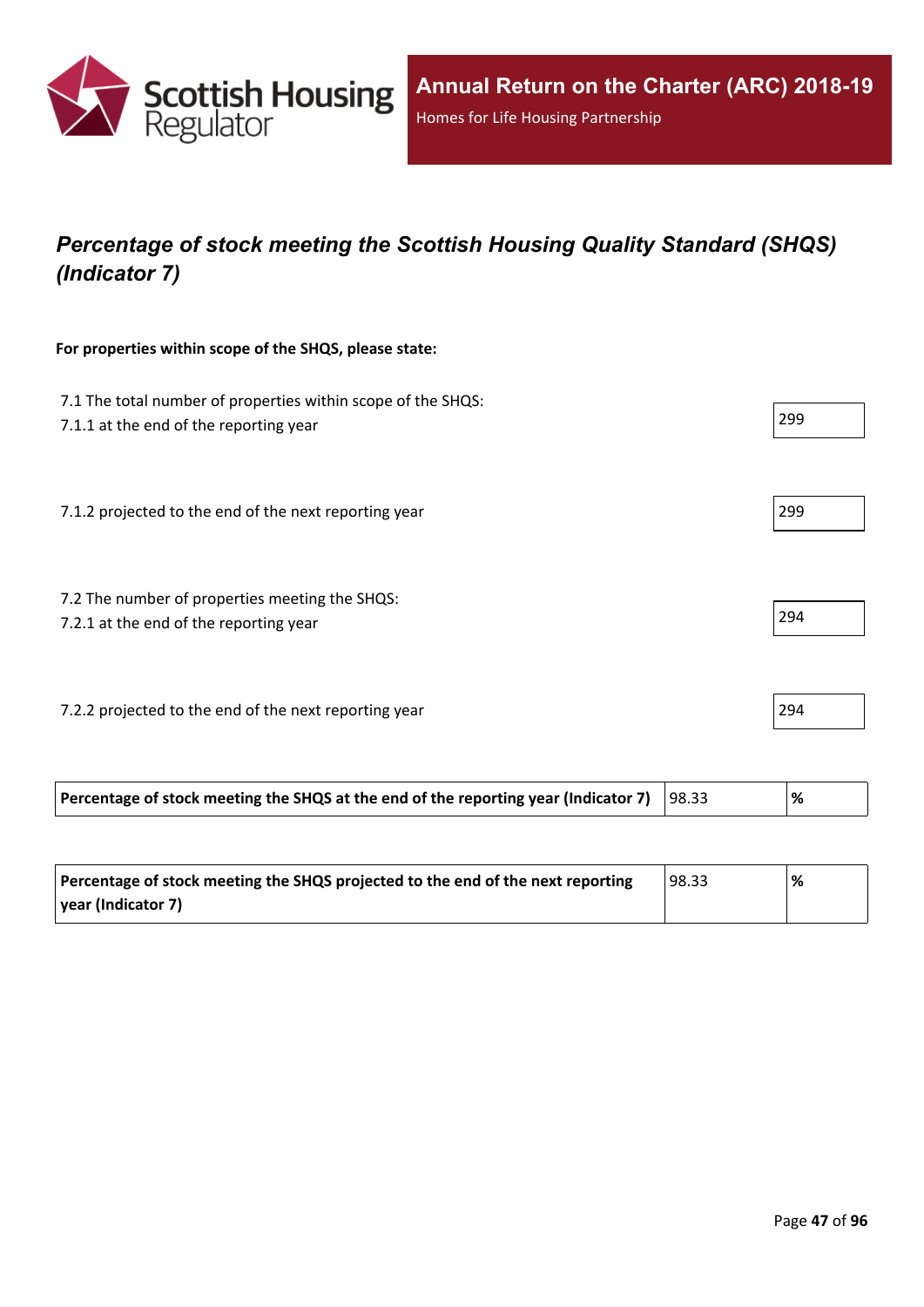

## *Percentage of properties at or above the appropriate NHER or SAP ratings specified in element 35 of the SHQS, as at 31 March each year (Indicator 8)*

| 8.1 The total number of properties within scope of the SHQS:<br>8.1.1 at the end of the reporting year           | 299 |
|------------------------------------------------------------------------------------------------------------------|-----|
|                                                                                                                  |     |
| 8.1.2 projected to the end of the next reporting year                                                            | 299 |
| 8.2 The number of properties meeting the appropriate NHER or SAP ratings specified in element 35 of<br>the SHQS: |     |
| 8.2.1 at the end of the reporting year                                                                           | 294 |
| 8.2.2 projected to the end of the next reporting year                                                            | 294 |
|                                                                                                                  |     |

| Percentage of properties at or above the appropriate NHER or SAP ratings specified in | 198.33 | % |
|---------------------------------------------------------------------------------------|--------|---|
| element 35 of the SHQS at the end of the reporting year (Indicator 8)                 |        |   |

| Percentage of properties at or above the appropriate NHER or SAP ratings specified in | 98.33 | % |
|---------------------------------------------------------------------------------------|-------|---|
| element 35 of the SHQS projected to the end of the next reporting year(Indicator 8)   |       |   |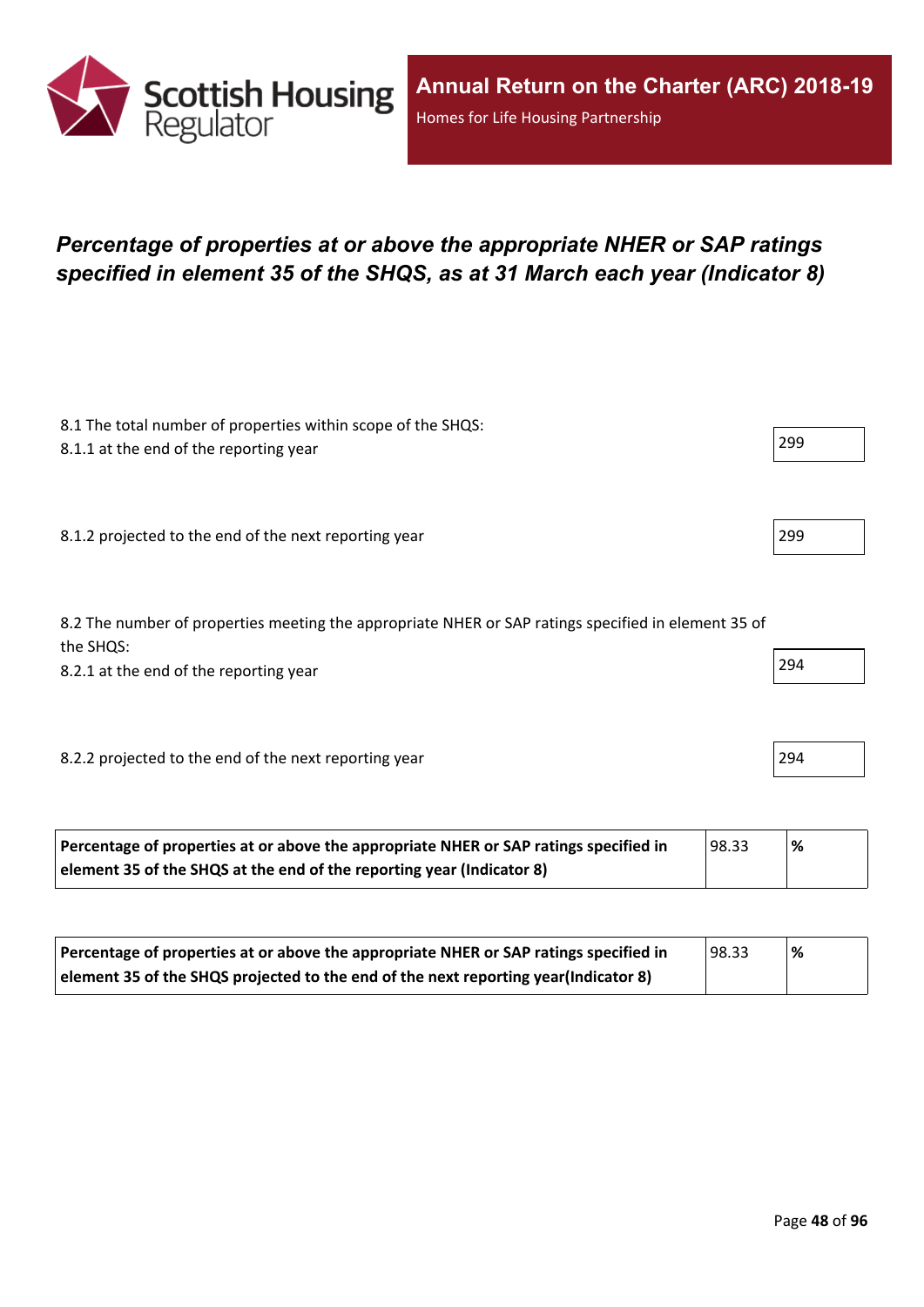

## *Percentage of tenants satisfied with the standard of their home when moving in (Indicator 9)*

In relation to tenant satisfaction with the standard of their home when moving in this year, please state:

9.1 Of the tenants who moved into their property in the last year, how many answered the question "Thinking about when you moved in, how satisfied or dissatisfied were you with the standard of your home?"  $17$ 

9.2 Of the tenants who answered, how many said that they were: **9.2.1 very satisfied** 6

**9.2.2 fairly satisfied** 11

**9.2.3 neither satisfied nor dissatisfied** 0

**9.2.4 fairly dissatisfied** 0

**9.2.5 very dissatisfied** 0

| Percentage of tenants satisfied with the standard of their home when moving in | 100.00 | $\%$ |
|--------------------------------------------------------------------------------|--------|------|
| $ $ (Indicator 9)                                                              |        |      |





17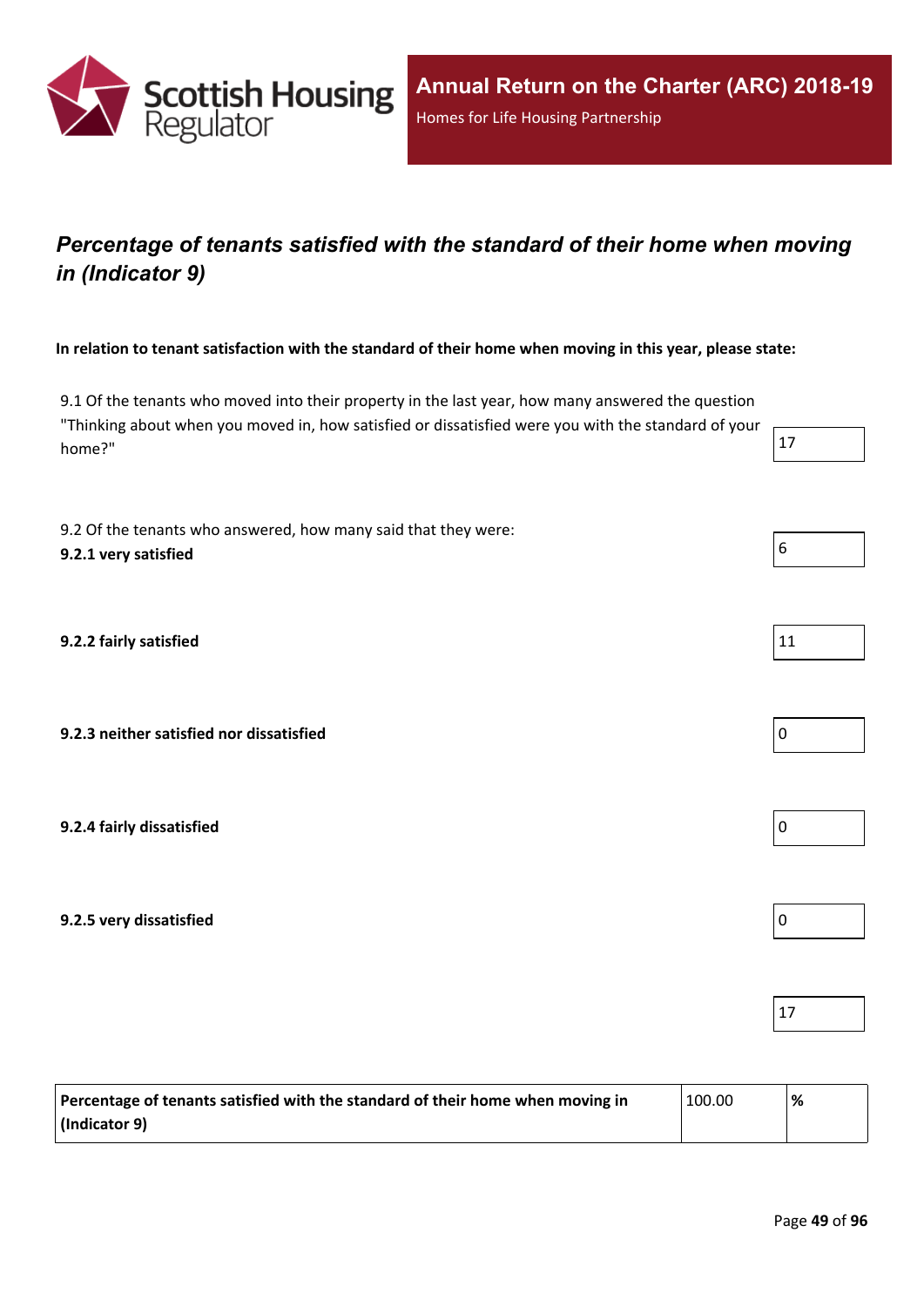

### *Percentage of tenants satisfied with the quality of their home (Indicator 10)*

#### **In relation to tenant satisfaction with the quality of their home, please state:**

10.1 How many tenants answered the question "Overall, how satisfied or dissatisfied are you with the quality of your home?" 141

10.2 Of the tenants who answered, how many said that they were: **10.2.1 very satisfied** 55

**10.2.2 fairly satisfied** 69

**10.2.3 neither satisfied nor dissatisfied** 9

**10.2.4 fairly dissatisfied** 7

**10.2.5 very dissatisfied** 1

| Percentage of tenants satisfied with the quality of their home (Indicator 10) | 87.94 | % |  |
|-------------------------------------------------------------------------------|-------|---|--|
|-------------------------------------------------------------------------------|-------|---|--|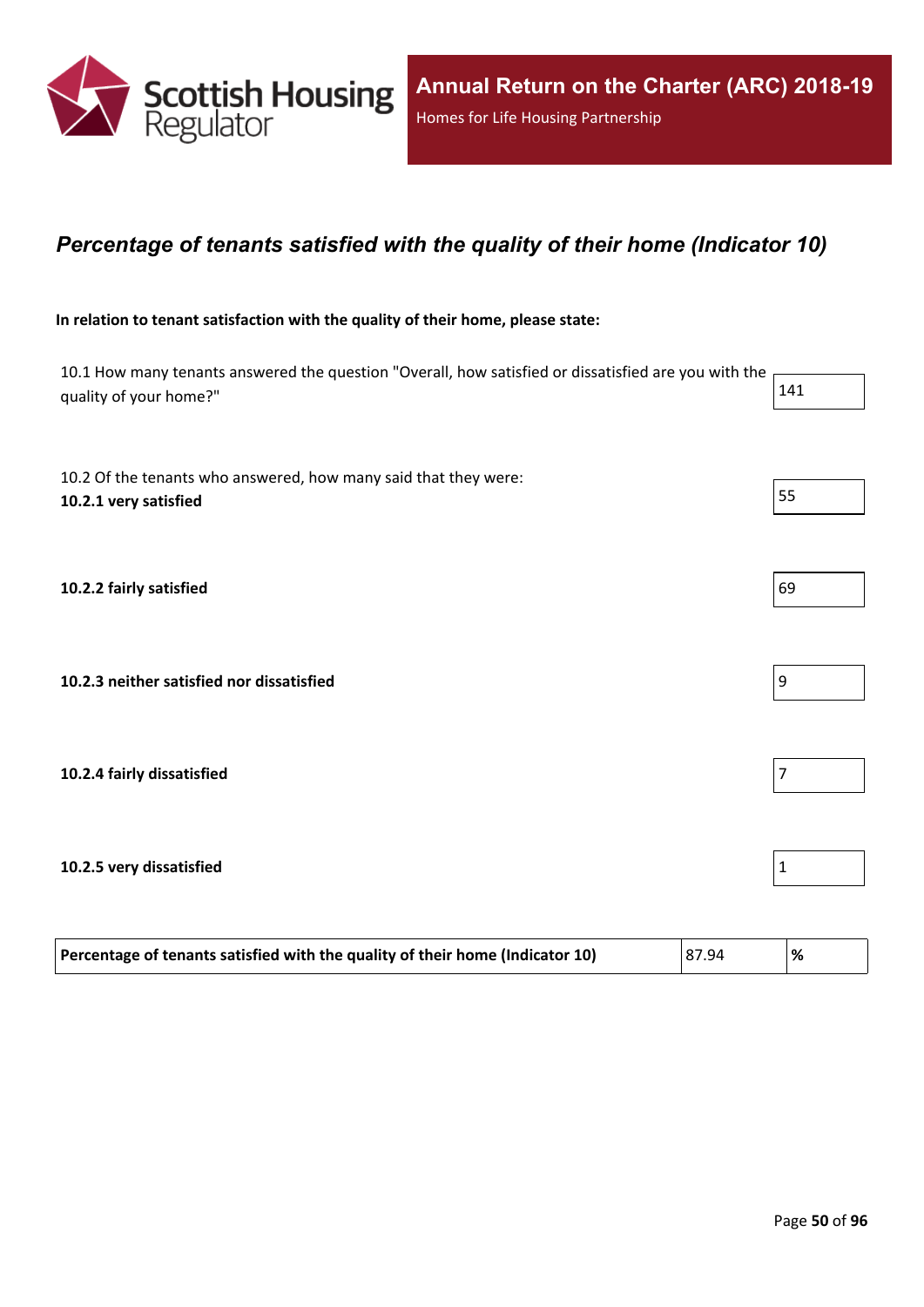

### *Repairs, Maintenance & Improvements*

The information you give us here will tell us about the quality and energy efficiency of the housing you provide **and the repairs service you offer.**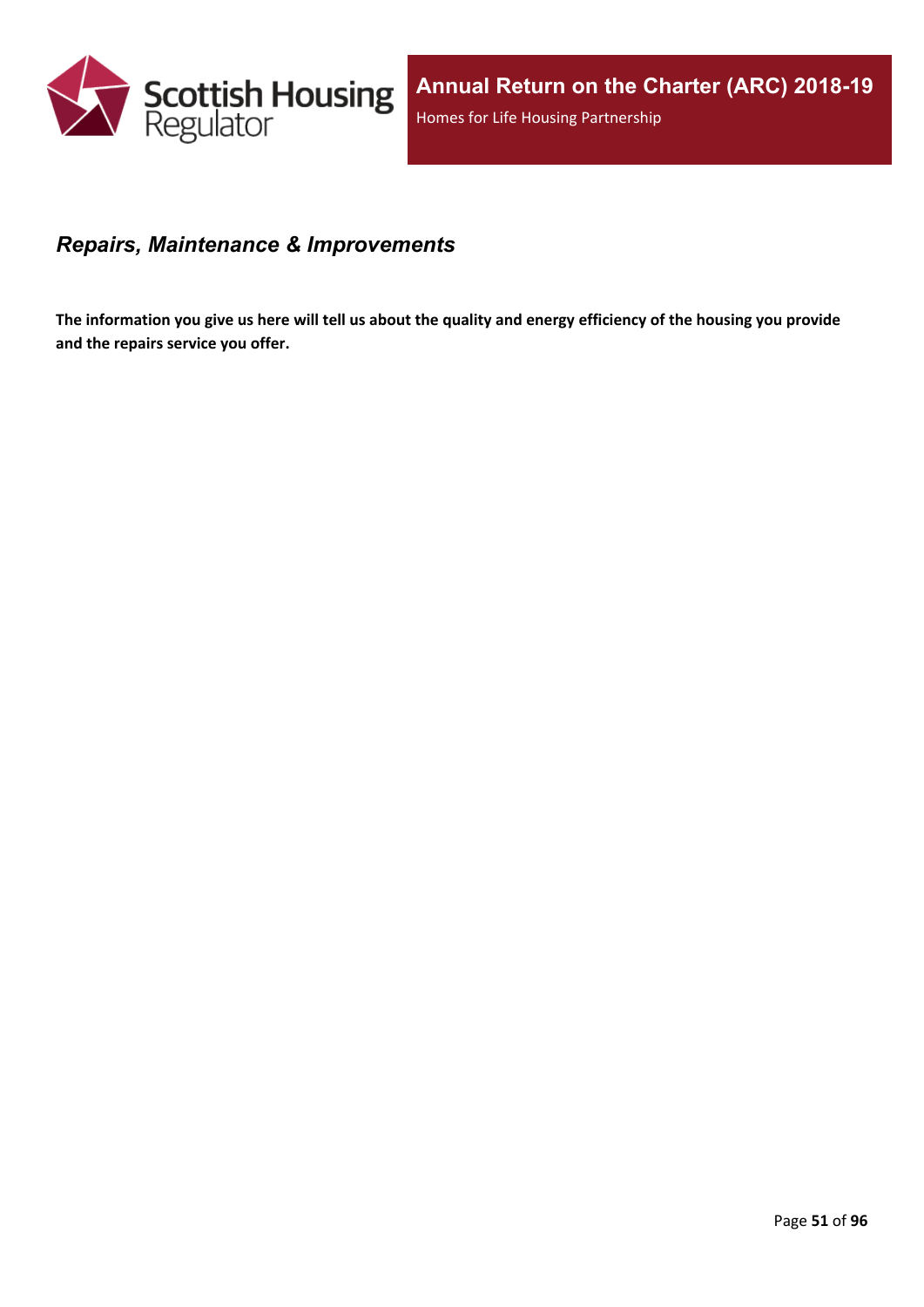

# *Average number of reactive repairs completed per occupied property (Indicator C13)*

**Please state:**

| C13.1 The total number of reactive repairs completed during the reporting year |     |
|--------------------------------------------------------------------------------|-----|
|                                                                                |     |
| C13.2 The number of occupied properties during the reporting year              | 271 |
|                                                                                |     |
|                                                                                |     |

**Average number of reactive repairs completed per occupied property (Indicator C13)** 2.51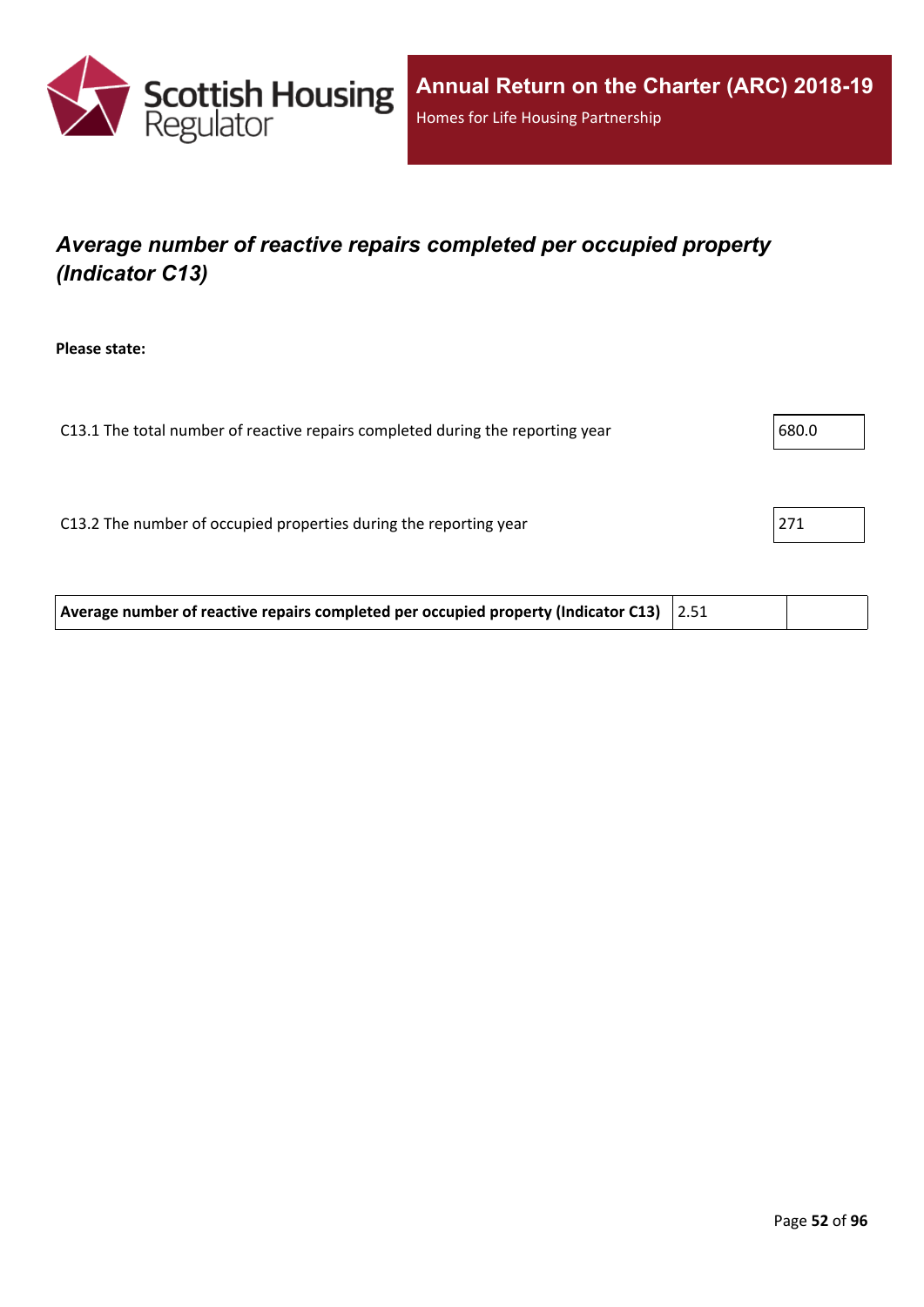

### *Average length of time taken to complete emergency repairs (Indicator 11)*

Emergency repairs are reactive repairs necessary to prevent serious damage to the building, danger to health, risk **to safety or risk of serious loss or damage to the occupier's property. Please state:**

| 11.1 The number of emergency repairs completed in the reporting year |     |
|----------------------------------------------------------------------|-----|
|                                                                      |     |
| 11.2 The total number of hours taken to complete emergency repairs   | 106 |
|                                                                      |     |

| Average length of time taken to complete emergency repairs (Indicator 11)<br> 2.12<br>hours |  |
|---------------------------------------------------------------------------------------------|--|
|---------------------------------------------------------------------------------------------|--|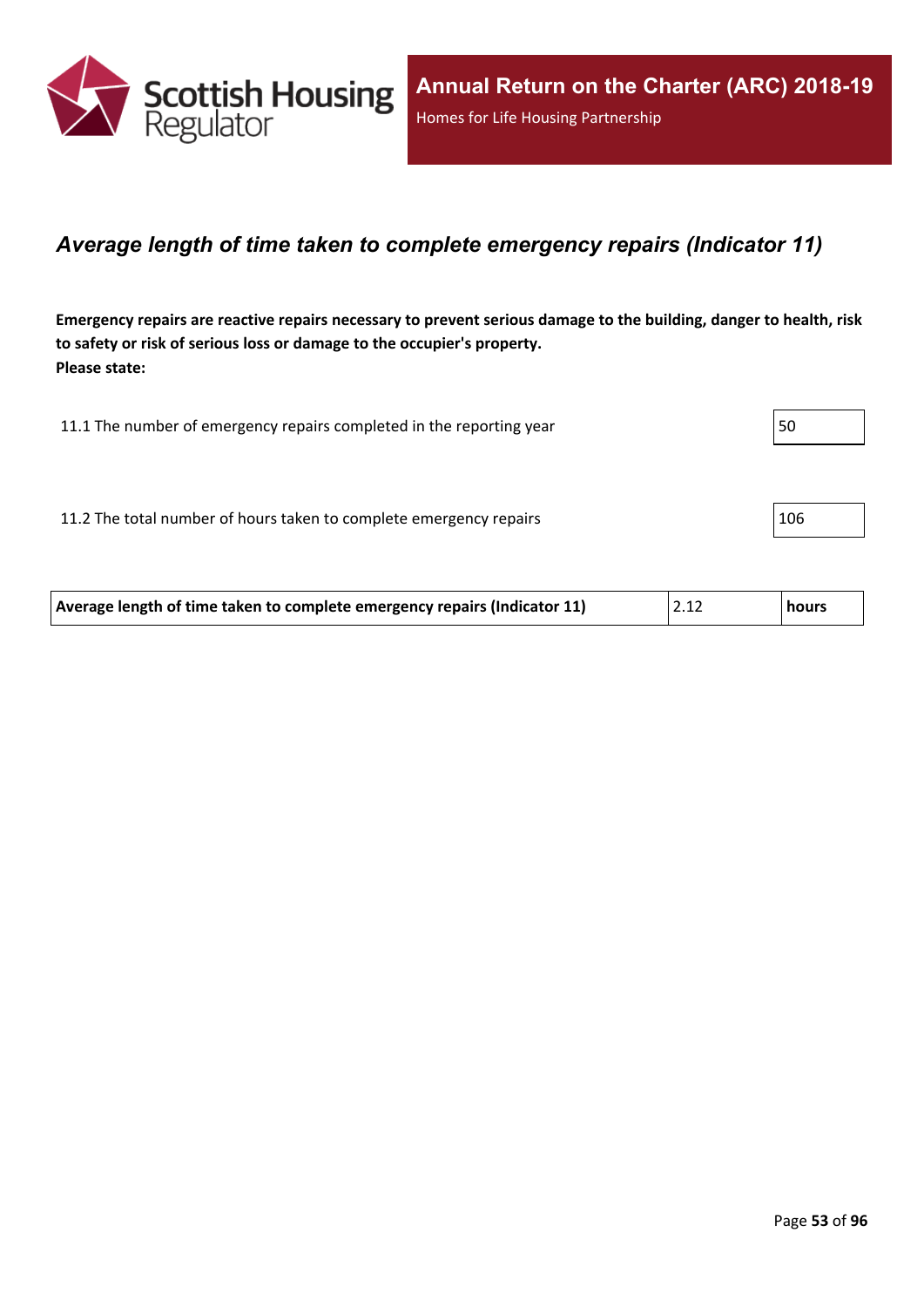

### *Average length of time taken to complete non-emergency repairs (Indicator 12)*

**Non-emergency repairs are reactive repairs that are not categorised as emergency. Please state:**

**Please state:**

**(i) The number of non-emergency repairs completed in the reporting year**

**(ii) The total number of working days taken to complete non-emergency repairs in the reporting year**

12.1 The total number of non-emergency repairs completed in the reporting year 630

12.2 The total number of working days taken to complete non-emergency repairs  $|4467\rangle$ 

| Average length of time taken to complete non-emergency repairs (Indicator 12) | 7.09 | days |
|-------------------------------------------------------------------------------|------|------|
|                                                                               |      |      |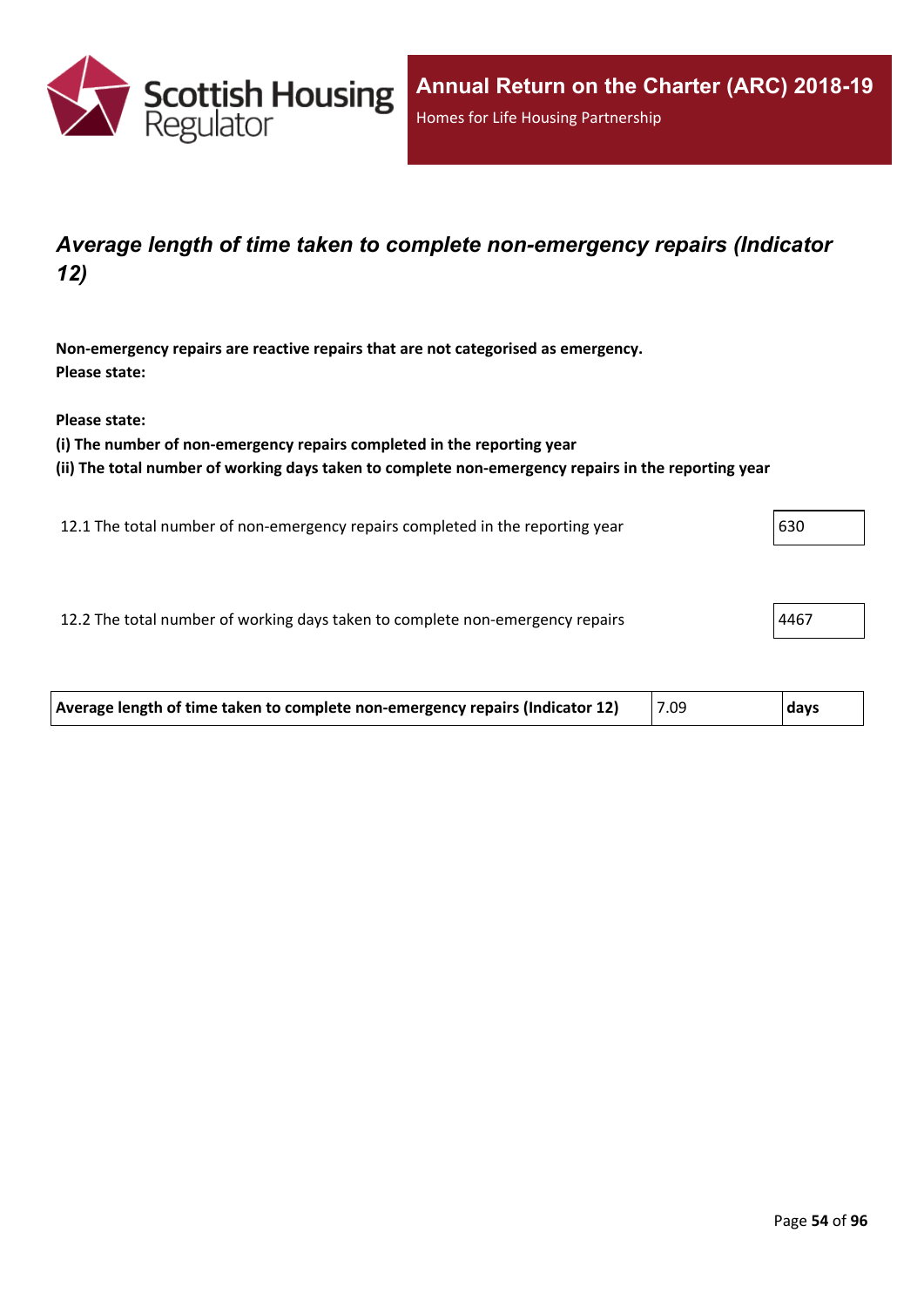

## *Percentage of reactive repairs carried out in the last year completed right first time (Indicator 13)*

**Please state:**

13.1 The number of reactive repairs completed right first time during the reporting year  $\vert$  522

13.2 The total number of reactive repairs completed during the reporting year  $\vert$  615

| Percentage of reactive repairs carried out in the last year completed right first time | 84.88 | % |
|----------------------------------------------------------------------------------------|-------|---|
| (Indicator 13)                                                                         |       |   |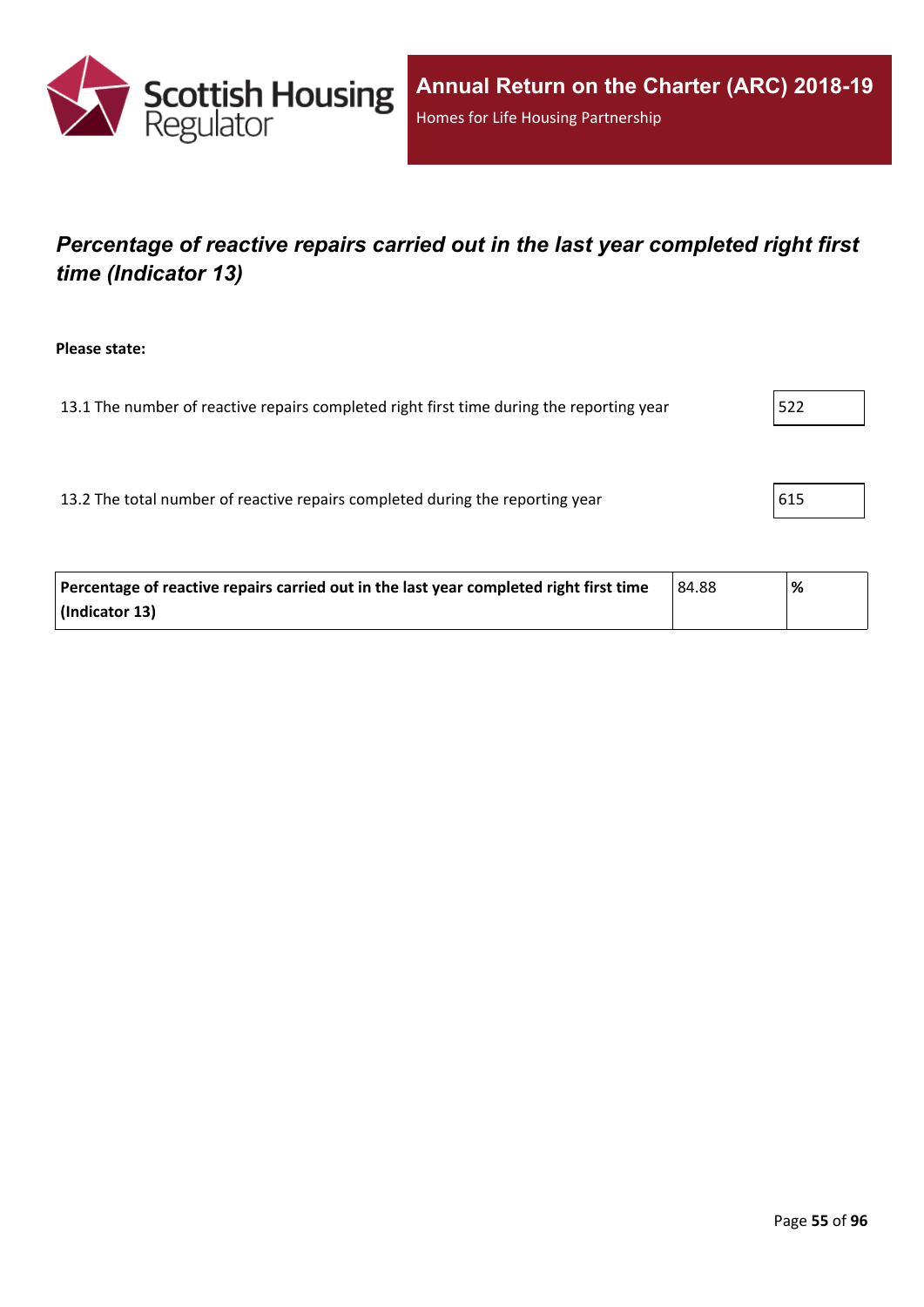

### *Percentage of repairs appointments kept (Indicator 14)*

#### **Please state:**

14.1 Does your organisation operate a repairs appointment system? Yes 14.2 The number of reactive repairs appointments made in the reporting year 584

14.3 The number of reactive repair appointments kept in the reporting year  $|497|$ 

| Percentage of repairs appointments kept (Indicator 14) | 85.10 | % |
|--------------------------------------------------------|-------|---|
|                                                        |       |   |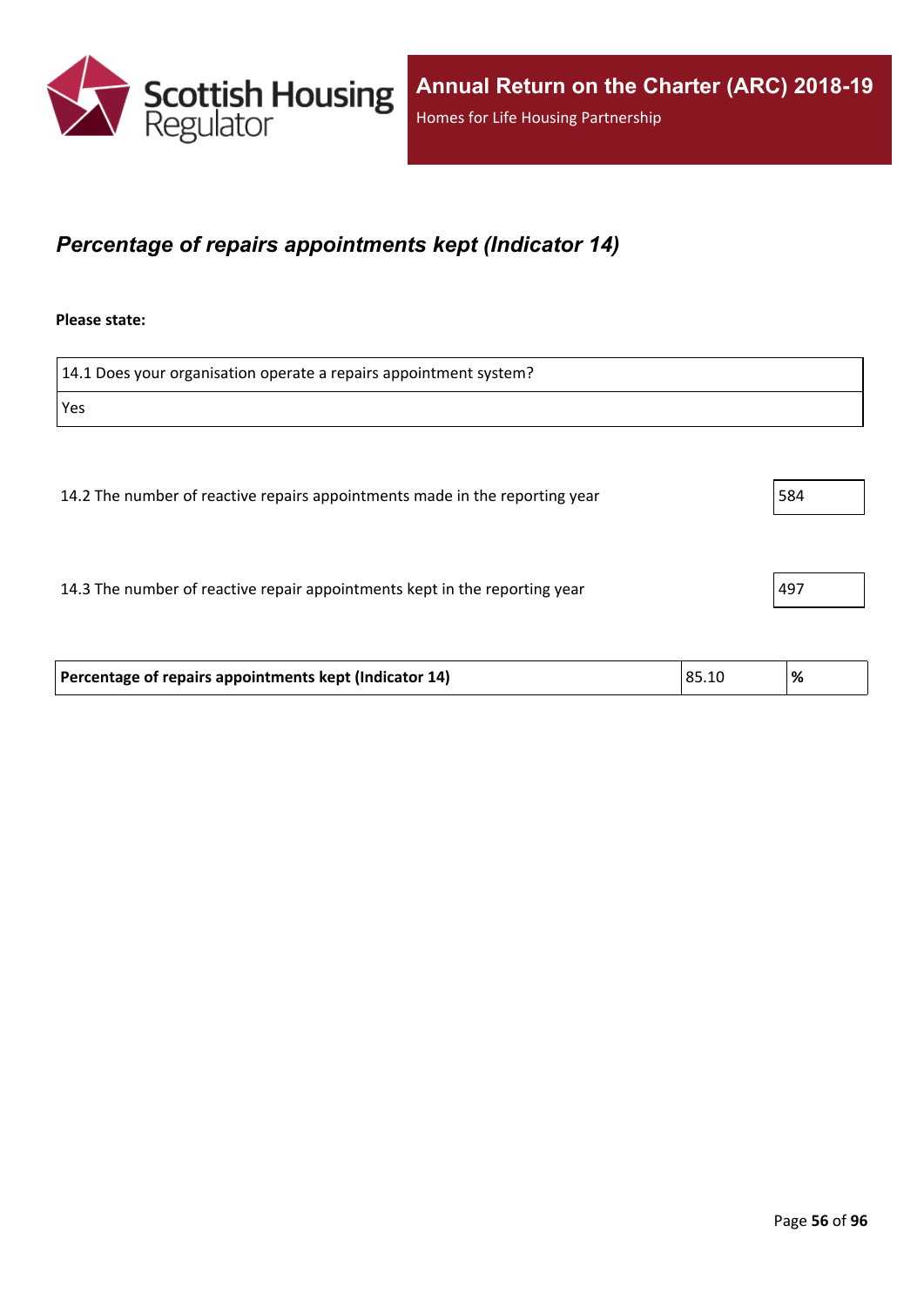

### *Percentage of properties that require a gas safety record which had a gas safety check and record completed by the anniversary date (Indicator 15)*

**Please state:**

15.1 As at the end of the reporting year, how many properties required gas safety records 206

15.2 For properties which had current gas safety records in place at the end of the reporting year, how many had been renewed by their anniversary dates 206

| Percentage of properties that require a gas safety record which had a gas safety check $\vert$ 100.00 | % |
|-------------------------------------------------------------------------------------------------------|---|
| and record completed by the anniversary date (Indicator 15)                                           |   |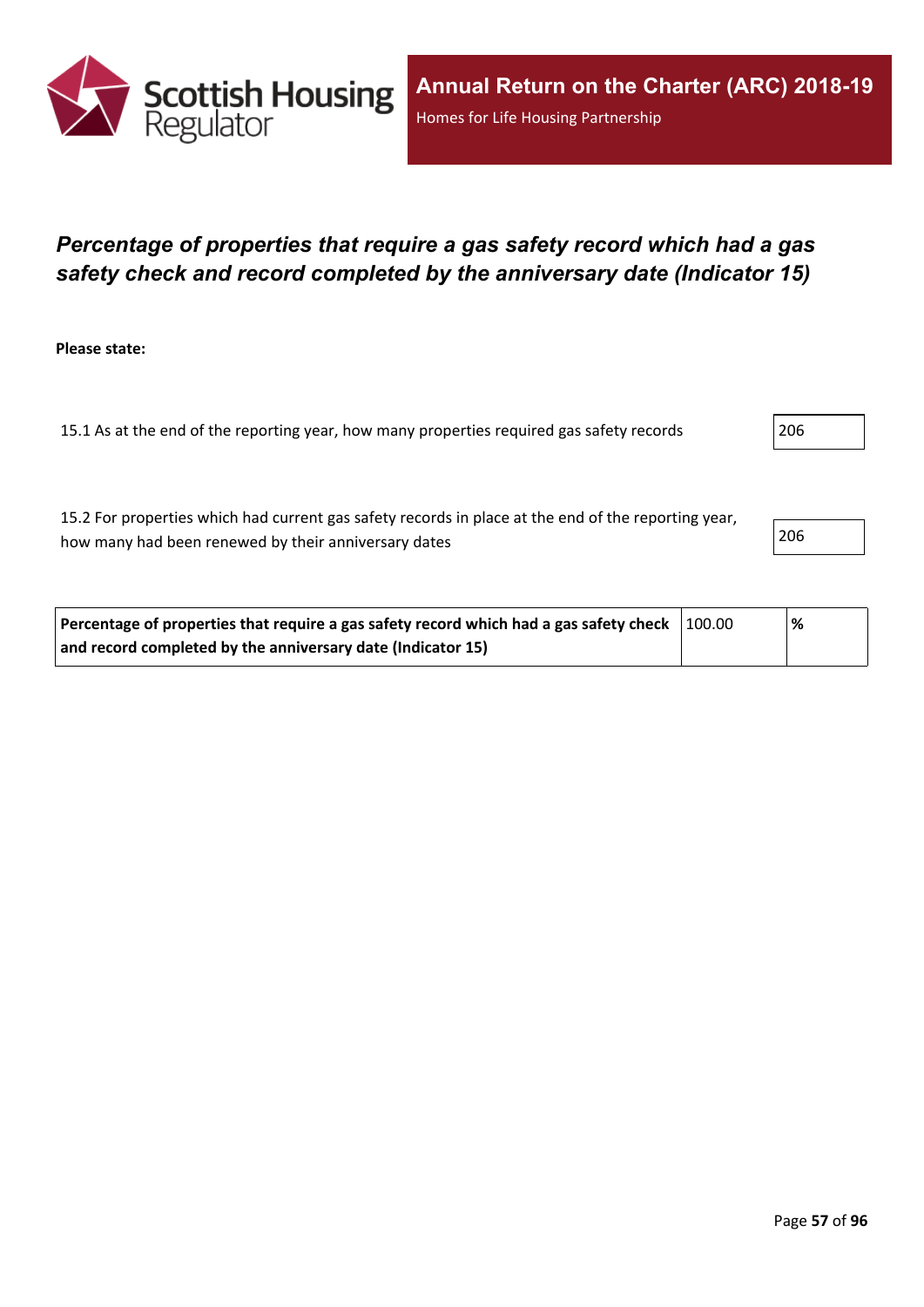

### *Percentage of tenants who have had repairs or maintenance carried out in last 12 months satisfied with the repairs and maintenance service (Indicator 16)*

In relation to tenant satisfaction with the repairs service provided for those with a repair carried out in the **reporting year, please state:**

16.1 Of the tenants who had repairs carried out in the last year, how many answered the question "Thinking about the LAST time you had repairs carried out, how satisfied or dissatisfied were you with r the repairs service provided by your landlord?"

16.2 Of the tenants who answered, how many said that they were: **16.2.1 very satisfied** 57

**16.2.2 fairly satisfied** 38

**16.2.3 neither satisfied nor dissatisfied** 6

**16.2.4 fairly dissatisfied** 10

#### **16.2.5 very dissatisfied** 1

| Percentage of tenants who have had repairs or maintenance carried out in last 12<br>84.82 |  | % |
|-------------------------------------------------------------------------------------------|--|---|
| months satisfied with the repairs and maintenance service (Indicator 16)                  |  |   |

| the contract of the contract of the contract of the contract of the contract of the contract of the contract of |  |  |
|-----------------------------------------------------------------------------------------------------------------|--|--|
|                                                                                                                 |  |  |
|                                                                                                                 |  |  |
|                                                                                                                 |  |  |
|                                                                                                                 |  |  |
|                                                                                                                 |  |  |
|                                                                                                                 |  |  |
|                                                                                                                 |  |  |
|                                                                                                                 |  |  |

| ۰.<br>× |  |  |
|---------|--|--|
|         |  |  |

| 6 |  |
|---|--|
|   |  |



| н<br>٠ |  |
|--------|--|
|        |  |
|        |  |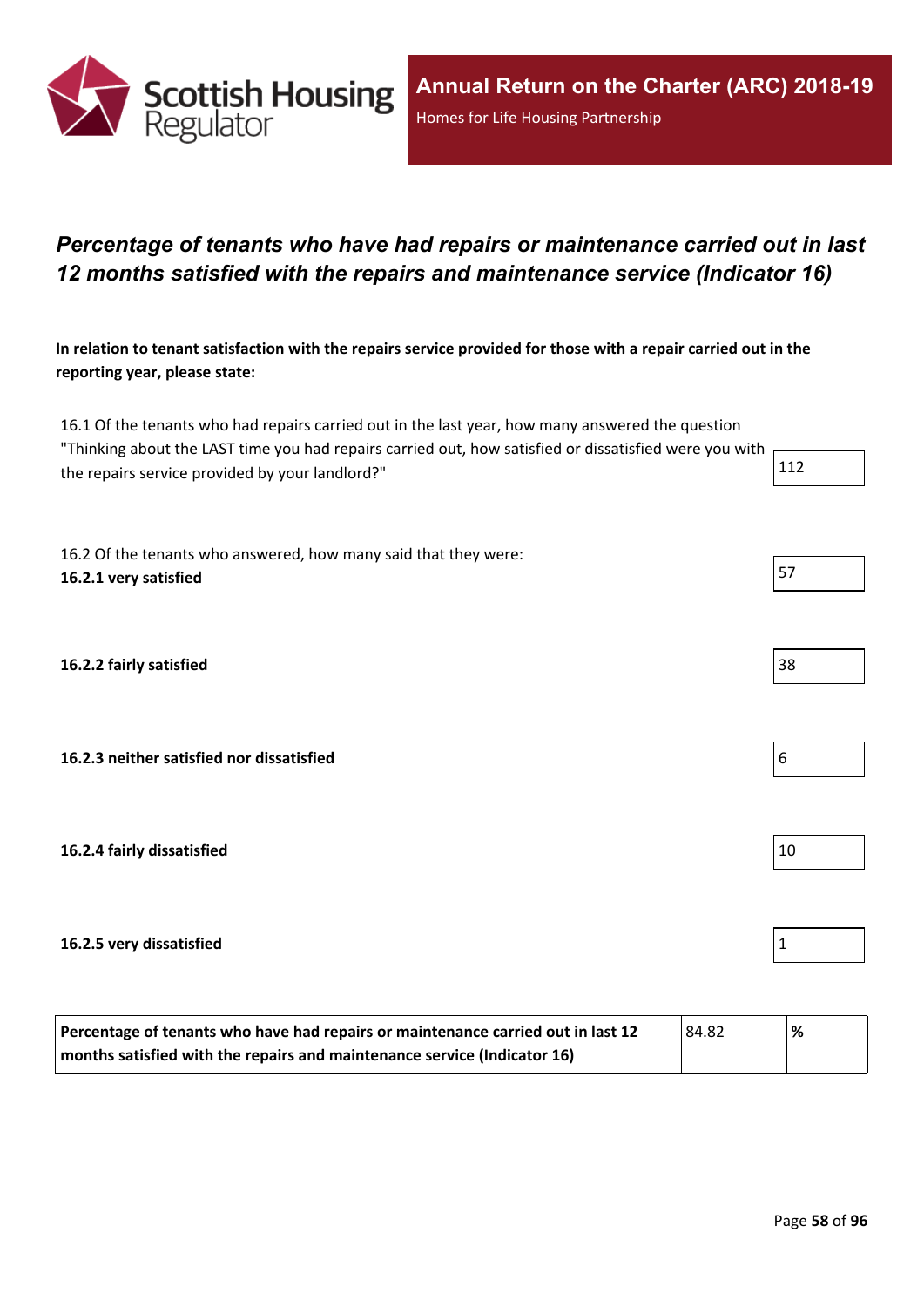

# *Comments (Housing quality and maintenance)*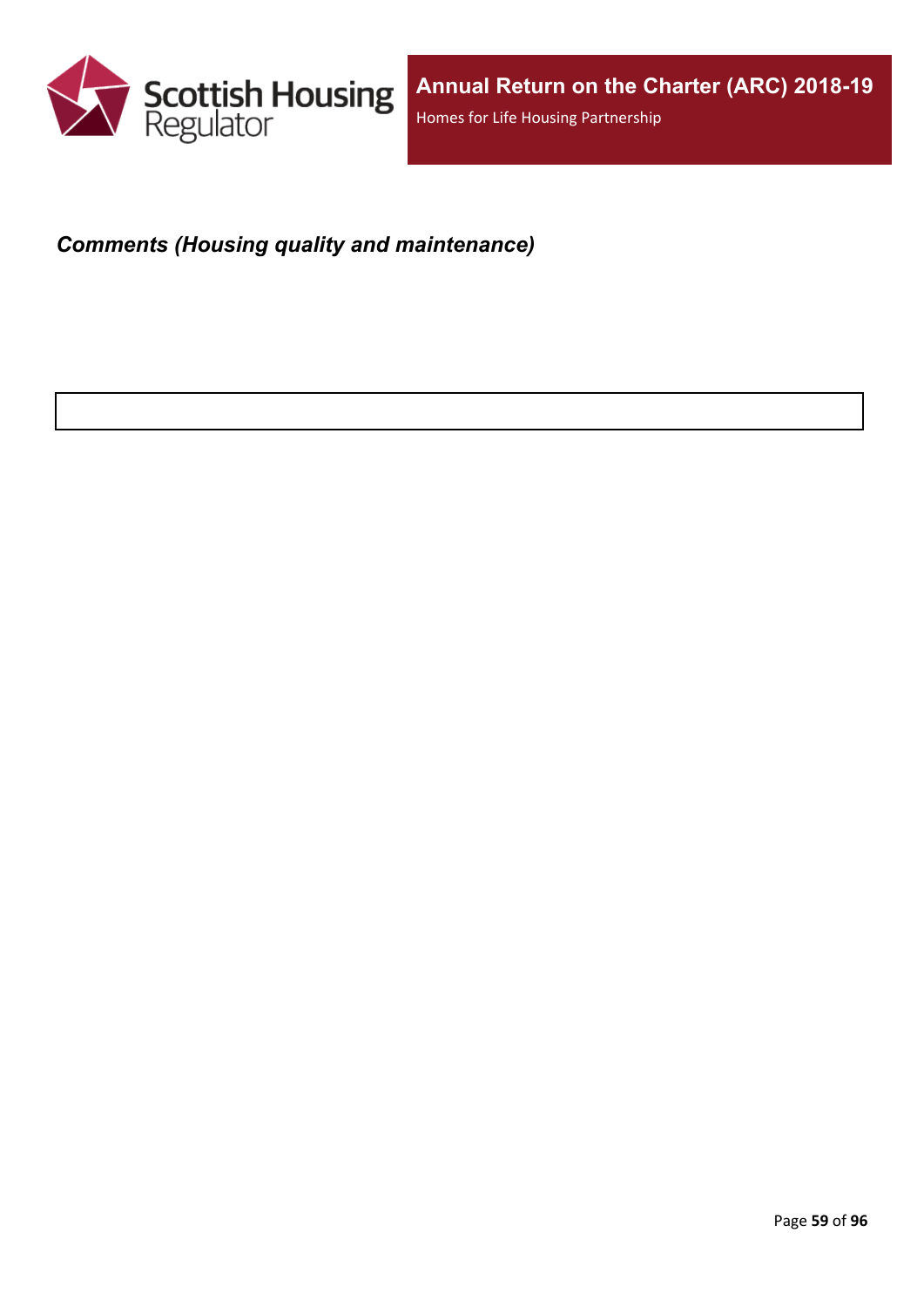

### *Neighbourhood and Community*

**The information you give us here will tell us about the neighbourhoods and communities you manage.**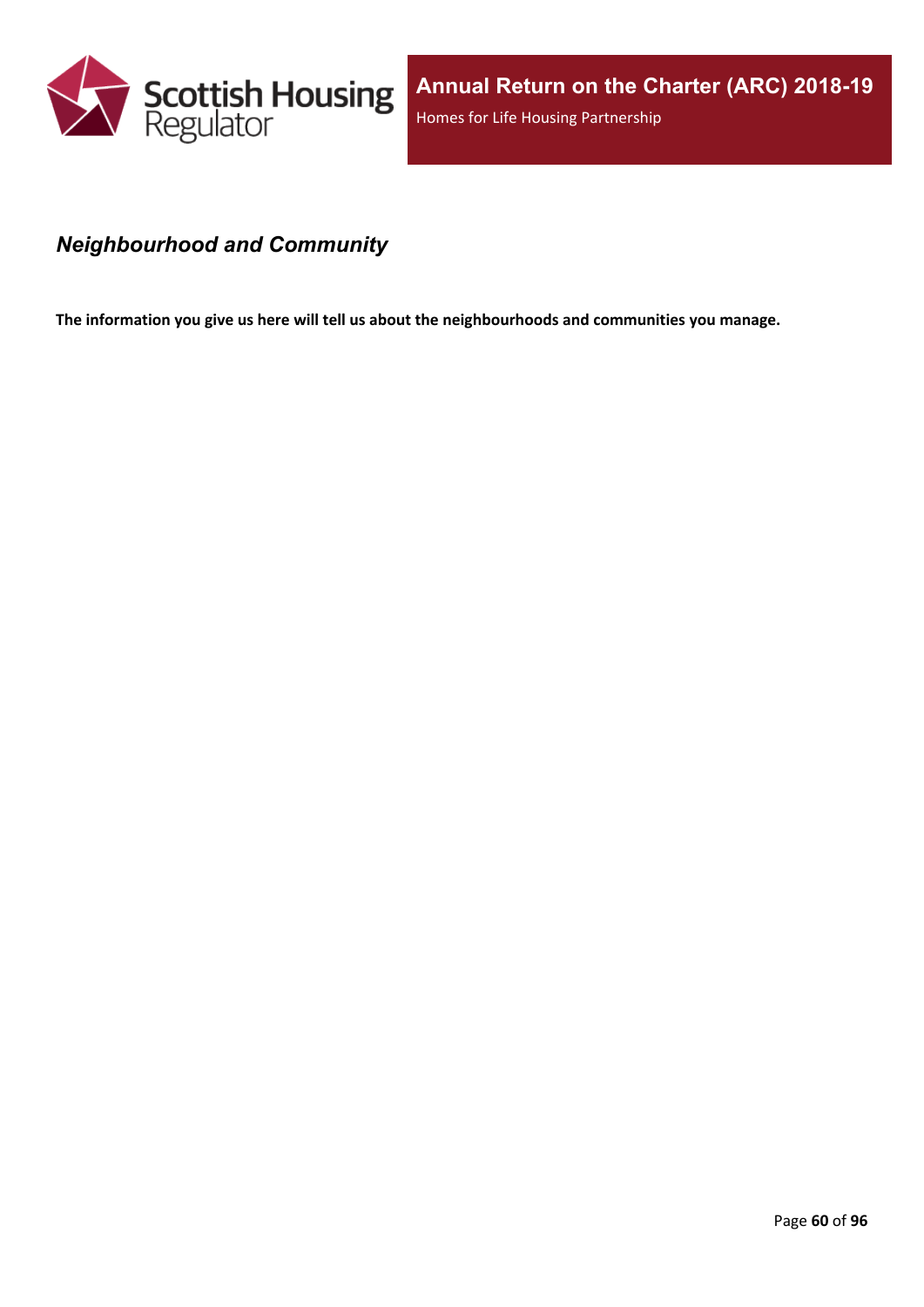

## *Estate Management, anti-social behaviour, neighbour nuisance and tenancy disputes*

**The information you give us here will tell us about the neighbourhoods and communities you manage.**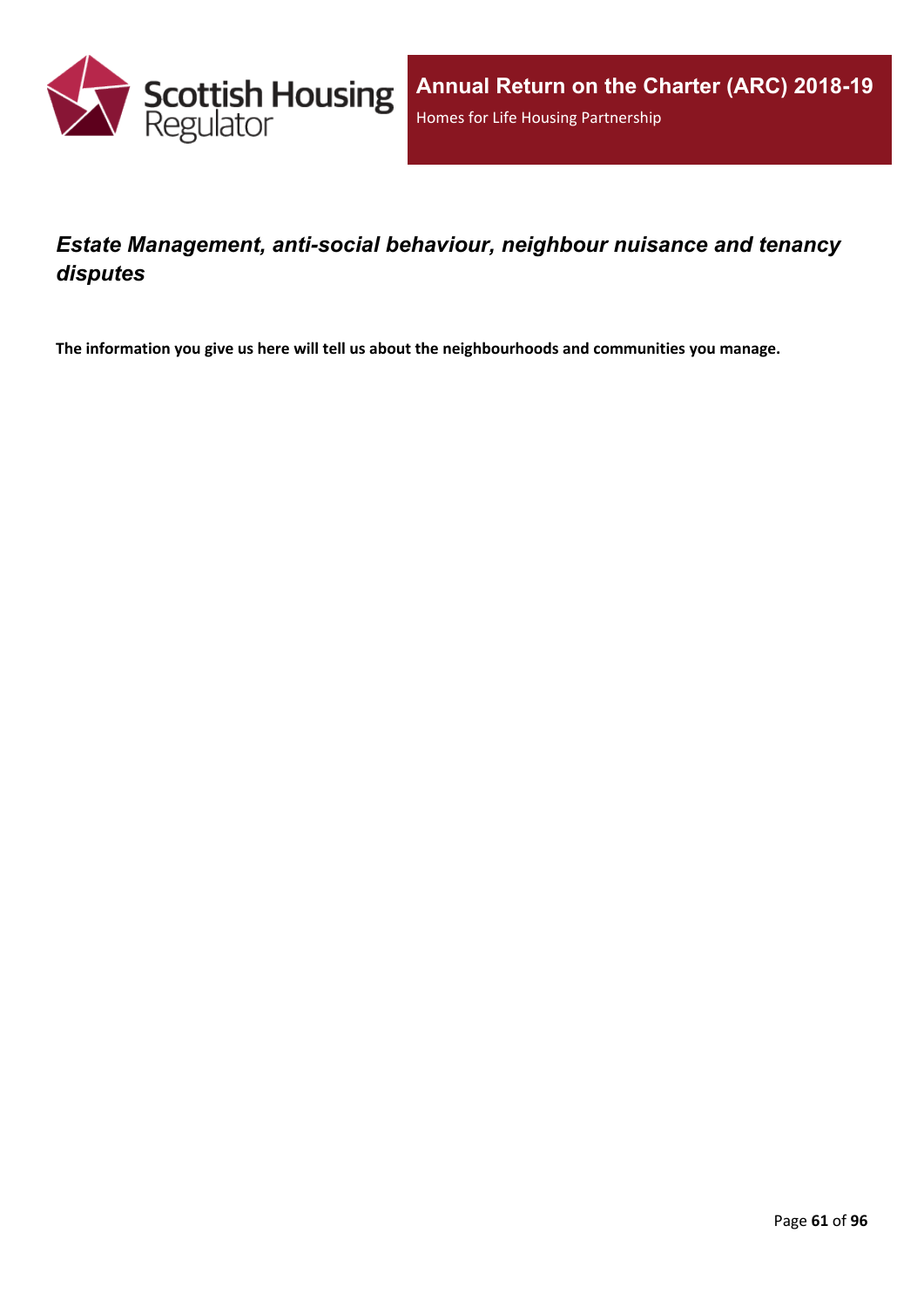

# *Percentage of 1st and 2nd stage complaints resolved by the landlord (Indicators 4 & 5)*

#### **Equalities related issues:**

|                                                                                                      | 4.1.1 1st Stage<br>complaints |            | 4.1.2 2nd Stage<br>complaints |            |
|------------------------------------------------------------------------------------------------------|-------------------------------|------------|-------------------------------|------------|
|                                                                                                      | Number                        | Percentage | Number                        | Percentage |
| Received in the reporting year                                                                       | $\Omega$                      | N/a        | 0                             | N/a        |
| Carried forward from the previous reporting<br>year                                                  | $\Omega$                      | N/a        | 0                             | N/a        |
| 4.1.3 Complaints responded to in full by the<br>landlord in the reporting year                       | $\Omega$                      | 0          | 0                             | 0          |
| 4.1.4 Complaints upheld by the landlord in<br>the reporting year                                     | 0                             | 0          | 0                             | 0          |
| 5.1 Complaints responded to in full within<br>the timescales set out in the SPSO Model<br><b>CHP</b> | 0                             | 0          | 0                             | $\Omega$   |

#### **Other issues:**

|                                                                                | 4.2.1 1st Stage<br>complaints |            | 4.2.2 2nd Stage<br>complaints |            |
|--------------------------------------------------------------------------------|-------------------------------|------------|-------------------------------|------------|
|                                                                                | Number                        | Percentage | Number                        | Percentage |
| Received in the reporting year                                                 | 13                            | N/a        | O                             | N/a        |
| Carried forward from the previous reporting  <br>year                          | $\Omega$                      | N/a        | 0                             | N/a        |
| 4.2.3 Complaints responded to in full by the<br>landlord in the reporting year | 13                            | 100.0      | 0                             | 0          |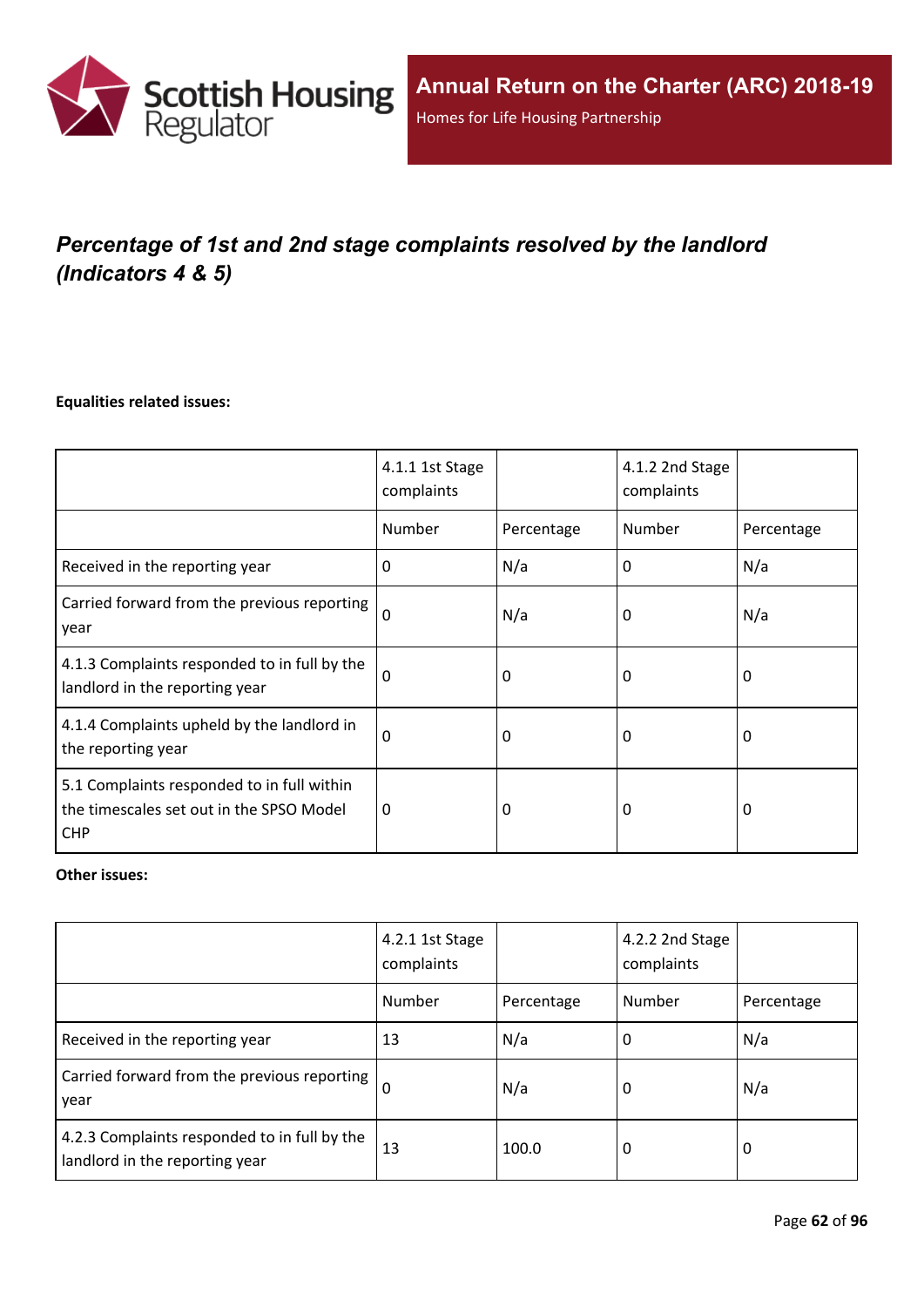

**Annual Return on the Charter (ARC) 2018-19**

Homes for Life Housing Partnership

| 4.2.4 Complaints upheld by the landlord in<br>the reporting year                                |    | 69.23 |  |
|-------------------------------------------------------------------------------------------------|----|-------|--|
| 5.2 Complaints responded to in full within<br>the timescales set out in the SPSO Model<br>I CHP | 12 | 92.31 |  |

#### **All complaints:**

|                                                                                                      | 4.3.1 1st Stage<br>complaints |            | 4.3.2 2nd Stage<br>complaints |            |
|------------------------------------------------------------------------------------------------------|-------------------------------|------------|-------------------------------|------------|
|                                                                                                      | Number                        | Percentage | Number                        | Percentage |
| Received in the reporting year                                                                       | 13                            | N/a        | 0                             | N/a        |
| Carried forward from the previous reporting<br>year                                                  | $\mathbf 0$                   | N/a        | 0                             | N/a        |
| 4.3.3 Complaints responded to in full by the<br>landlord in the reporting year                       | 13                            | 100.0      | 0                             | 0          |
| 4.3.4 Complaints upheld by the landlord in<br>the reporting year                                     | 9                             | 69.23      | 0                             | 0          |
| 5.3 Complaints responded to in full within<br>the timescales set out in the SPSO Model<br><b>CHP</b> | 12                            | 92.31      | 0                             | 0          |

| Percentage of 1st stage complaints on equalities issues responded to in full by the | % |
|-------------------------------------------------------------------------------------|---|
| landlord (Indicators 4 & 5)                                                         |   |

| Percentage of 1st stage complaints on other issues responded to in full by the landlord | 100.0 | % |
|-----------------------------------------------------------------------------------------|-------|---|
| (Indicators 4 & 5)                                                                      |       |   |

| Percentage of 1st stage complaints on equalities issues upheld by the landlord (Indicators $\vert$ 0 | % |
|------------------------------------------------------------------------------------------------------|---|
| (48.5)                                                                                               |   |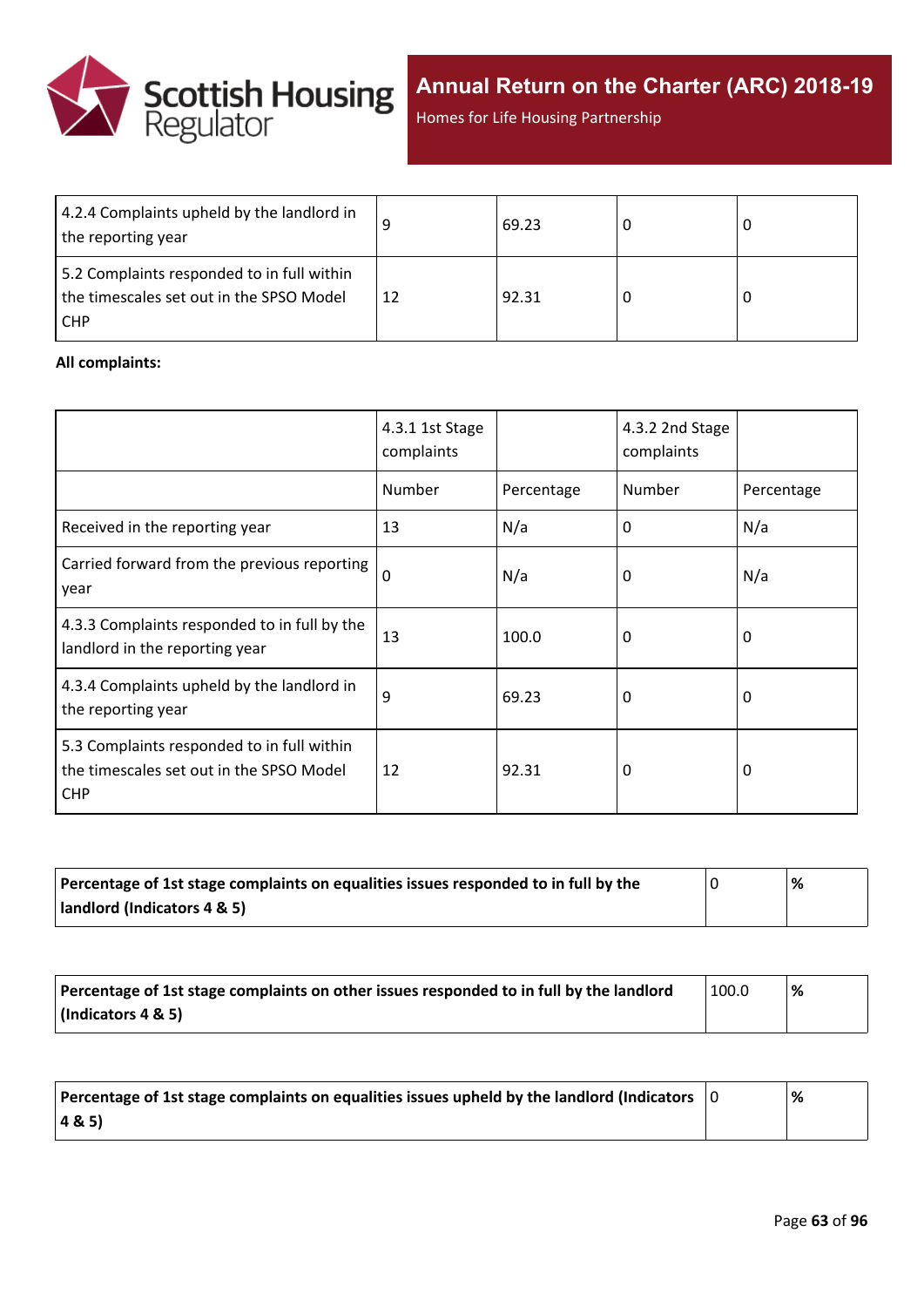

Homes for Life Housing Partnership

| Percentage of 1st stage complaints on other issues upheld by the landlord (Indicators 4 & $\,$ $\,$ 69.23 | '% |
|-----------------------------------------------------------------------------------------------------------|----|
| 5)                                                                                                        |    |

| Percentage of 2nd stage complaints on equalities issues responded to in full by the | '% |  |
|-------------------------------------------------------------------------------------|----|--|
| landlord (Indicators 4 & 5)                                                         |    |  |

| Percentage of 2nd stage complaints on other issues responded to in full by the landlord | % |
|-----------------------------------------------------------------------------------------|---|
| $\vert$ (Indicators 4 & 5)                                                              |   |

| Percentage of 2nd stage complaints on equalities issues upheld by the landlord (Indicators $ 0 $ | % |
|--------------------------------------------------------------------------------------------------|---|
| 48.5                                                                                             |   |

| Percentage of 2nd stage complaints on other issues upheld by the landlord (Indicators 4 & $\vert$ 0 | % |  |
|-----------------------------------------------------------------------------------------------------|---|--|
| 5)                                                                                                  |   |  |

| Percentage of 1st stage complaints on equalities issues responded to in full by the | % |
|-------------------------------------------------------------------------------------|---|
| landlord within SPSO CHP timescales (Indicators 4 & 5)                              |   |

| Percentage of 1st stage complaints on other issues responded to in full by the landlord | <u>92.31</u> | '% |
|-----------------------------------------------------------------------------------------|--------------|----|
| within SPSO CHP timescales (Indicators 4 & 5)                                           |              |    |

| Percentage of 2nd stage complaints on equalities issues responded to in full by the | % |
|-------------------------------------------------------------------------------------|---|
| landlord within SPSO CHP timescales (Indicators 4 & 5)                              |   |

| Percentage of 2nd stage complaints on other issues responded to in full by the landlord | % |
|-----------------------------------------------------------------------------------------|---|
| within SPSO CHP timescales (Indicators 4 & 5)                                           |   |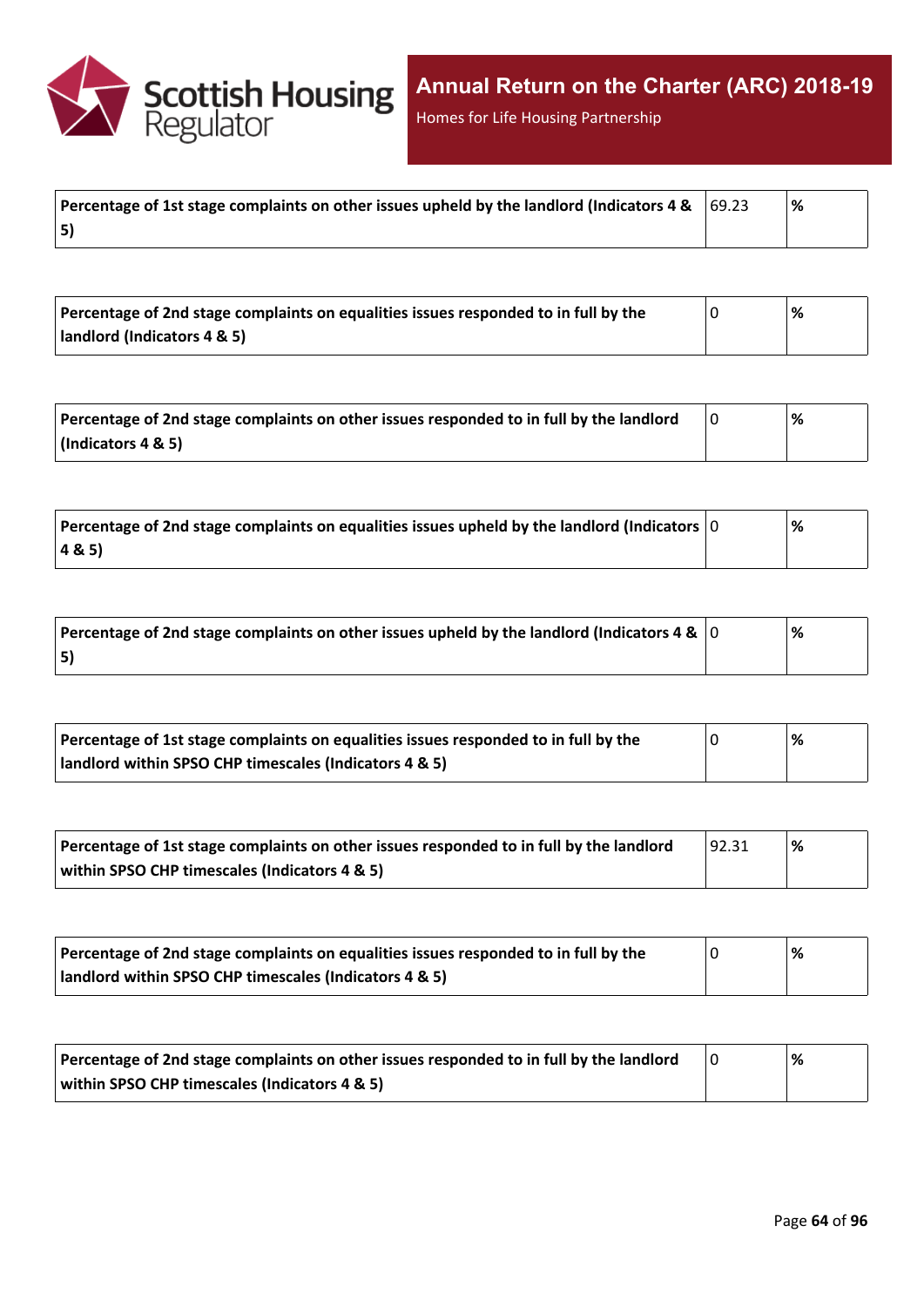

## *Percentage of tenants satisfied with the management of the neighbourhood they live in (Indicator 17)*

**In relation to tenant satisfaction with their landlord's management of the neighbourhood in which they live, please state:**

17.1 How many tenants answered the question "Overall, how satisfied or dissatisfied are you with your landlord's management of the neighbourhood you live in?" 132

17.2 Of the tenants who answered, how many said that they were: **17.2.1 very satisfied** 53

**17.2.2 fairly satisfied** 61

**17.2.3 neither satisfied nor dissatisfied** 10

**17.2.4 fairly dissatisfied** 7

**17.2.5 very dissatisfied** 1

| Percentage of tenants satisfied with the management of the neighbourhood they live $ 86.36 $ | '% |
|----------------------------------------------------------------------------------------------|----|
| $\vert$ in (Indicator 17)                                                                    |    |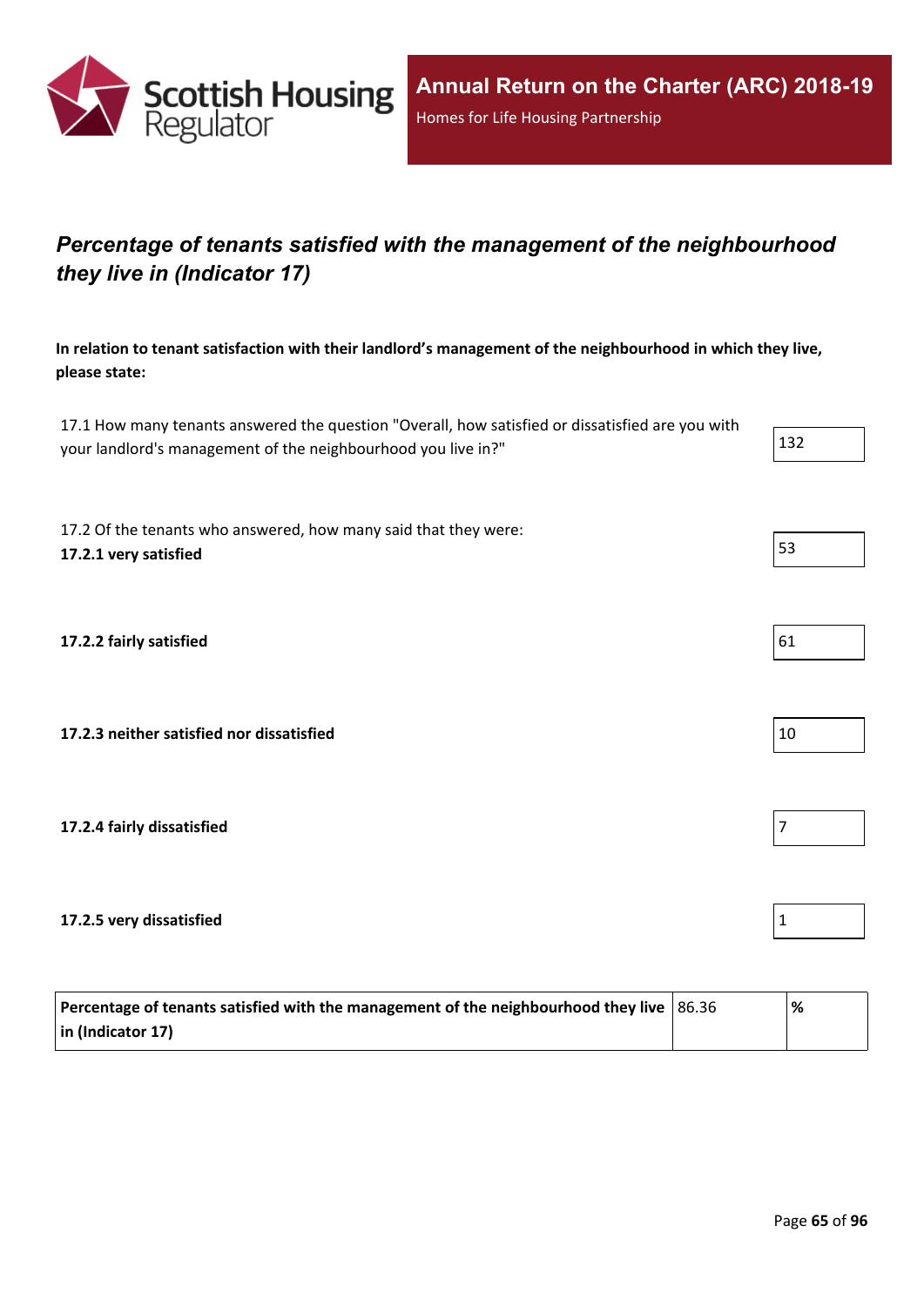

### *Percentage of tenancy offers refused during the year (Indicator 18)*

**Please state:**

18.1 The number of tenancy offers made during the reporting year  $|17|$ 

18.2 The number of tenancy offers that were refused  $\vert 4 \vert$ 

| Percentage of tenancy offers refused during the year (Indicator 18) | 23.53 | <u>%</u> |
|---------------------------------------------------------------------|-------|----------|
|                                                                     |       |          |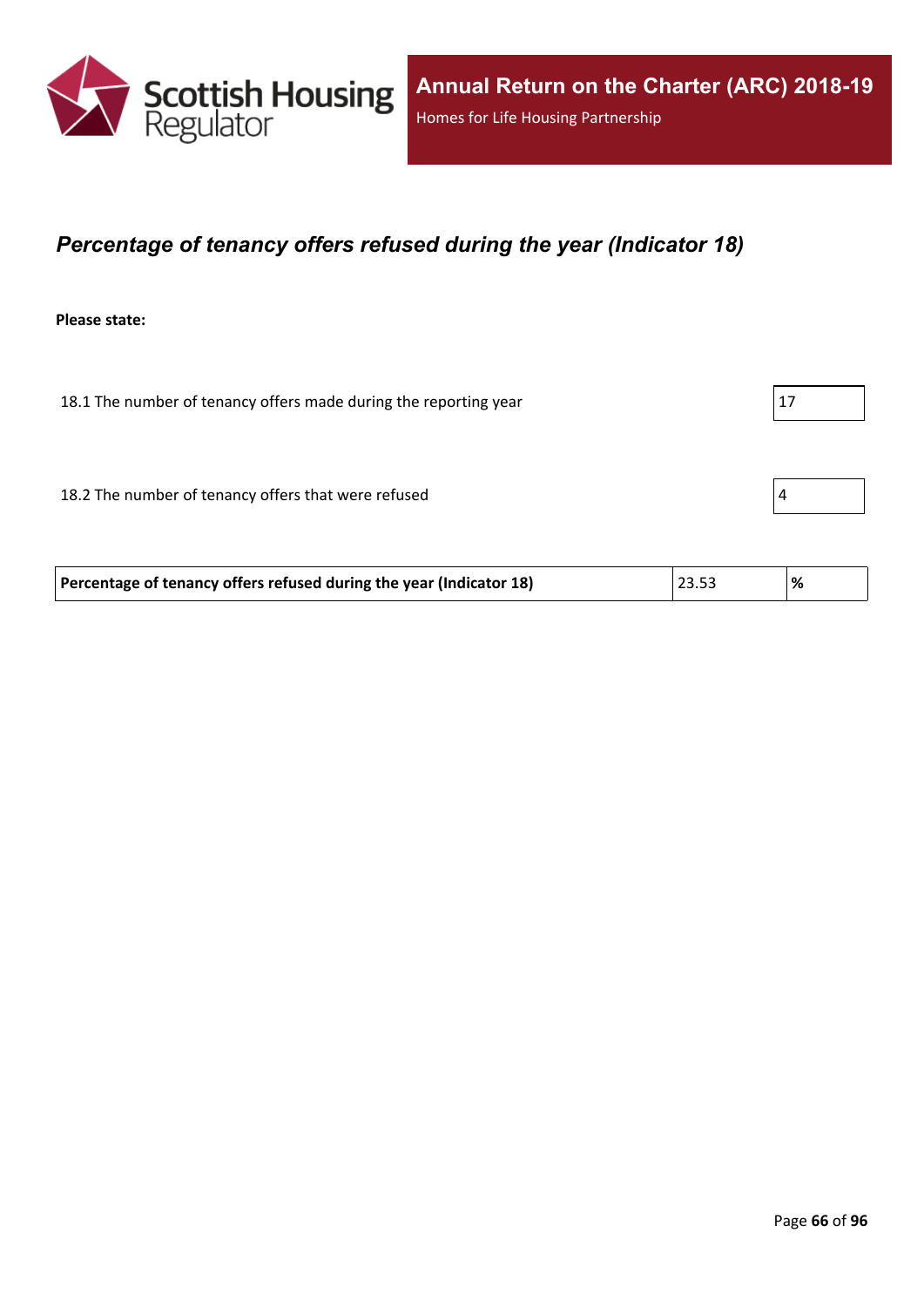

## *Percentage of anti-social behaviour cases reported in the last year which were resolved within locally agreed targets (Indicator 19)*

**Please state:**

19.1 The number of cases of anti-social behaviour reported in the reporting year  $\vert$  37

19.2 Of those at 19.1, the number of cases resolved in the reporting year 35

19.3 Of those at 19.1, the number of cases resolved within locally agreed targets in the reporting year  $|35|$ 

| Percentage of anti-social behaviour cases reported in the last year which were | 94.59 | '% |
|--------------------------------------------------------------------------------|-------|----|
| resolved within locally agreed targets (Indicator 19)                          |       |    |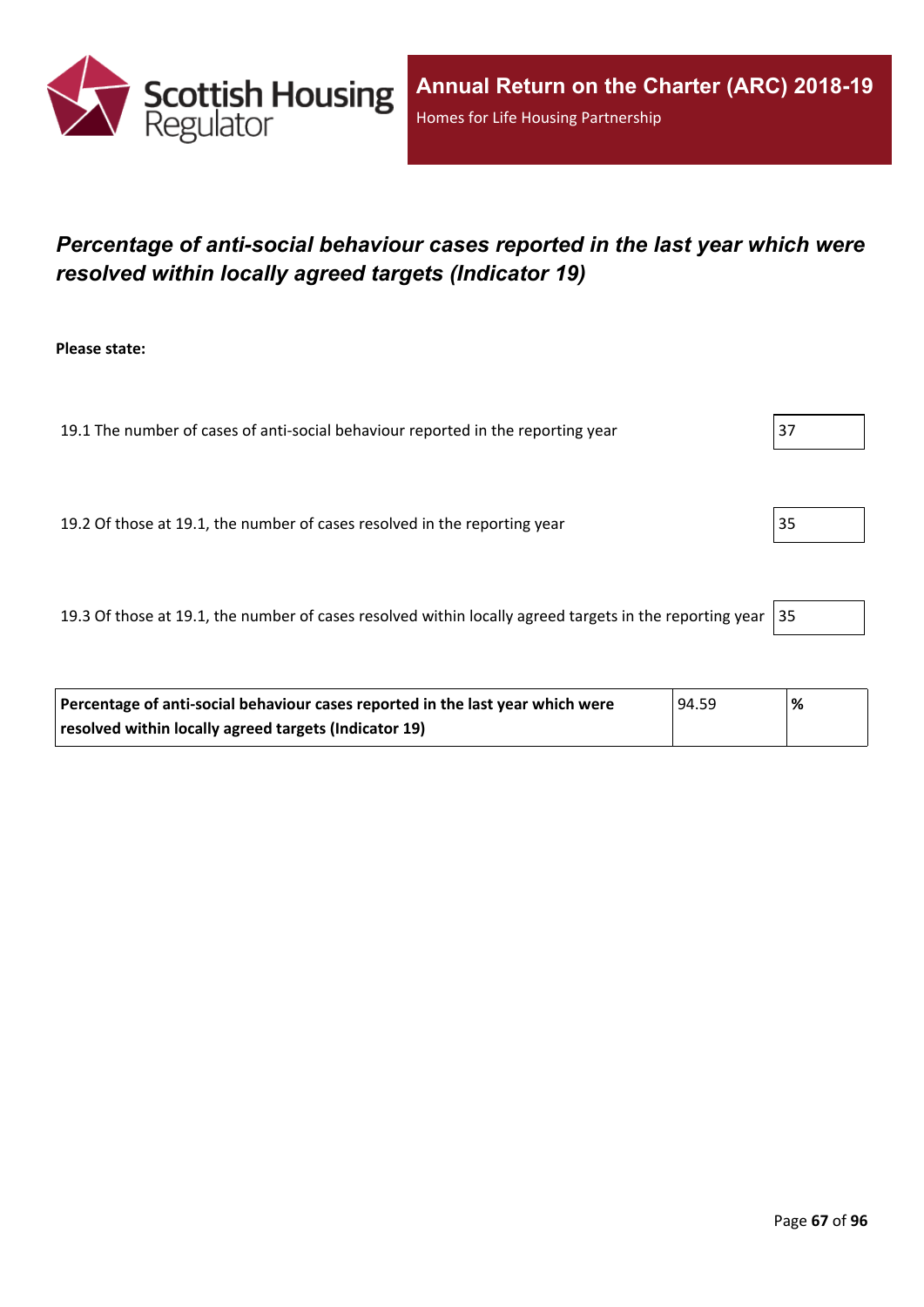

## *Percentage of the court actions initiated which resulted in eviction and the reasons for eviction (Indicator 24)*

Court actions are initiated by the landlord following the issue of a Notice of Proceedings and raising of a court **order.**

**Please state:**

24.1 The total number of court actions initiated during the reporting year  $1 \tbinom{1}{1}$ 

24.2 The number of properties recovered:

24.2.1 because rent had not been paid  $\vert 1 \vert$ 

24.2.2 because of anti-social behaviour  $\vert 0 \rangle$ 

#### 24.2.3 for other reasons  $\vert$  0

| Percentage of the court actions initiated which resulted in eviction because rent had | 100.00 | ℅ |
|---------------------------------------------------------------------------------------|--------|---|
| not been paid (Indicator 24)                                                          |        |   |

| Percentage of the court actions initiated which resulted in eviction because of anti- | 0.0 | % |
|---------------------------------------------------------------------------------------|-----|---|
| social behaviour (Indicator 24)                                                       |     |   |

| Percentage of the court actions initiated which resulted in eviction for other reasons | 0.0 | % |
|----------------------------------------------------------------------------------------|-----|---|
| (Indicator 24)                                                                         |     |   |

| Percentage of the court actions initiated which resulted in eviction (Indicator 24) | 100.00 | '% |
|-------------------------------------------------------------------------------------|--------|----|
|-------------------------------------------------------------------------------------|--------|----|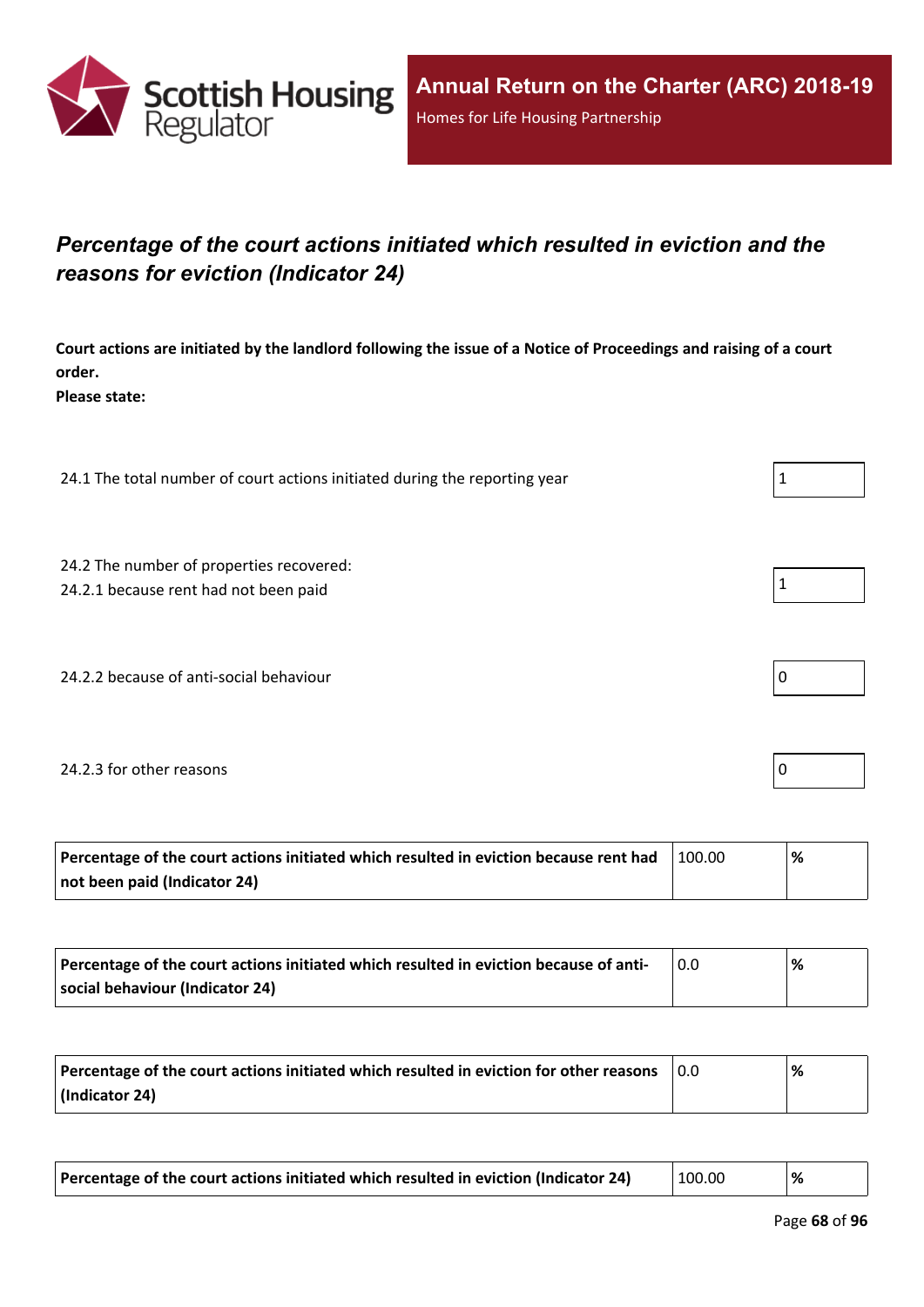

### *Abandoned properties (Indicator C11)*

**As defined by the Housing (Scotland) Act 2001, a property is abandoned where the landlord has reasonable grounds to believe that: the property is unoccupied; and the tenant does not intend to occupy the property as their home Please state:**

C11.1 The number of properties abandoned during the reporting year  $1 \tbinom{1}{1}$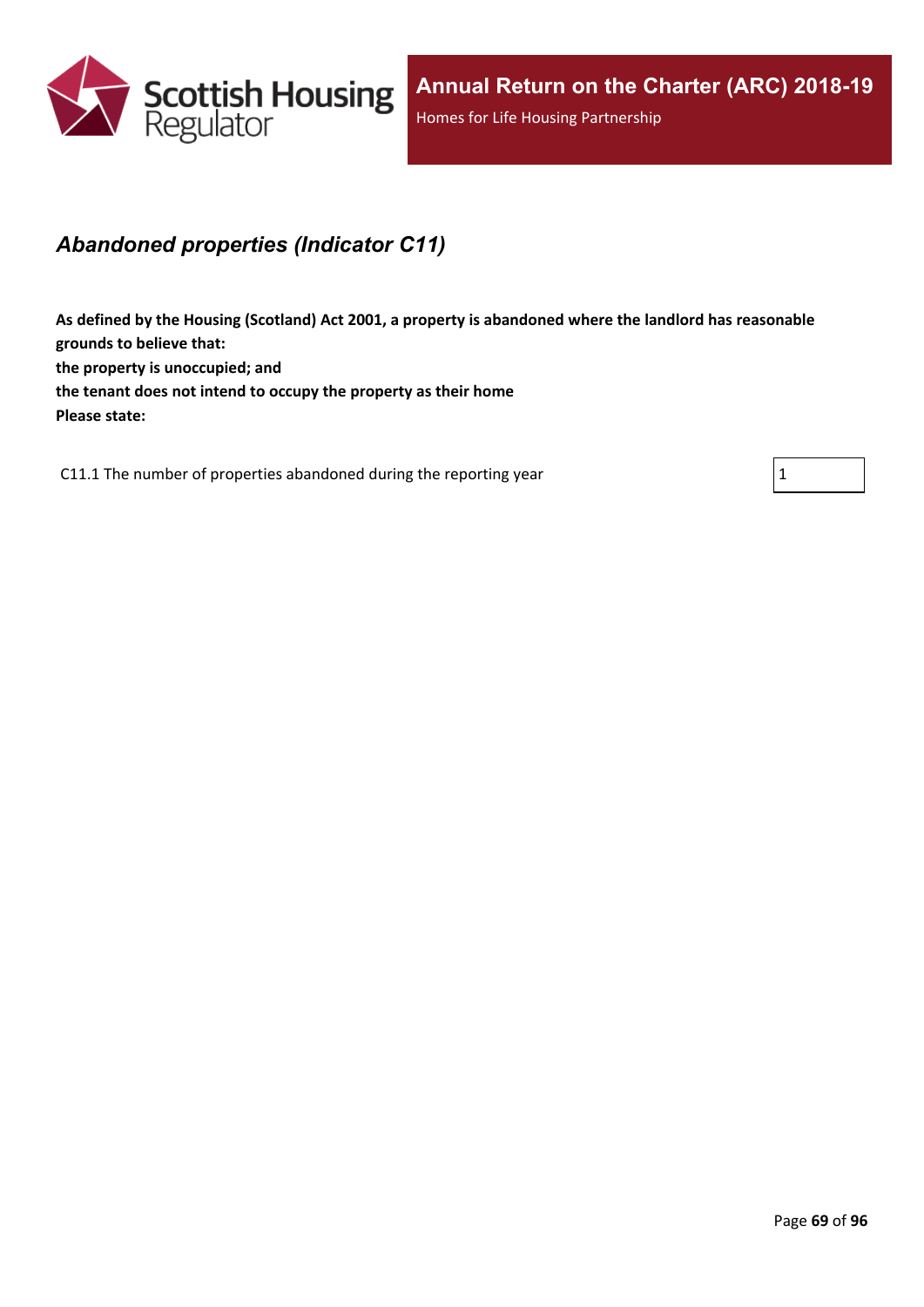

## *Number of notices of proceedings issued and court action initiated (Indicator C12)*

Notices of Proceedings are legal documents issued during the first stage in the process of evicting tenant. Orders for recovery of possession are issued by the court and give a landlord the right to repossess a property. **Please state:**

C12.1 The number of notices of proceedings issued during the reporting year

C12.2 The number of orders for recovery of possession granted during the reporting year 1

| $\overline{\phantom{a}}$ |  |  |
|--------------------------|--|--|
|                          |  |  |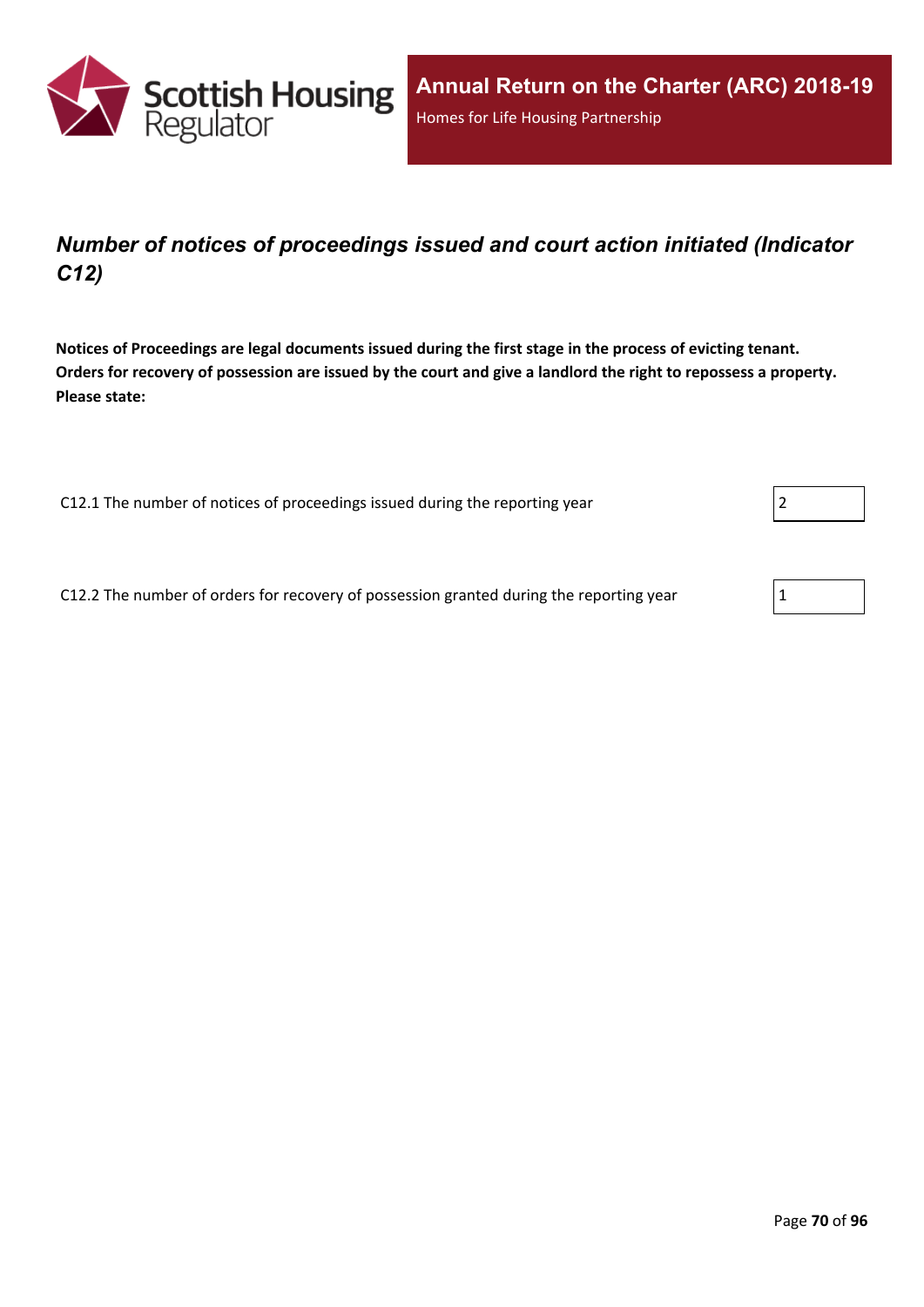

# *Comments (Neighbourhood & community)*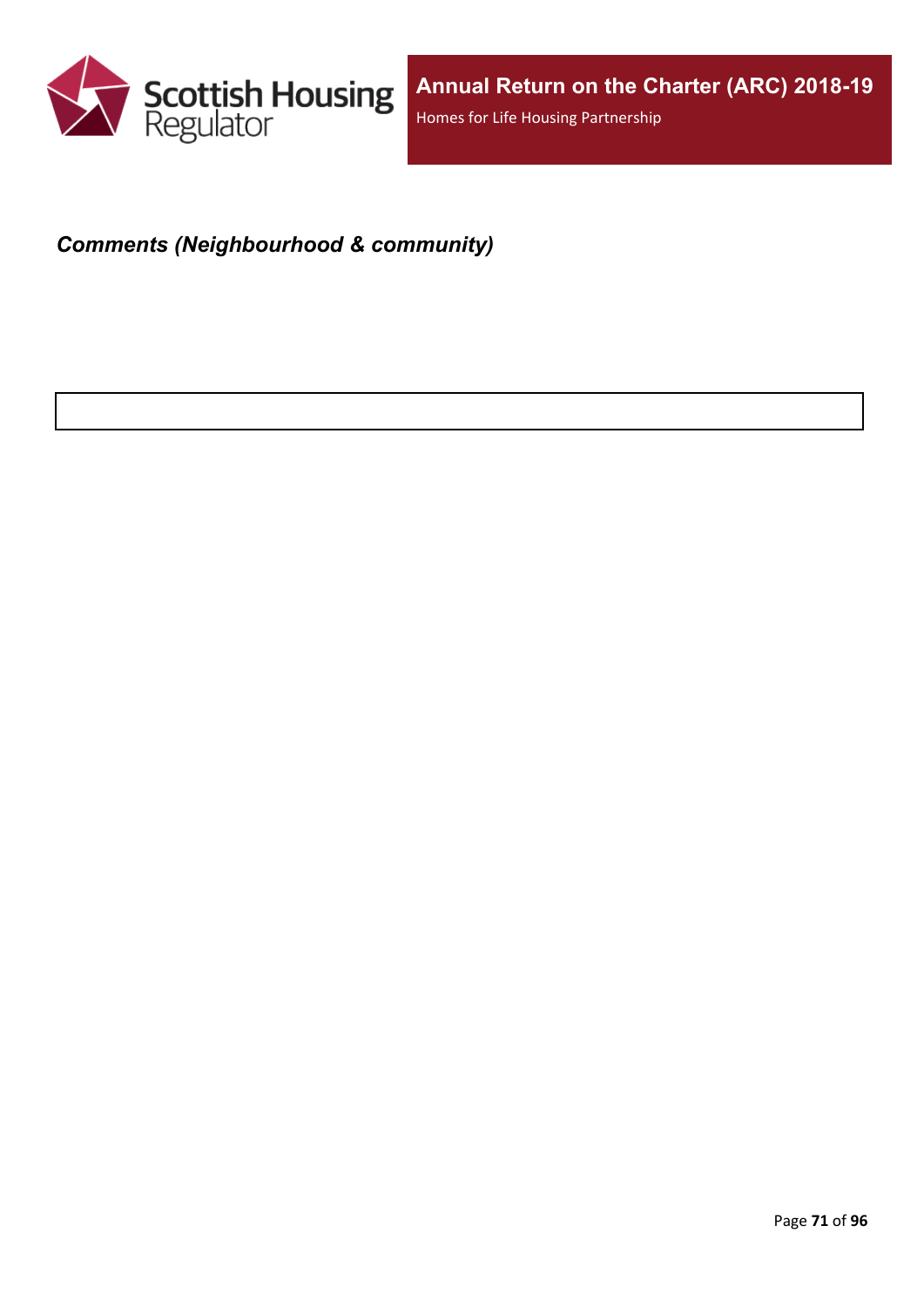

### *Access to housing and support*

The information you give us here will tell us about how people access your housing stock and how you support **new and existing tenants.**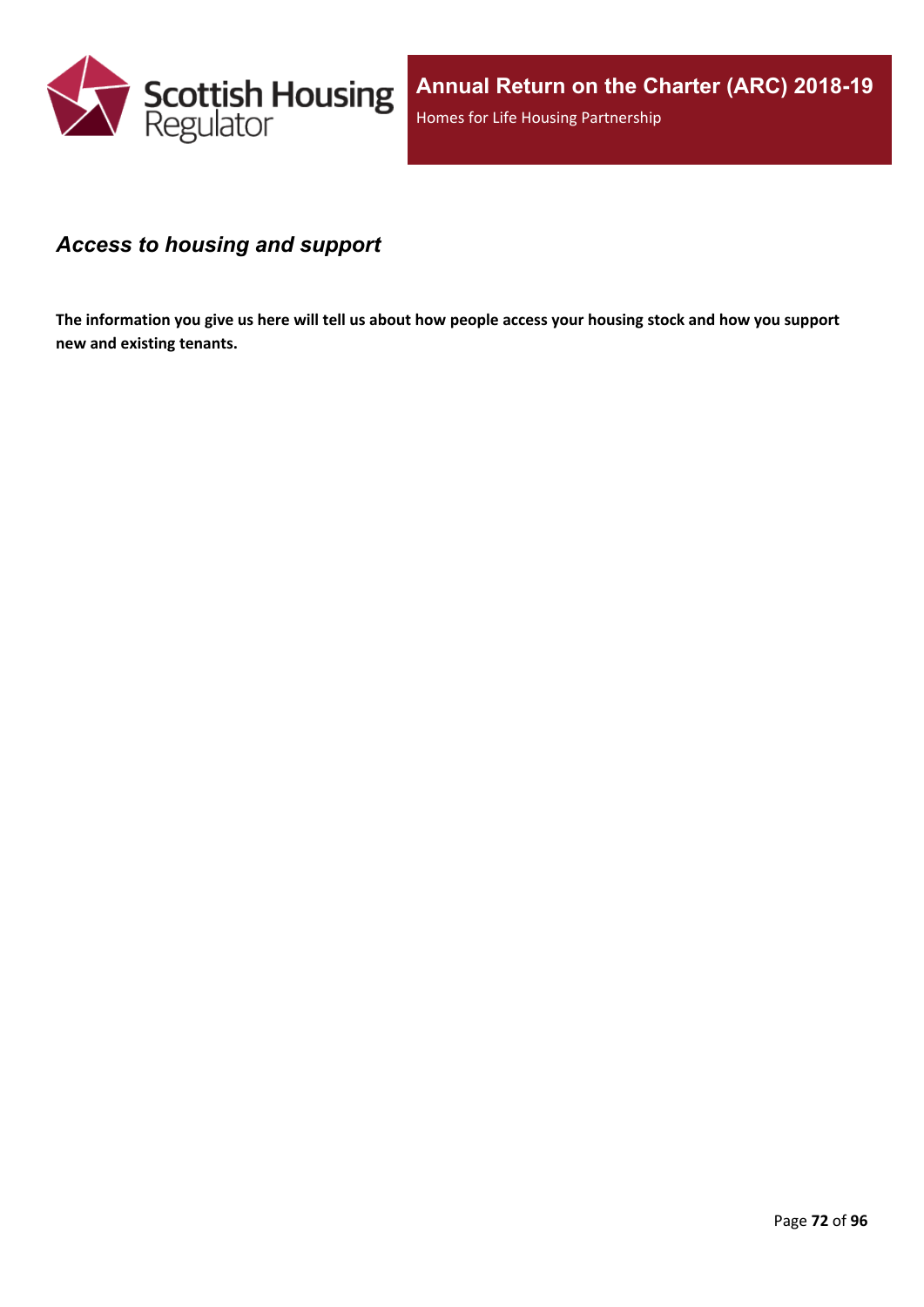

### *Housing Options and Access to Social Housing*

The information you give us here allows us to monitor the arrangements your organisation has for providing **service users access to its housing, and managing its re-lets.**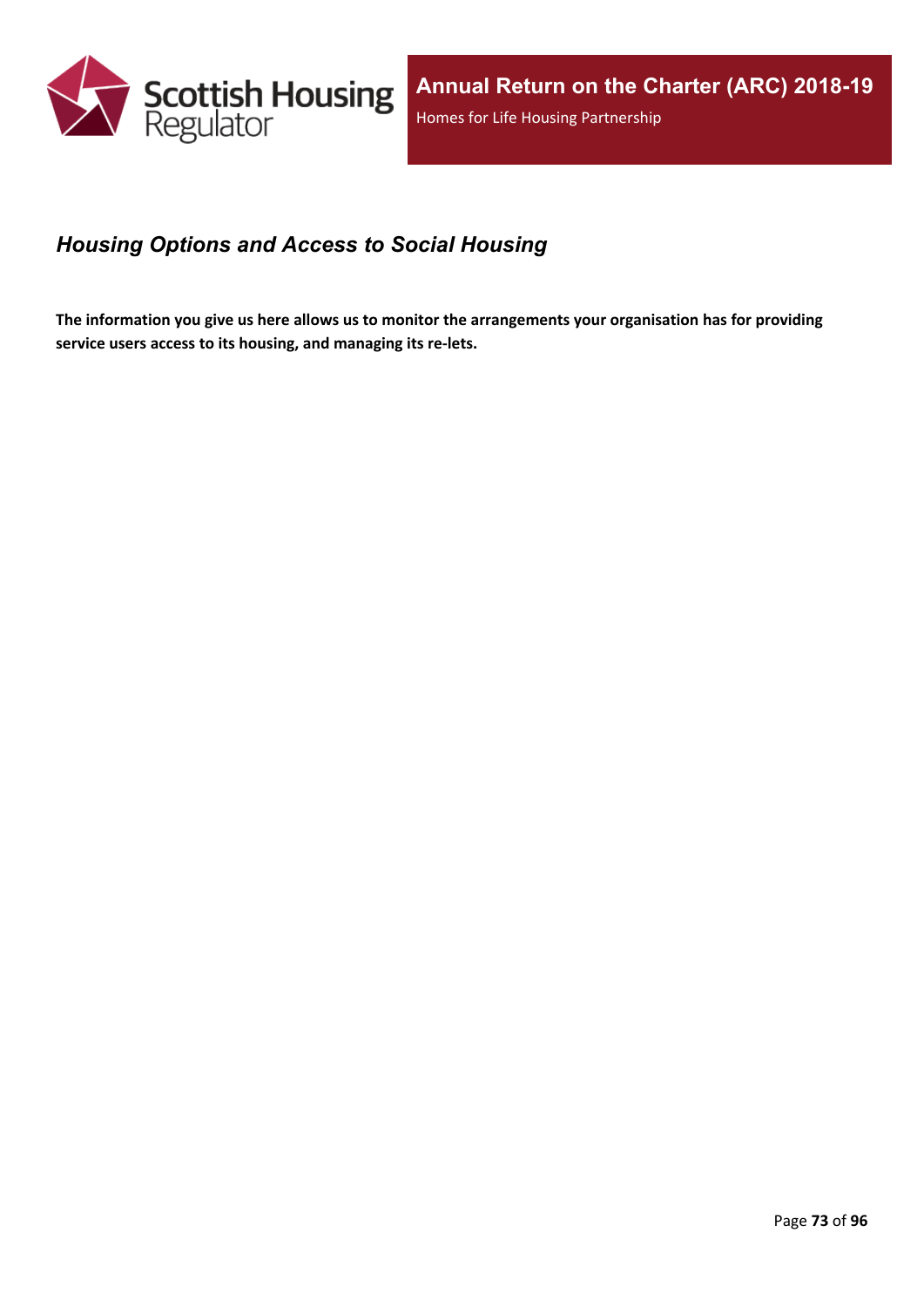

# *Percentage of lettable houses that became vacant in the last year (Indicator 21)*

**Please state:**

21.1 The number of empty dwellings that arose during the reporting year in self-contained lettable stock  $\vert$  13



| Percentage of lettable houses that became vacant in the last year (Indicator 21)<br>4.74 | '% |  |
|------------------------------------------------------------------------------------------|----|--|
|------------------------------------------------------------------------------------------|----|--|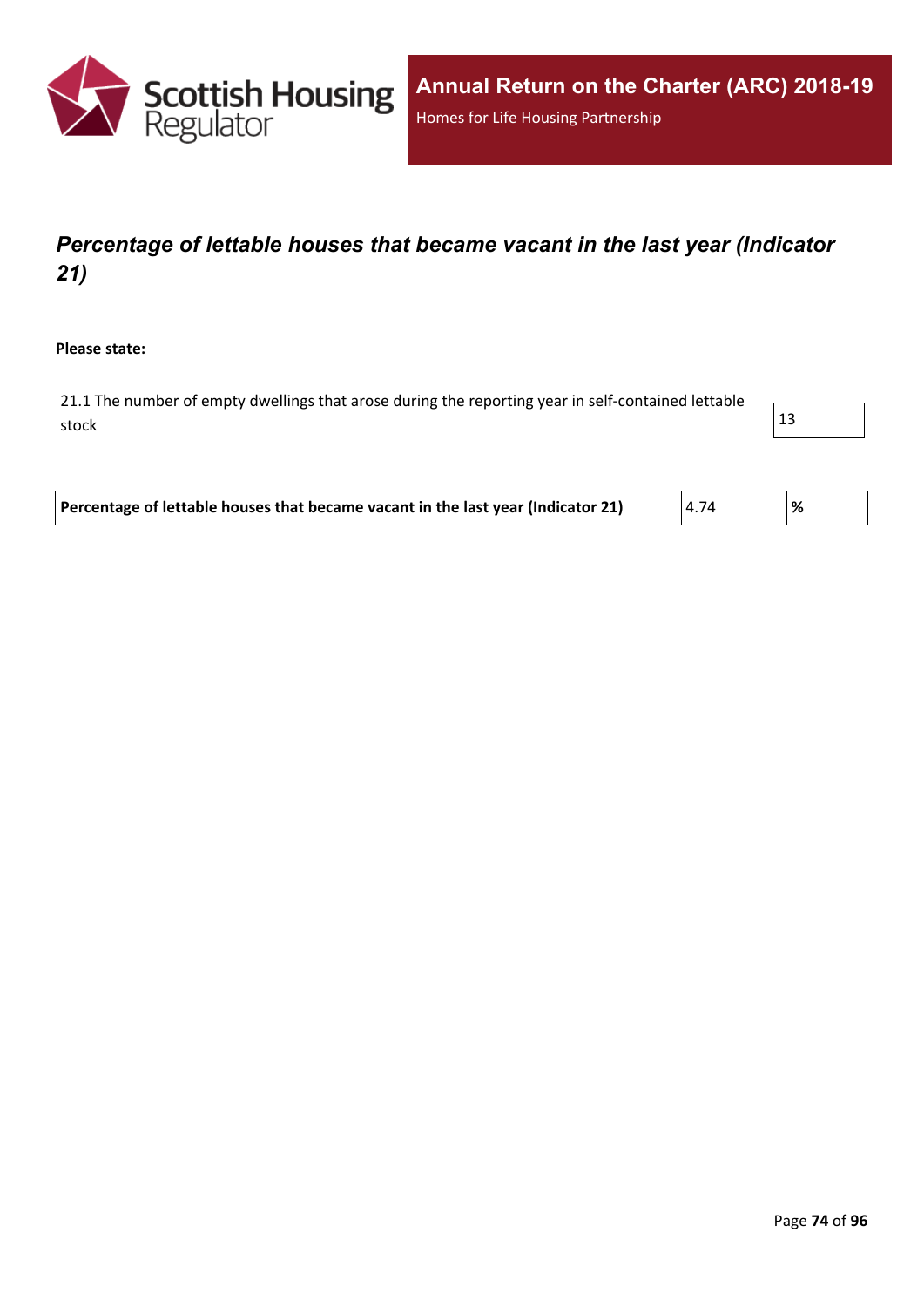

### *Average time to re-let properties in the last year (Indicator 35)*

**Please state:**

35.1 The total number of properties re-let in the reporting year  $|13|$ 

35.2 The total number of calendar days properties were empty  $162$ 

| 12.46<br>Average time to re-let properties in the last year (Indicator 35)<br>  days |
|--------------------------------------------------------------------------------------|
|--------------------------------------------------------------------------------------|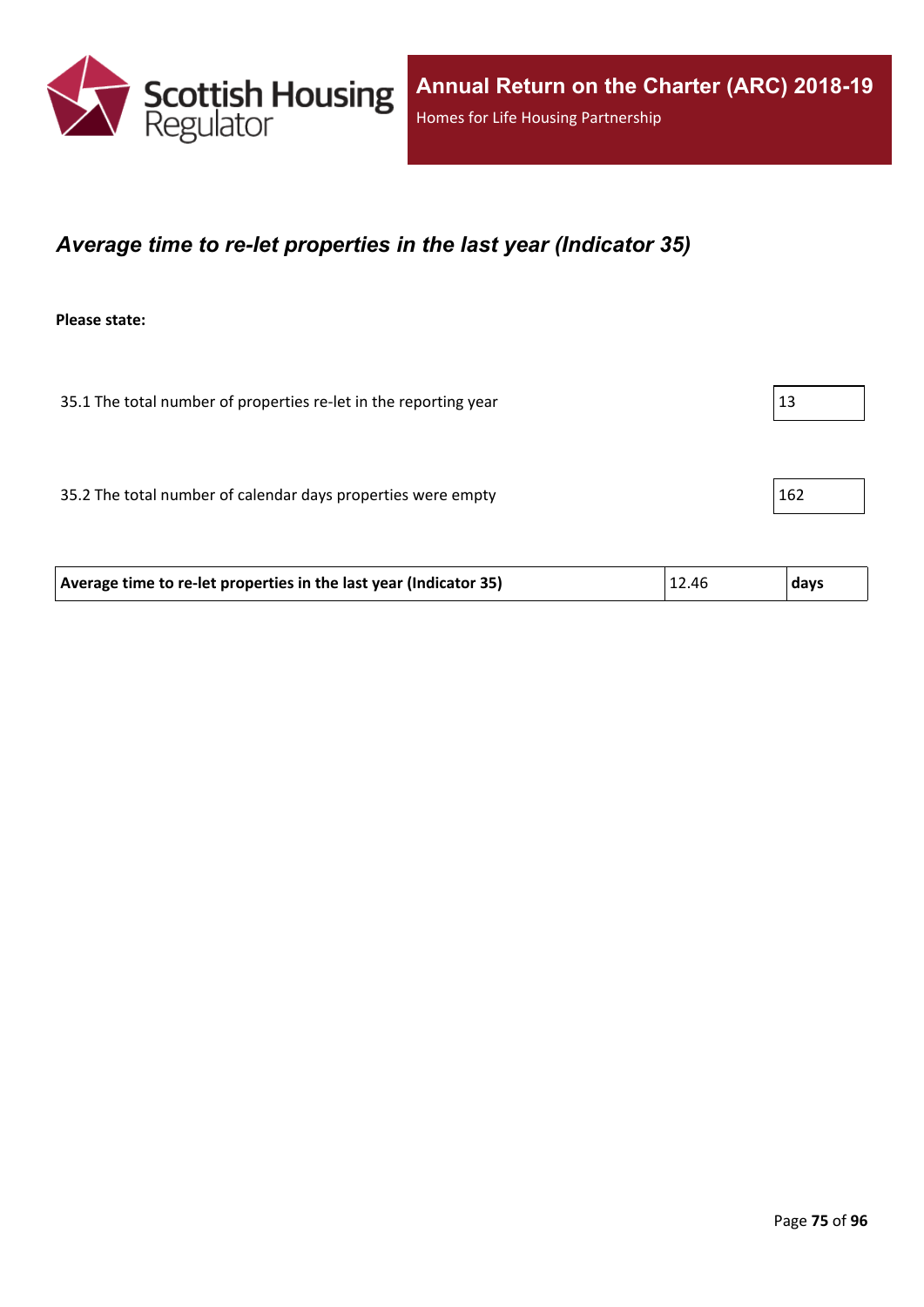

# *Percentage of approved applications for medical adaptations completed during the reporting year and the average time to complete applications (Indicators 22 & 23)*

A 'medical adaptation' is a collective term for a broad range of products (including assistive technology) and changes to the fabric of a building that enable people of all ages to carry out ordinary, daily activities that have **been affected by:**

- **impairment**
- **ill health**
- **traumatic injury**
- **ageing**

### **Please state:**

22.1 The number of approved applications on the list for medical adaptations at the start of the reporting year plus any new, approved applications made during the reporting year  $\vert$  2

22.2 The number of approved applications completed between start and end of the reporting year

23.1 The total number of days taken to complete approved applications  $|82|$ 

23.2 The number of medical adaptations completed in the reporting year 2

| Percentage of approved applications for medical adaptations completed during the | 100.00 | % |
|----------------------------------------------------------------------------------|--------|---|
| reporting year (Indicator 22)                                                    |        |   |

| Average time to complete approved applications for medical adaptations in the | 41.0 | days |
|-------------------------------------------------------------------------------|------|------|
| reporting year (Indicator 23)                                                 |      |      |

|--|



|--|--|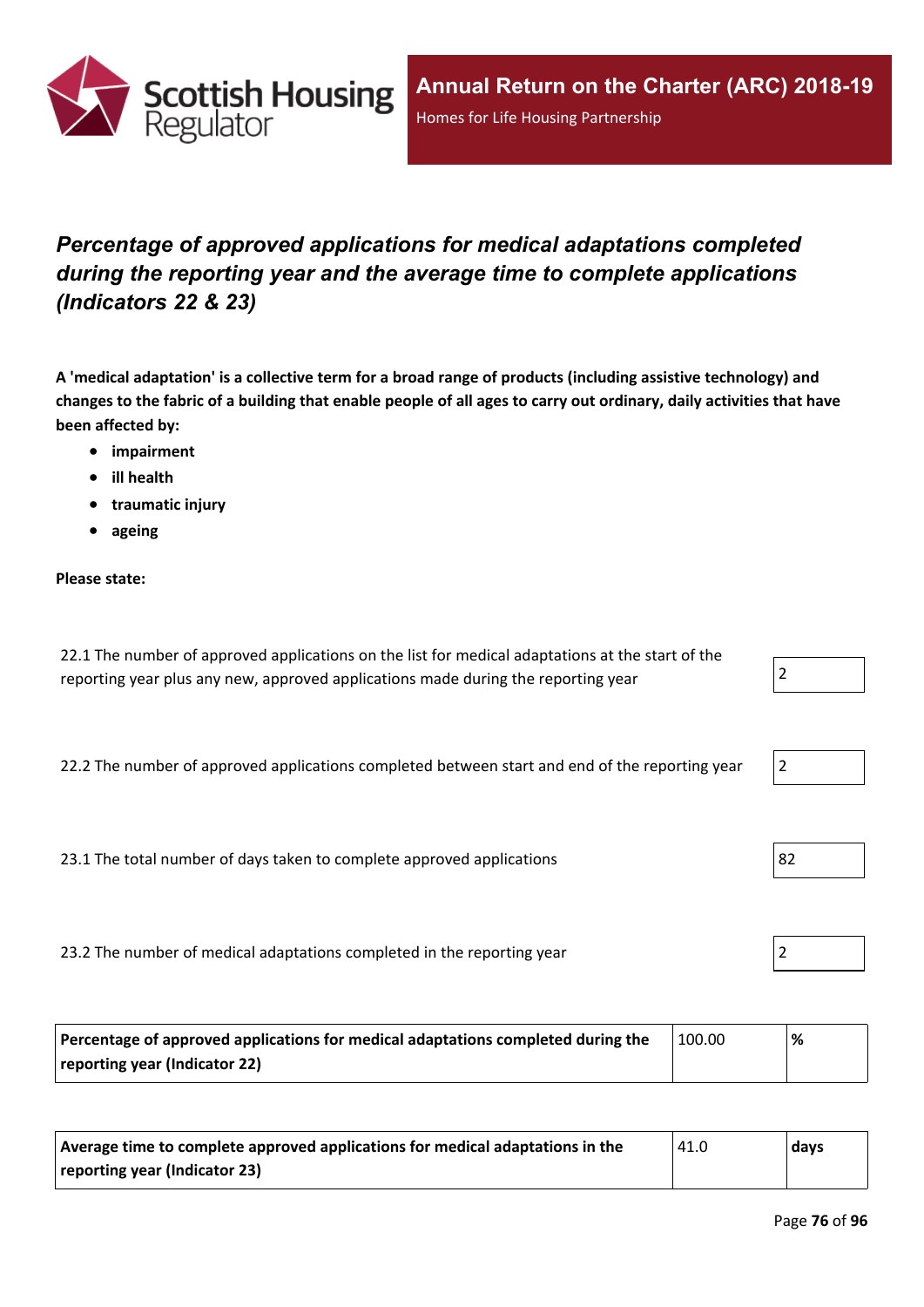

# *Percentage of new tenancies sustained for more than a year, by source of let (Indicator 20)*

**Please state:**

| 20.1 The number of tenancies which began in the previous reporting year by:<br>20.1.1 existing tenants               | $\overline{2}$ |
|----------------------------------------------------------------------------------------------------------------------|----------------|
| 20.1.2 applicants who were assessed as statutory homeless by the local authority                                     | $\overline{7}$ |
| 20.1.3 applicants from your organisation's housing list                                                              | 12             |
| 20.1.4 nominations from local authority                                                                              | $\mathbf{1}$   |
| 20.1.5 others                                                                                                        | $\overline{3}$ |
| 20.2 The number of tenants at 20.1 who remained in their tenancy for more than a year by:<br>20.2.1 existing tenants | $\overline{2}$ |
| 20.2.2 applicants who were assessed as statutory homeless by the local authority                                     | 7              |
| 20.2.3 applicants from your organisation's housing list                                                              | 12             |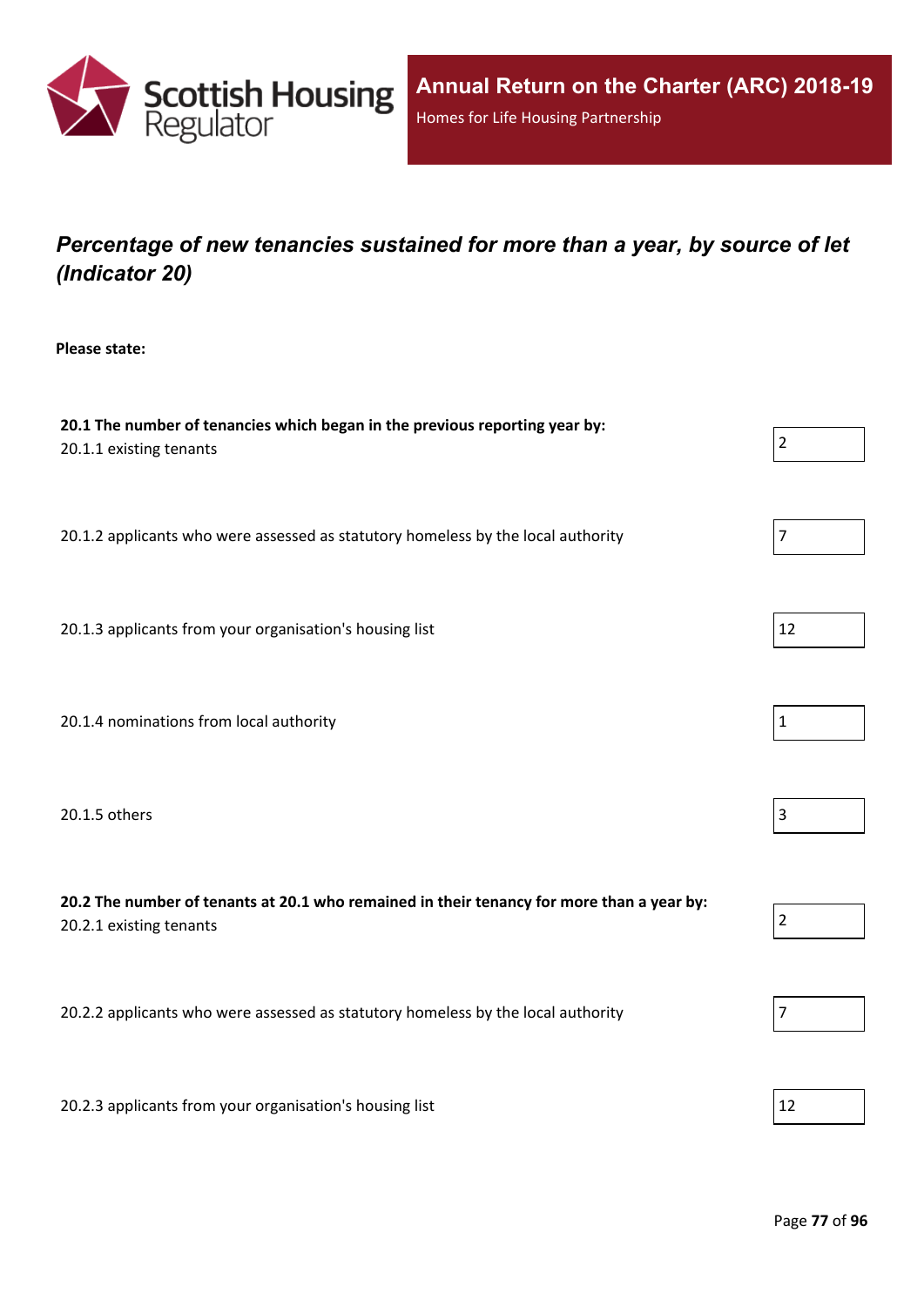

Homes for Life Housing Partnership

#### 20.2.4 nominations from local authority

 $20.2.5$  others  $\begin{bmatrix} \end{bmatrix}$ 

| Percentage of new tenancies to existing tenants sustained for more than a year | 100.00 | % |
|--------------------------------------------------------------------------------|--------|---|
| (Indicator 20)                                                                 |        |   |

| Percentage of new tenancies to applicants who were assessed as statutory homeless | 100.00 | '% |  |
|-----------------------------------------------------------------------------------|--------|----|--|
| by the local authority sustained for more than a year (Indicator 20)              |        |    |  |

| Percentage of new tenancies to applicants from the landlord's housing list sustained | 100.00 | % |  |
|--------------------------------------------------------------------------------------|--------|---|--|
| for more than a year (Indicator 20)                                                  |        |   |  |

| Percentage of new tenancies through nominations from local authority sustained for | 100.00 | % |
|------------------------------------------------------------------------------------|--------|---|
| more than a year (Indicator 20)                                                    |        |   |

| Percentage of new tenancies to others sustained for more than a year (Indicator 20) $\mid$ 100.00 |  |  | % |  |
|---------------------------------------------------------------------------------------------------|--|--|---|--|
|---------------------------------------------------------------------------------------------------|--|--|---|--|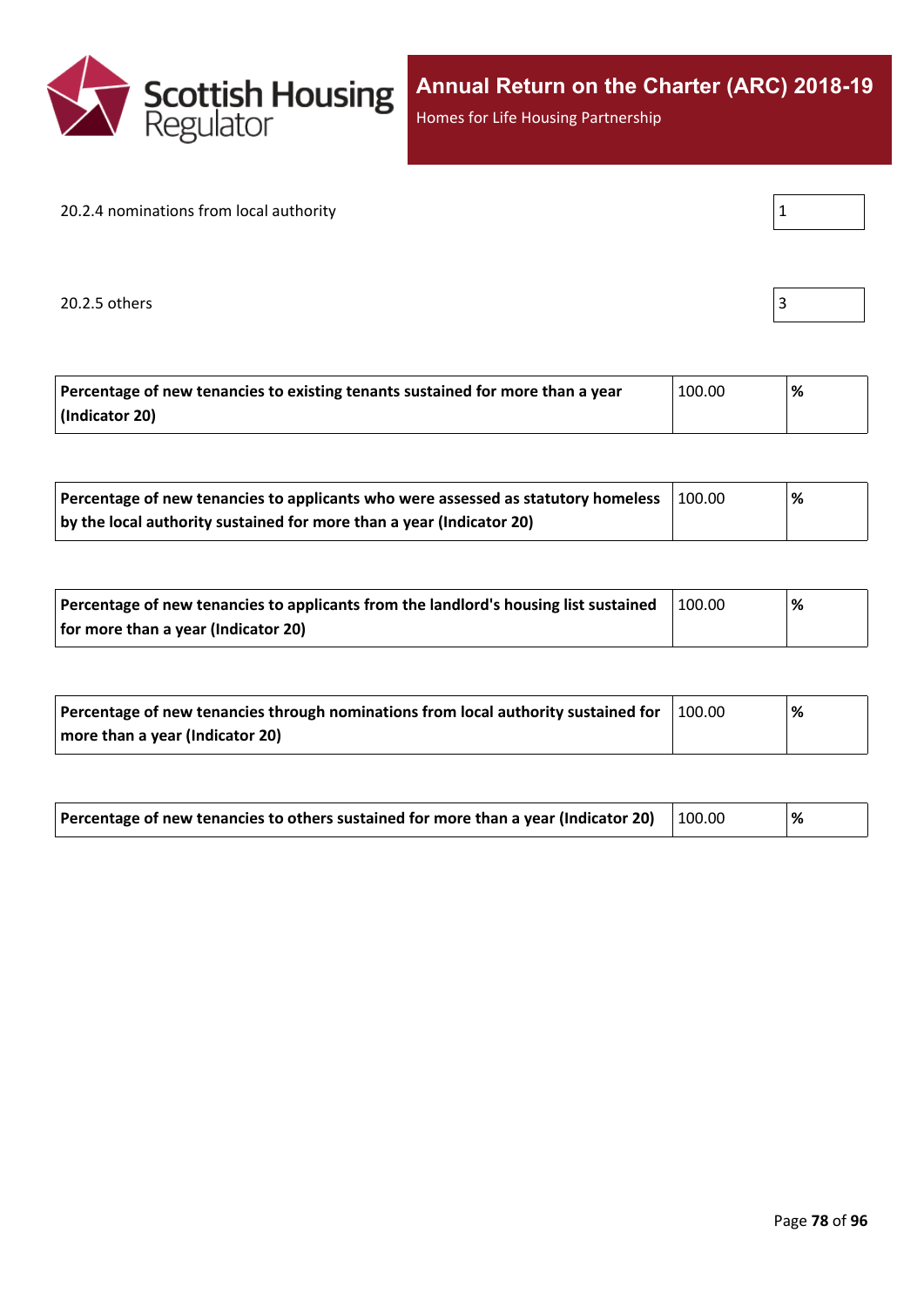

### *Comments (Access to housing and support)*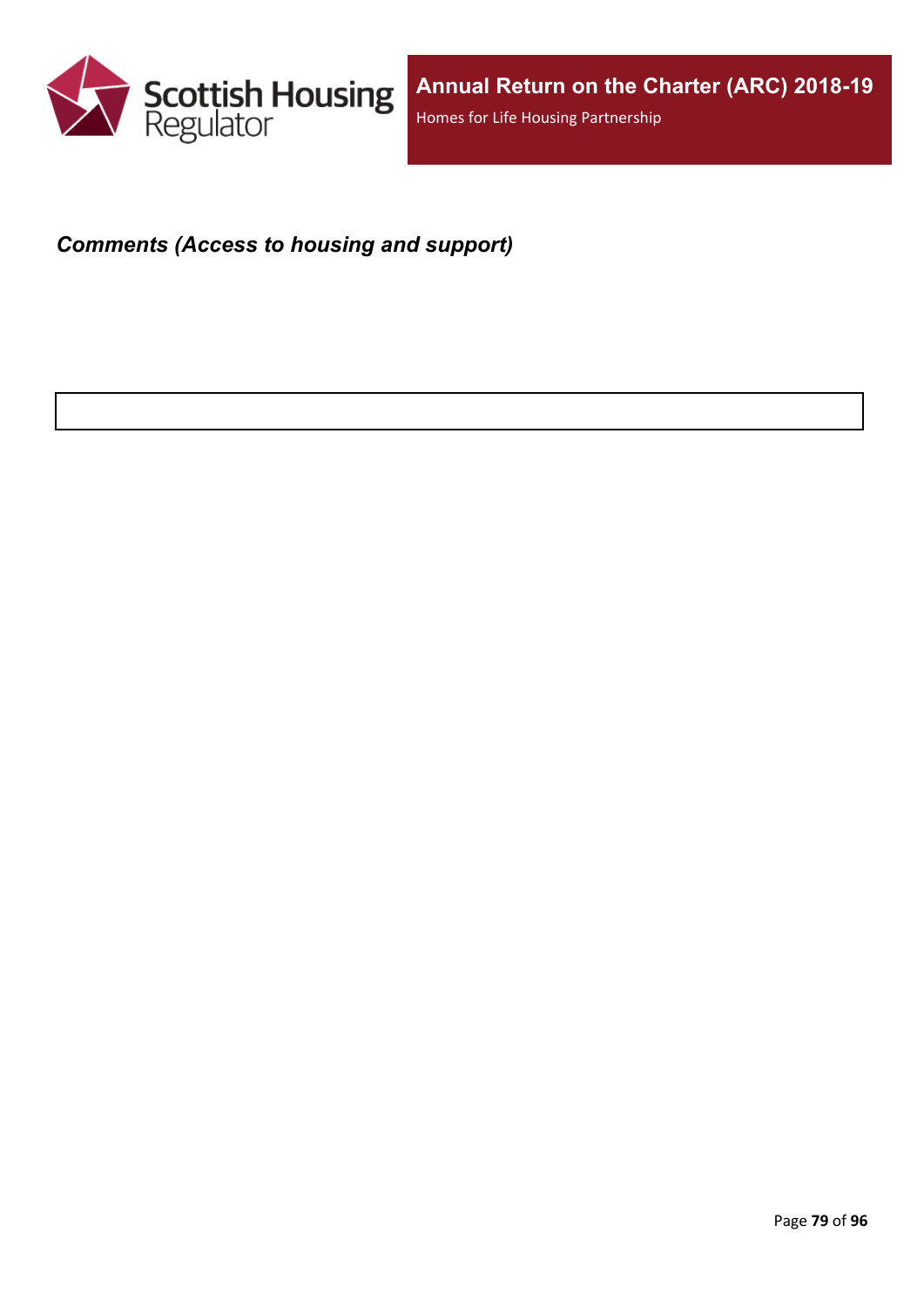

### *Getting good value from rents and service charges*

The information you give us here will tell us about your charges and the value for money you achieve.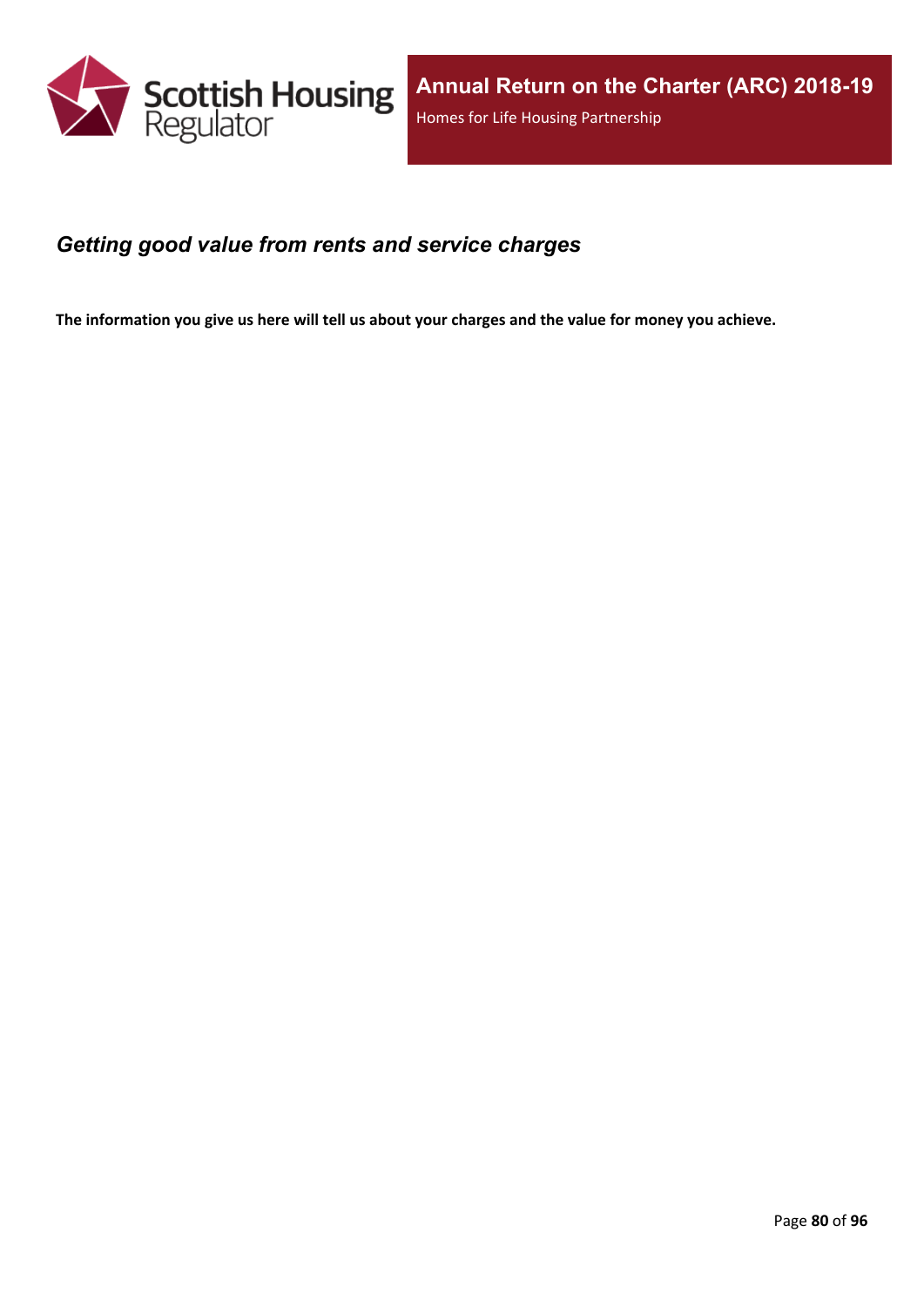

### *Value for money*

**The information you give us here will tell us about the value for money you achieve.**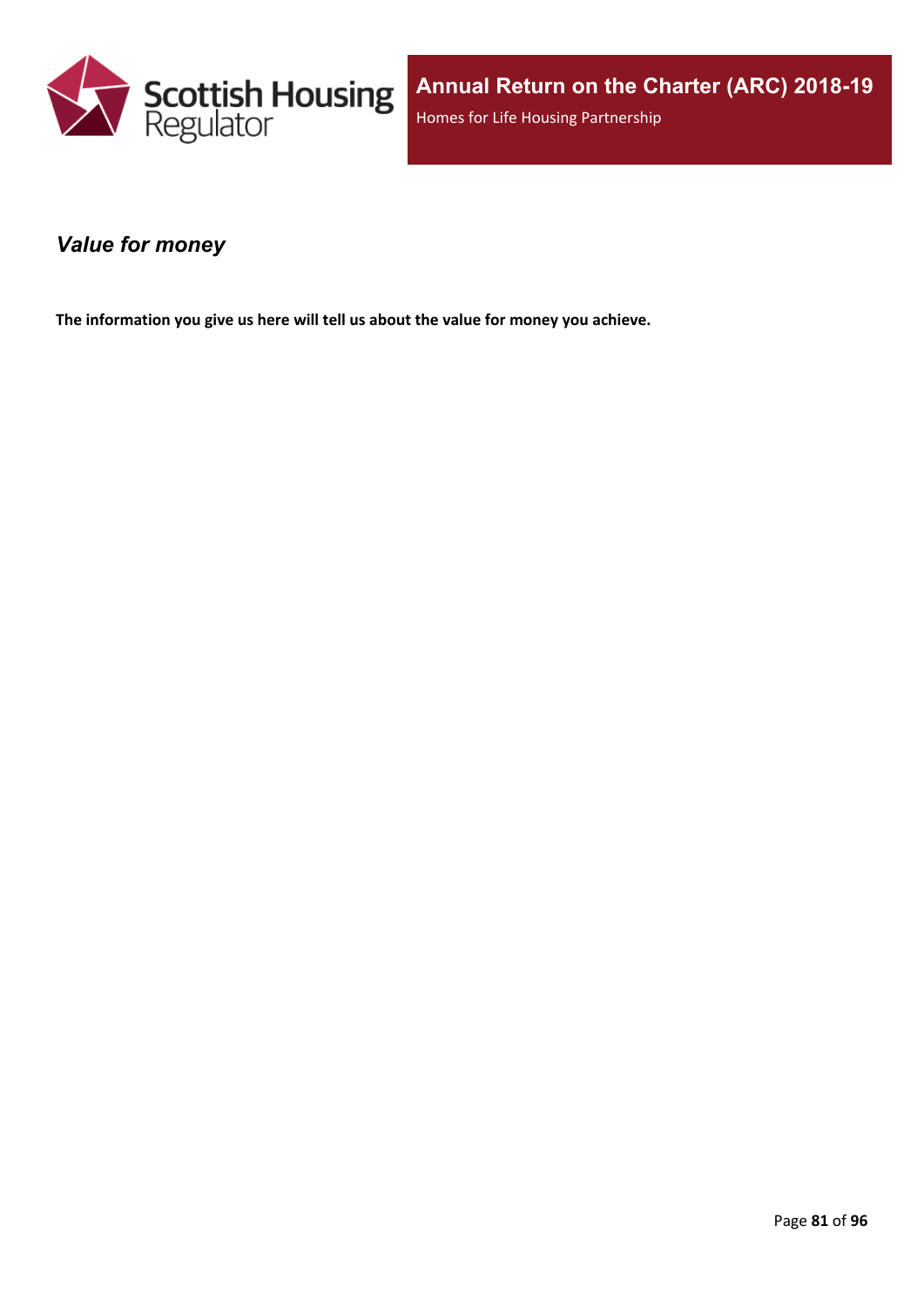

# *Percentage of tenants who feel that the rent for their property represents good value for money (Indicator 29)*

In relation to tenant satisfaction with the value for money provided by the rent they pay, please state:

29.1 How many tenants answered the question "Taking into account the accommodation and the services your landlord provides, do you think the rent for your property represents good or poor value for money?" 141

29.2 Of the tenants who answered, how many said that their rent represented: **29.2.1 very good value for money** 51

**29.2.2 fairly good value for money** 68

**29.2.3 neither good nor poor value for money** 16

**29.2.4 fairly poor value for money** 5

**29.2.5 very poor value for money** 1

| Percentage of tenants who feel that the rent for their property represents good value   84.40 | '% |
|-----------------------------------------------------------------------------------------------|----|
| for money (Indicator 29)                                                                      |    |

- 
- 
- 
-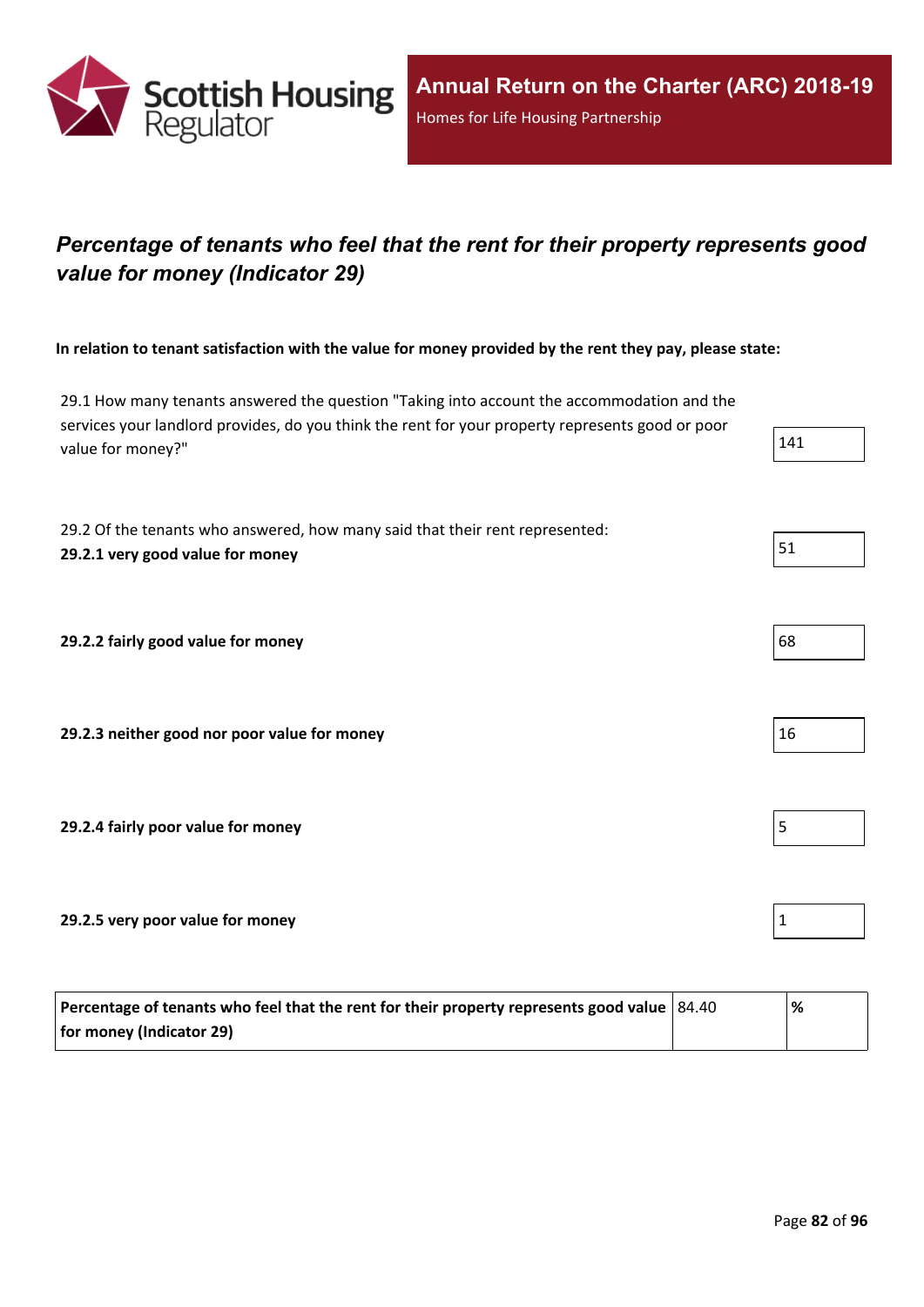

# *Percentage of factored owners satisfied with the factoring service they receive (Indicator 33)*

**In relation to tenant satisfaction with the factoring services provided, please state:**

33.1 How many factored owners answered the question "Taking everything into account, how satisfied or dissatisfied are you with the factoring services provided by your landlord?"

33.2 Of the factored owners who answered, how many said that they were: **33.2.1 very satisfied** 0

**33.2.2 fairly satisfied** 0

**33.2.3 neither satisfied nor dissatisfied** 0

**33.2.4 fairly dissatisfied** 0

### **33.2.5 very dissatisfied** 0

| Percentage of factored owners satisfied with the factoring service they receive | 0.0 | '% |
|---------------------------------------------------------------------------------|-----|----|
| (Indicator 33)                                                                  |     |    |

| L |  |  |  |
|---|--|--|--|
|   |  |  |  |



| 0 |  |  |  |
|---|--|--|--|
|   |  |  |  |



| 0 |  |  |  |
|---|--|--|--|
|   |  |  |  |

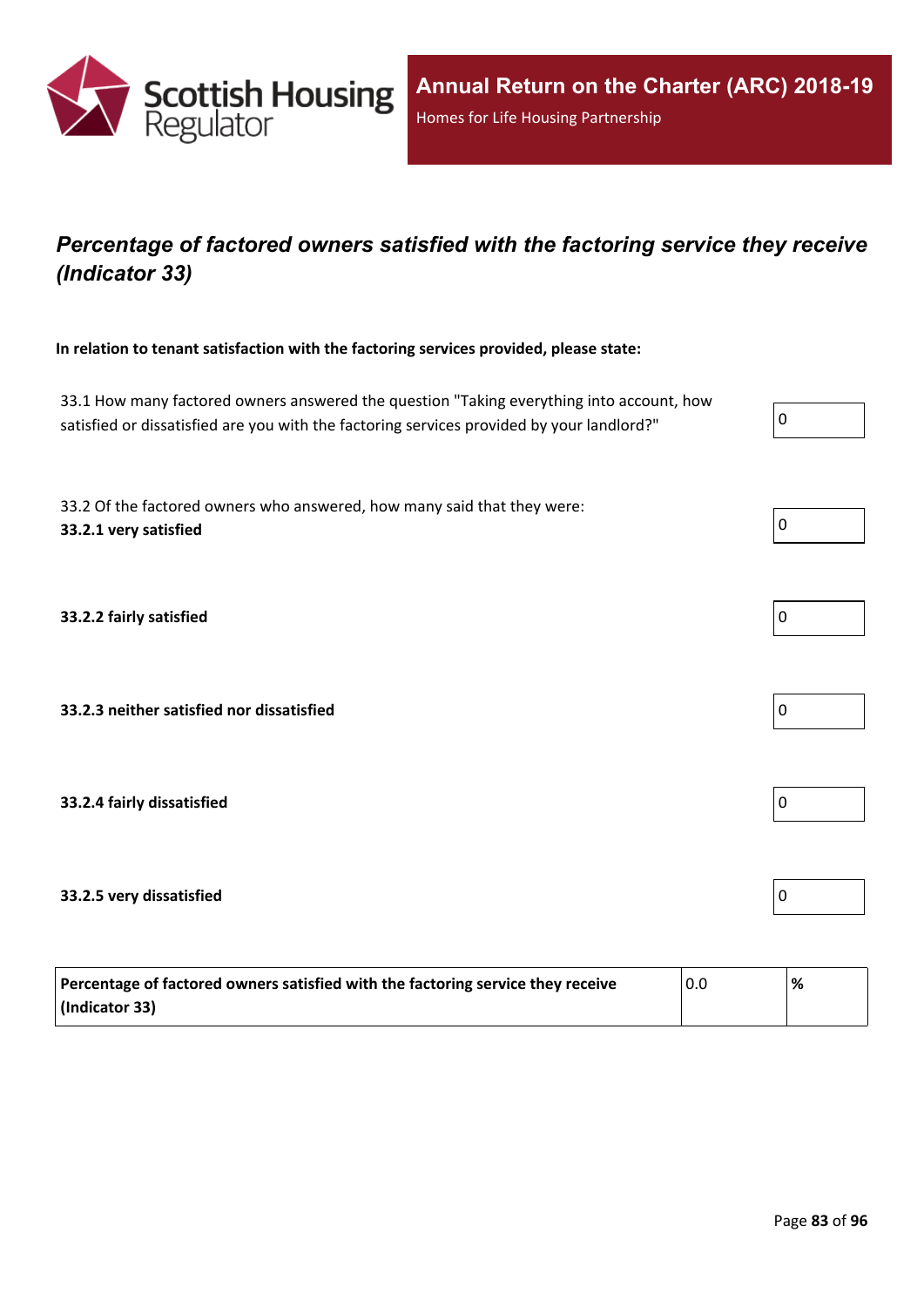

### *Rents and service charges*

**The information you give us here will tell us about how you maximise your income.**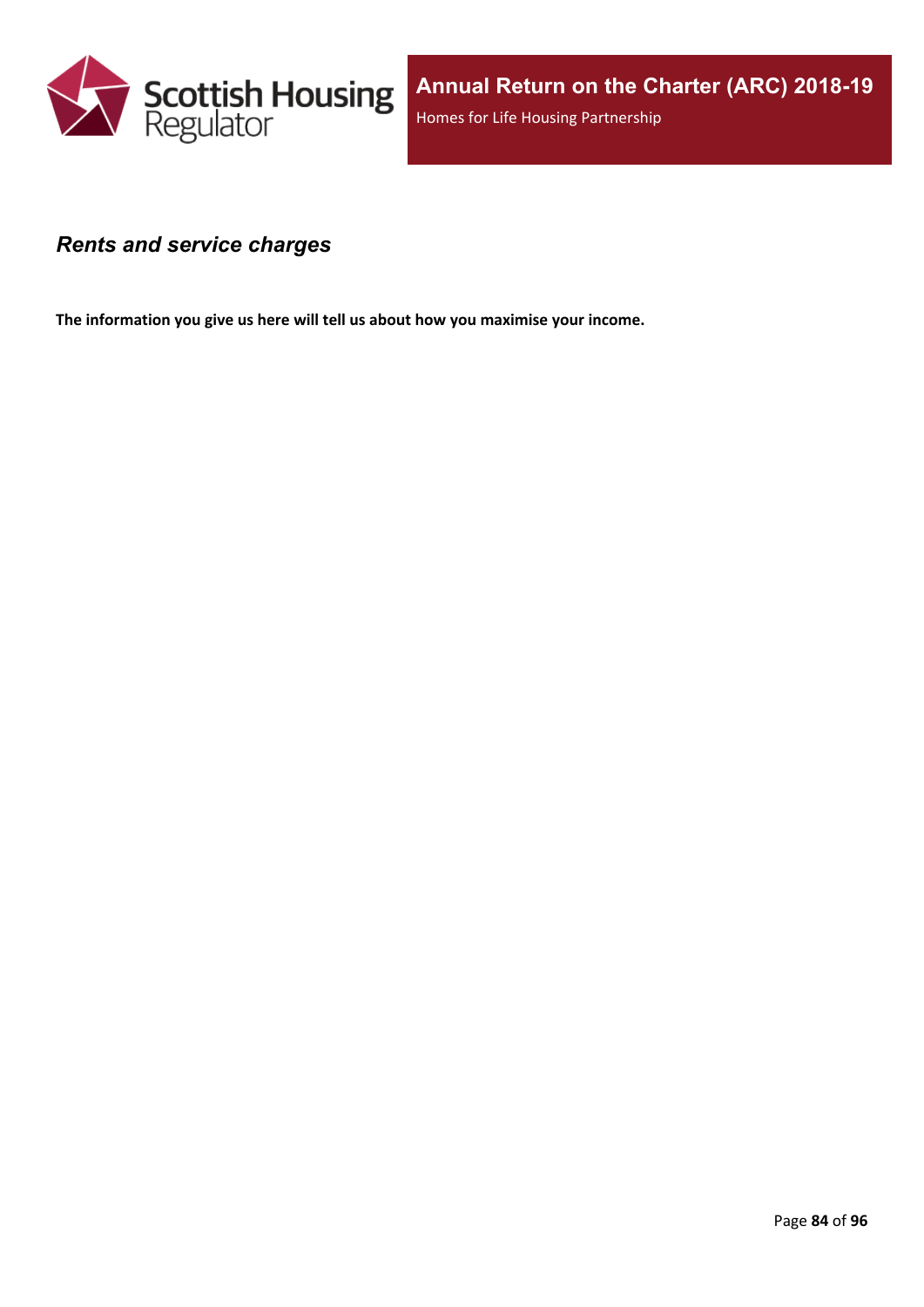

# *Rent collected as percentage of total rent due in the reporting year (Indicator 30)*

**Please state:**

| 30.1 The total amount of rent collected in the reporting year | 1226815 |
|---------------------------------------------------------------|---------|
|---------------------------------------------------------------|---------|

30.2 The total amount of rent due to be collected in the reporting year (annual rent debit) 1248603

| Rent collected as percentage of total rent due in the reporting year (Indicator 30) | 98.26 | '% |  |
|-------------------------------------------------------------------------------------|-------|----|--|
|-------------------------------------------------------------------------------------|-------|----|--|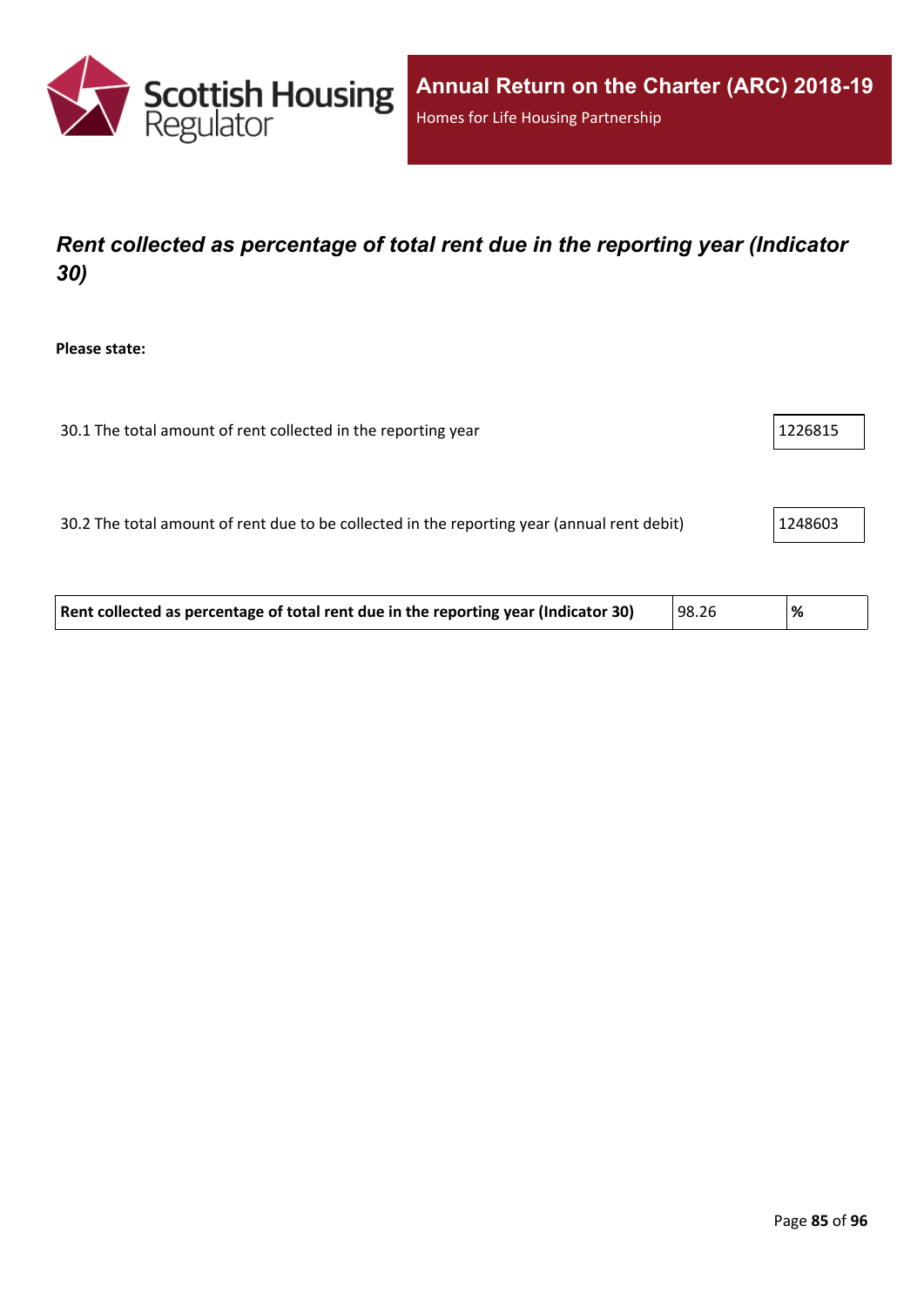

# *Gross rent arrears (all tenants) as at 31 March each year as a percentage of rent due for the reporting year (Indicator 31)*

**Please state:**

31.1 The total value ( $f$ ) of gross rent arrears as at the end of the reporting year  $\vert$  26080

31.2 The total rent due for the reporting year 1252671

| Gross rent arrears (all tenants) as at 31 March each year as a percentage of rent due $ 2.08 $ | % |  |
|------------------------------------------------------------------------------------------------|---|--|
| for the reporting year (Indicator 31)                                                          |   |  |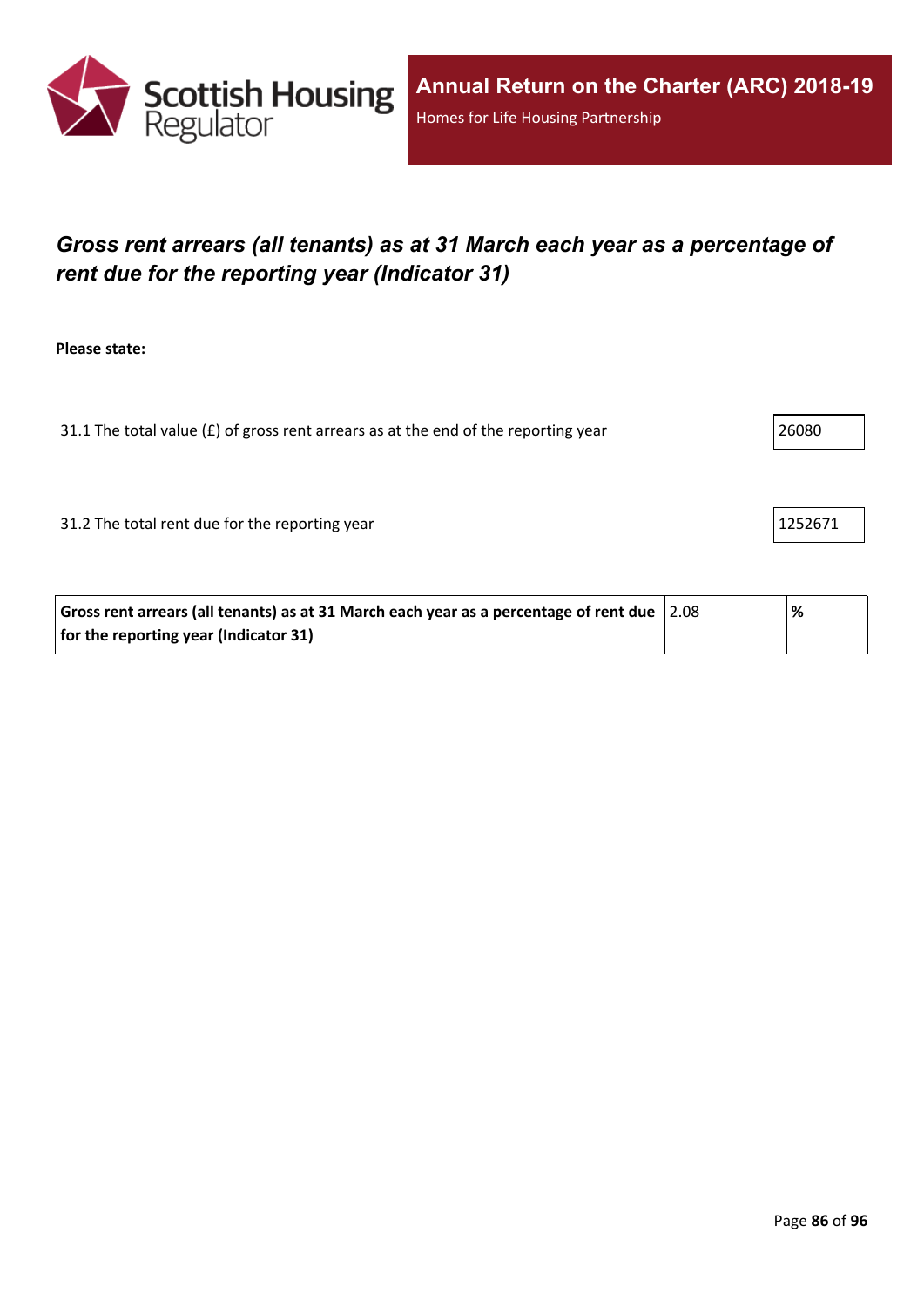

### *Average annual management fee per factored property (Indicator 32)*

A factored property is where a landlord is responsible for the delivery of a management service to the owner of **the property. Please state:**

32.1 The number of residential properties factored 12

| 32.2 The total value of management fees invoiced to factored owners in the reporting year | 862 |
|-------------------------------------------------------------------------------------------|-----|
|-------------------------------------------------------------------------------------------|-----|

| Average annual management fee per factored property (Indicator 32) | $E$  71.83 |  |
|--------------------------------------------------------------------|------------|--|
|                                                                    |            |  |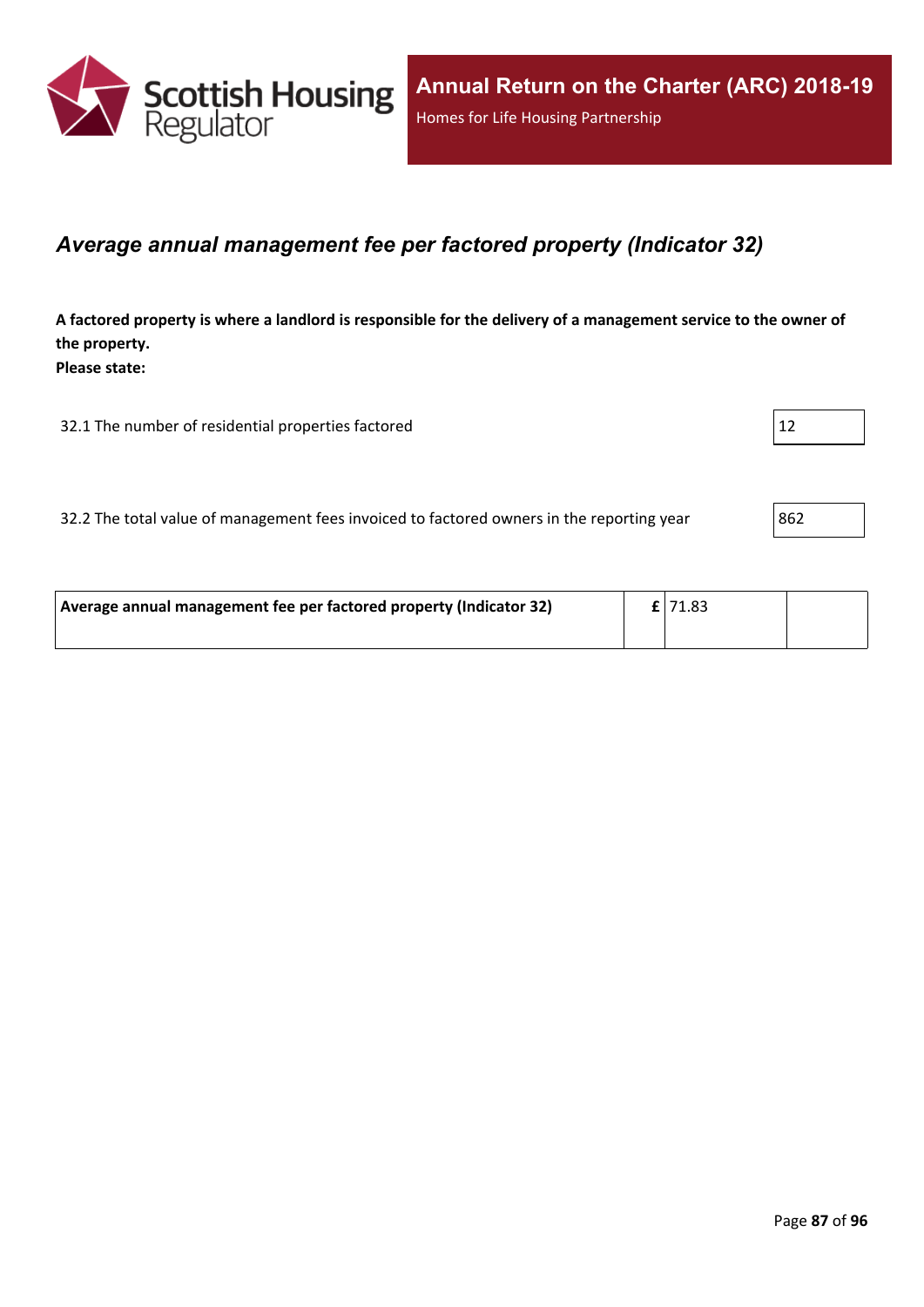

# *Percentage of rent due lost through properties being empty during the last year (Indicator 34)*

**Please state:**

34.1 The total amount of rent due for the reporting year 1252671.0

34.2 The total amount of rent lost through properties being empty during the reporting year 1714

| Percentage of rent due lost through properties being empty during the last year | 0.14 | % |
|---------------------------------------------------------------------------------|------|---|
| (Indicator 34)                                                                  |      |   |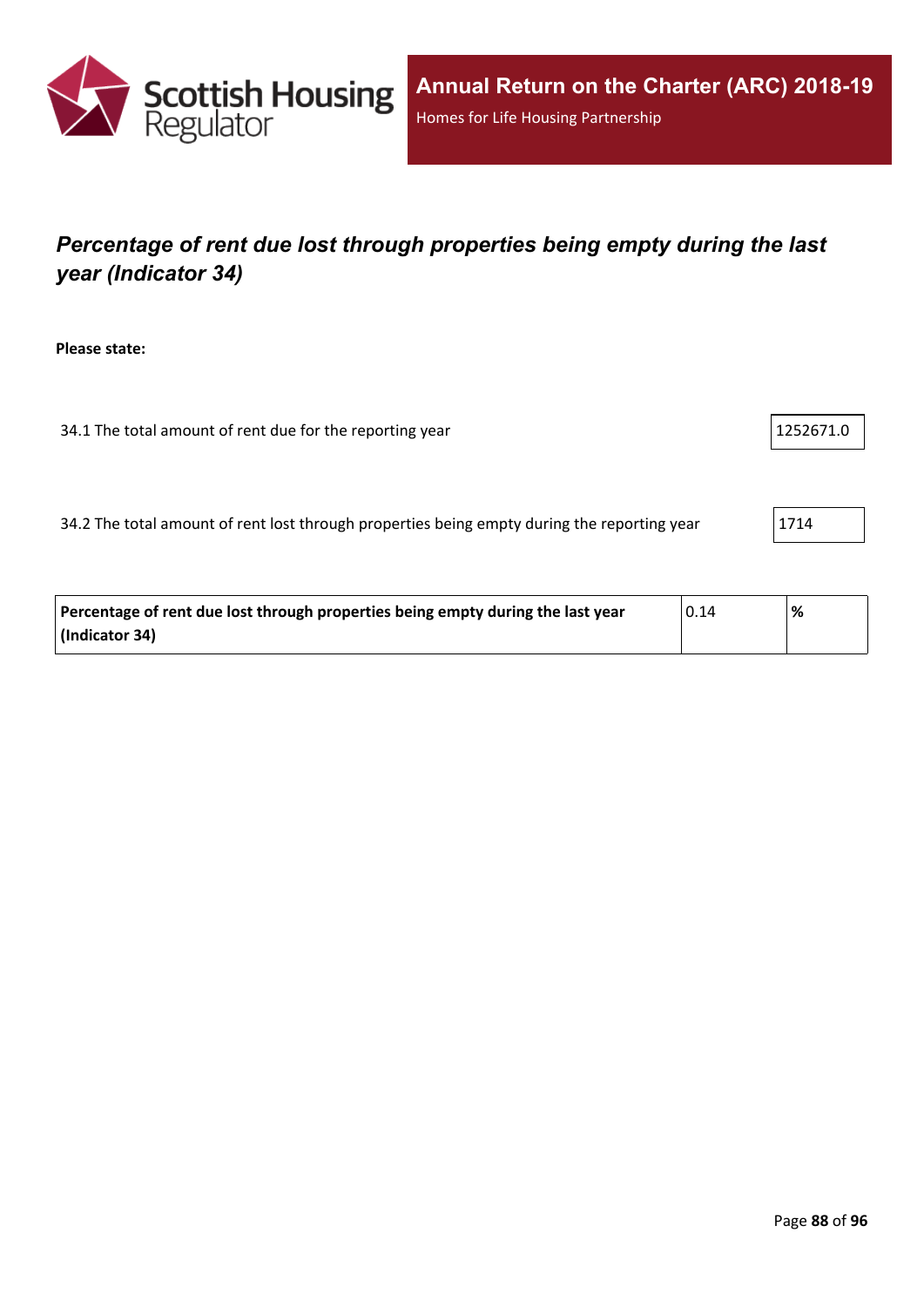

**Annual Return on the Charter (ARC) 2018-19** Homes for Life Housing Partnership

### *Rent increase (Indicator C21)*

**Please state:**

C21.1 The percentage average weekly rent increase to be applied in the next reporting year  $\vert$  3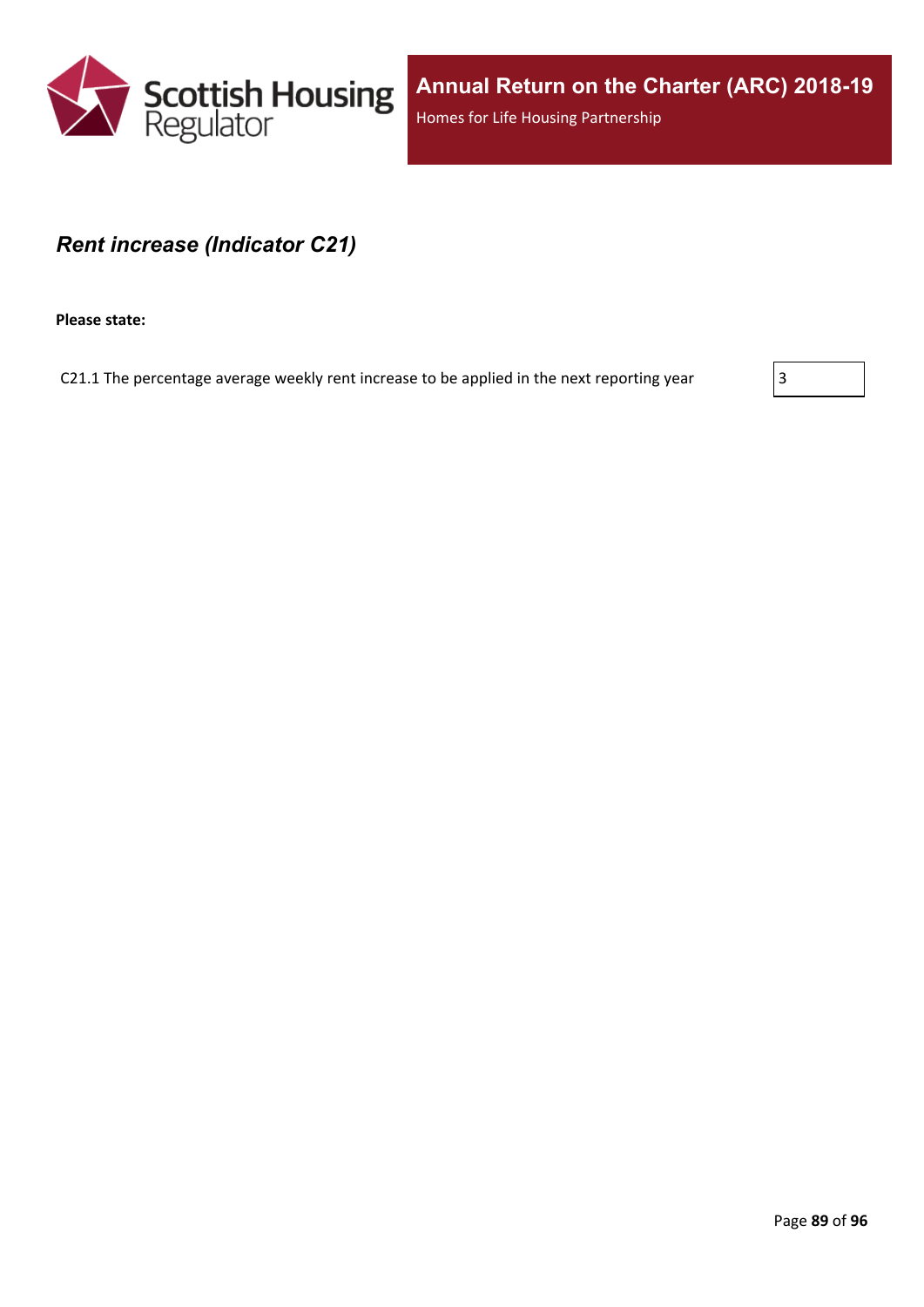

# *The number of households for which landlords are paid housing costs directly and the total value of payments received in the reporting year (Indicator C22)*

**Please state:**

C22.1 The number of households the landlord received housing costs directly for during the reporting year  $\begin{vmatrix} 81 \end{vmatrix}$ 

C22.2 The value of direct housing cost payments received during the reporting year  $\vert$  278705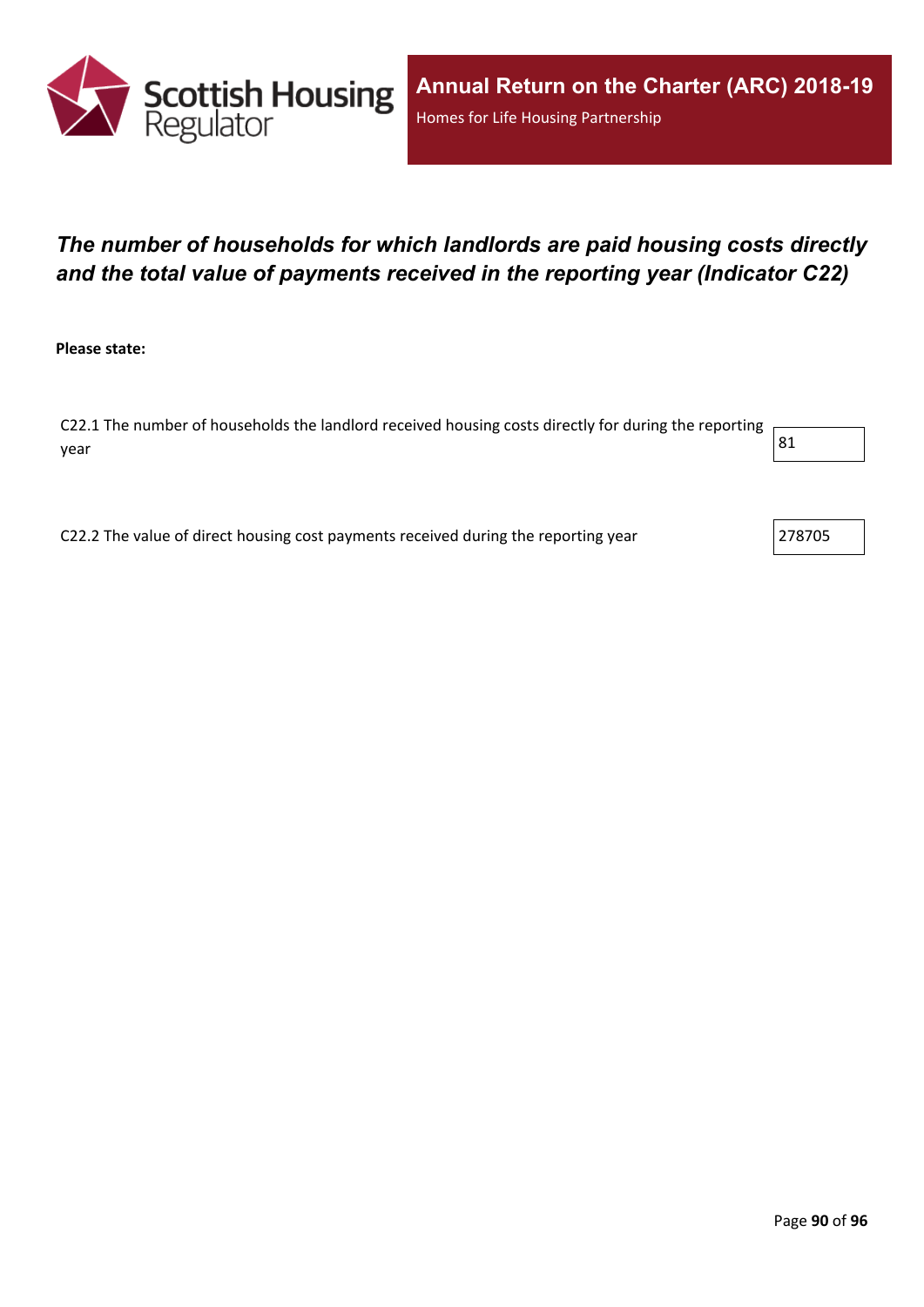

# *Amount and percentage of former tenant rent arrears written off at the year end (Indicator C23)*

**Please state:**

C23.1 The total value of former tenant arrears at year end  $\vert$  5114

C23.2 The total value of former tenant arrears written off at year end 1536

| Amount and percentage of former tenant rent arrears written off at the year end | 30.04 | % |
|---------------------------------------------------------------------------------|-------|---|
| (Indicator C23)                                                                 |       |   |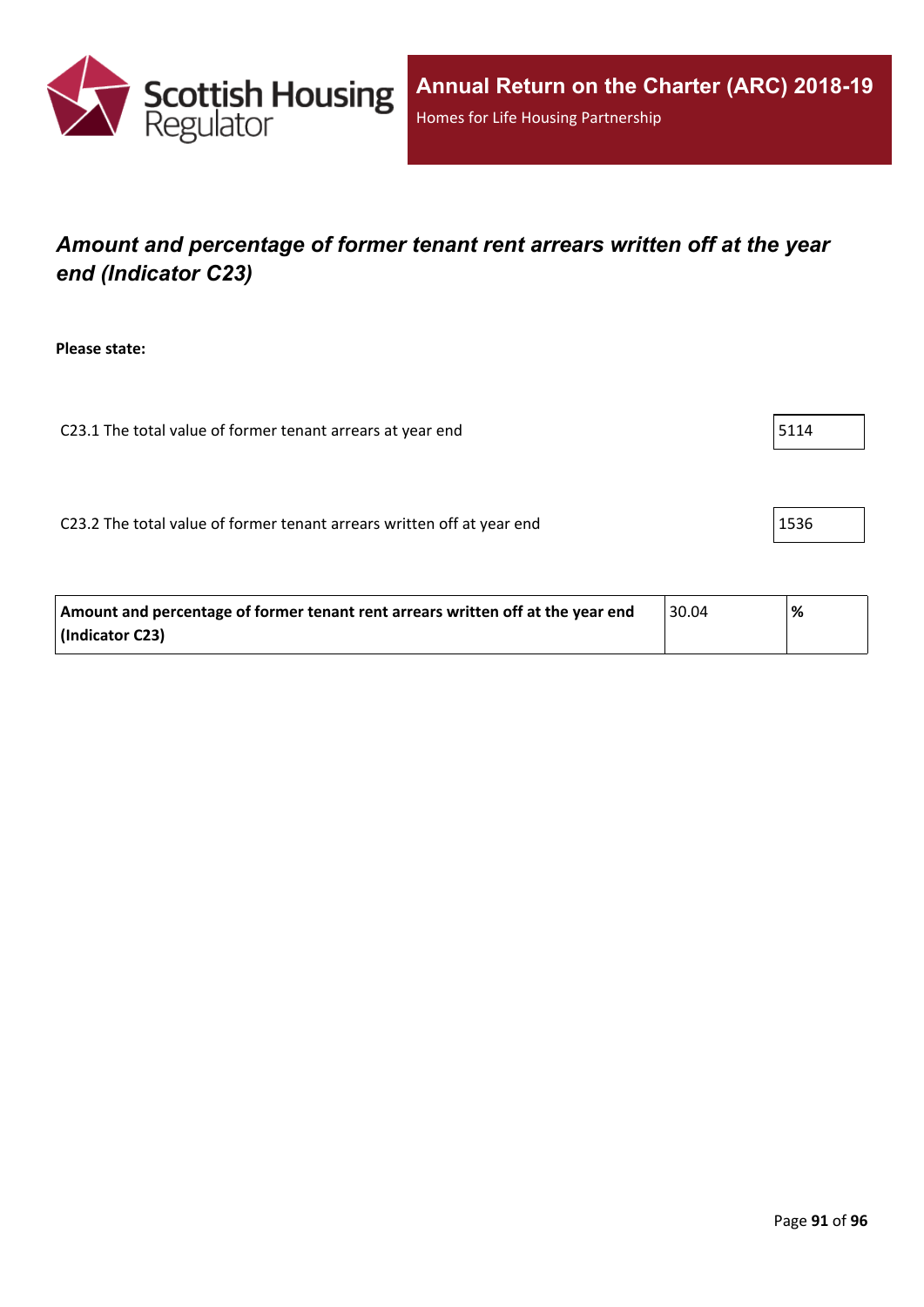

*Comments (Getting good value from rents and service charges)*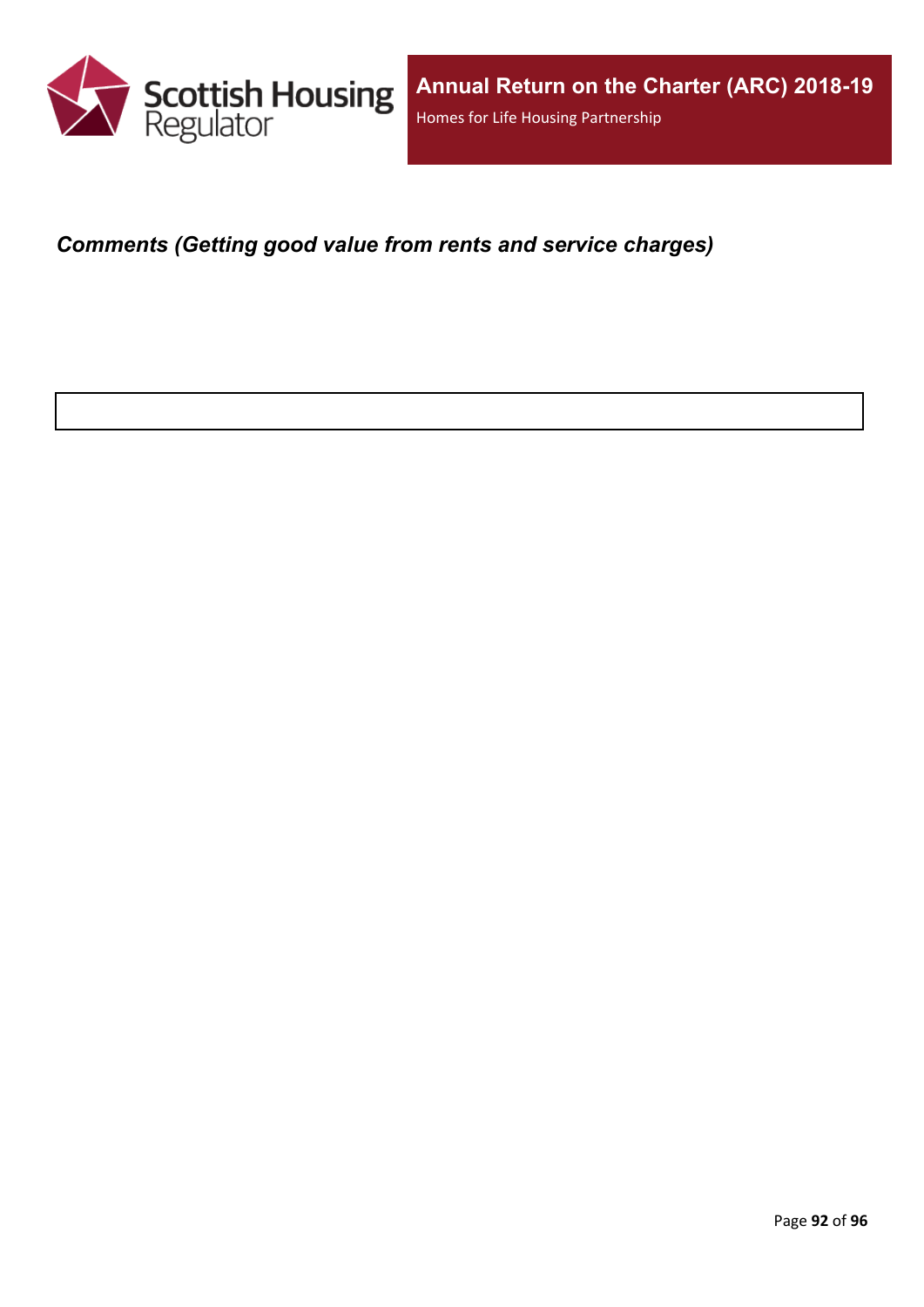

### *Other Customers*

**The information you give us here will tell us about the services you offer to Gypsies/Travellers.**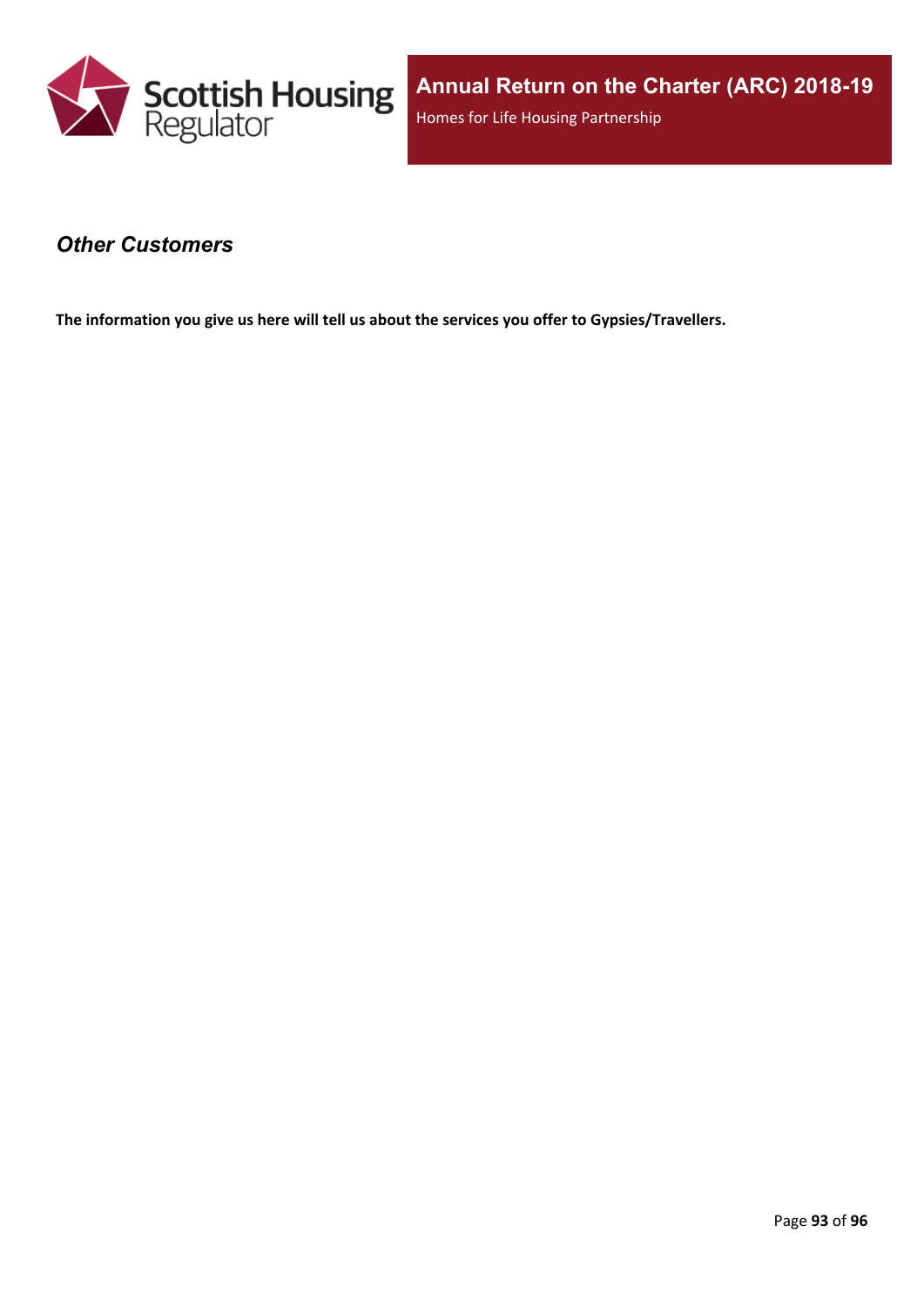

### *Gypsies/travellers – Average weekly rent per pitch (Indicator 36)*

A pitch is a defined serviced area provided by a landlord for mainly Gypsies and Travellers to place their homes. **Please state:**

36.1 The total amount of rent set for all pitches during the reporting year

 $36.2$  The total number of pitches  $\boxed{0}$ 

| Gypsies/travellers - Average weekly rent per pitch (Indicator 36) |  | $\mathbf{f}$   0.0 |  |
|-------------------------------------------------------------------|--|--------------------|--|
|                                                                   |  |                    |  |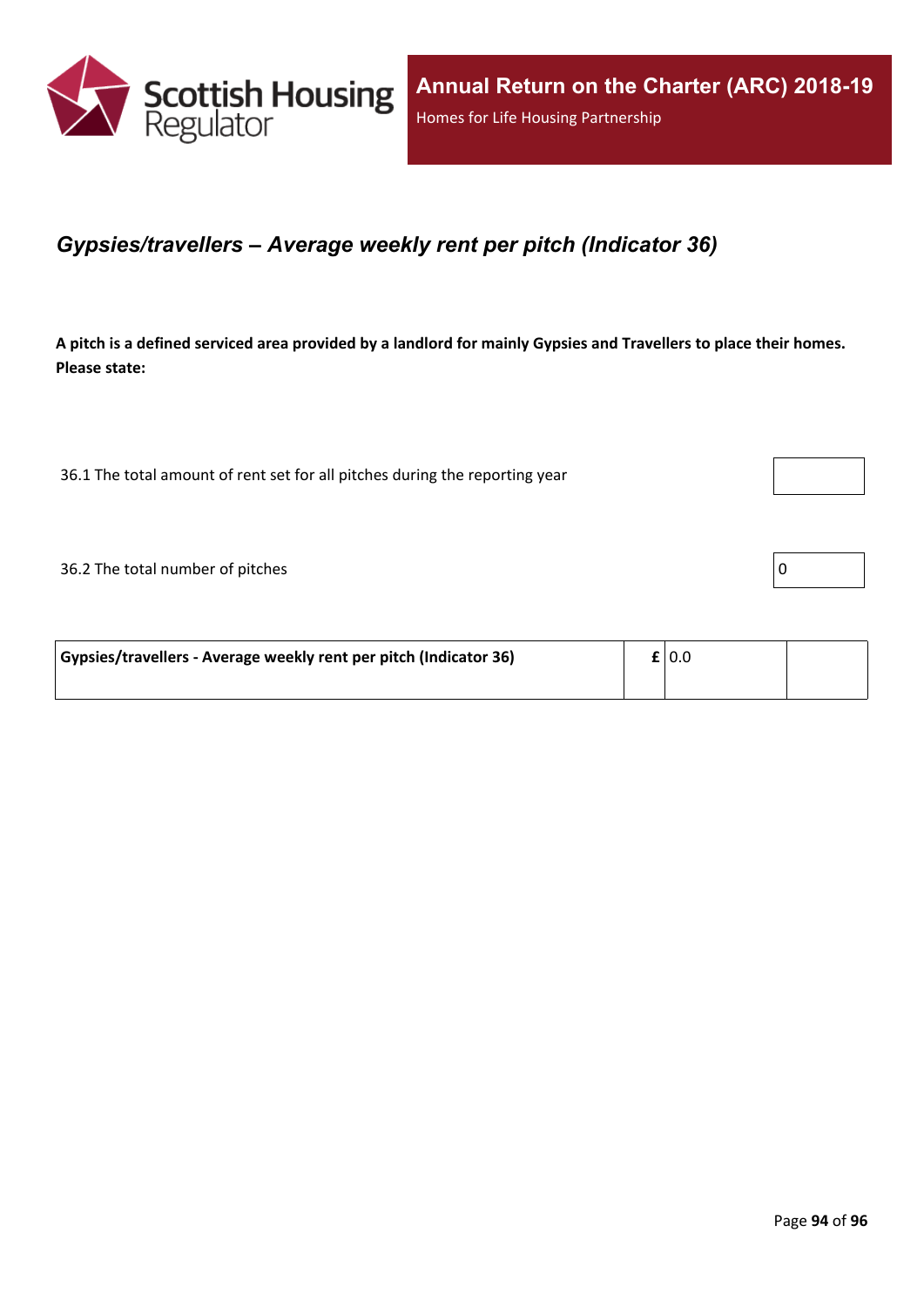

# *For those who provide sites – percentage of gypsies/travellers satisfied with the landlord's management of the site (Indicator 37)*

In relation to the satisfaction question on the management of sites provided to gypsies/travellers, please state:

37.1 How many Gypsies/Travellers answered the question "How satisfied or dissatisfied are you with your landlord's management of your site?"

37.2 Of the Gypsies/Travellers who answered, how many said that they were: **37.2.1 very satisfied**

**37.2.2 fairly satisfied**

**37.2.3 neither satisfied nor dissatisfied**

**37.2.4 fairly dissatisfied**

**37.2.5 very dissatisfied**

| For those who provide sites – percentage of gypsies/travellers satisfied with the | 0.0 | % |
|-----------------------------------------------------------------------------------|-----|---|
| I landlord's management of the site (Indicator 37)                                |     |   |